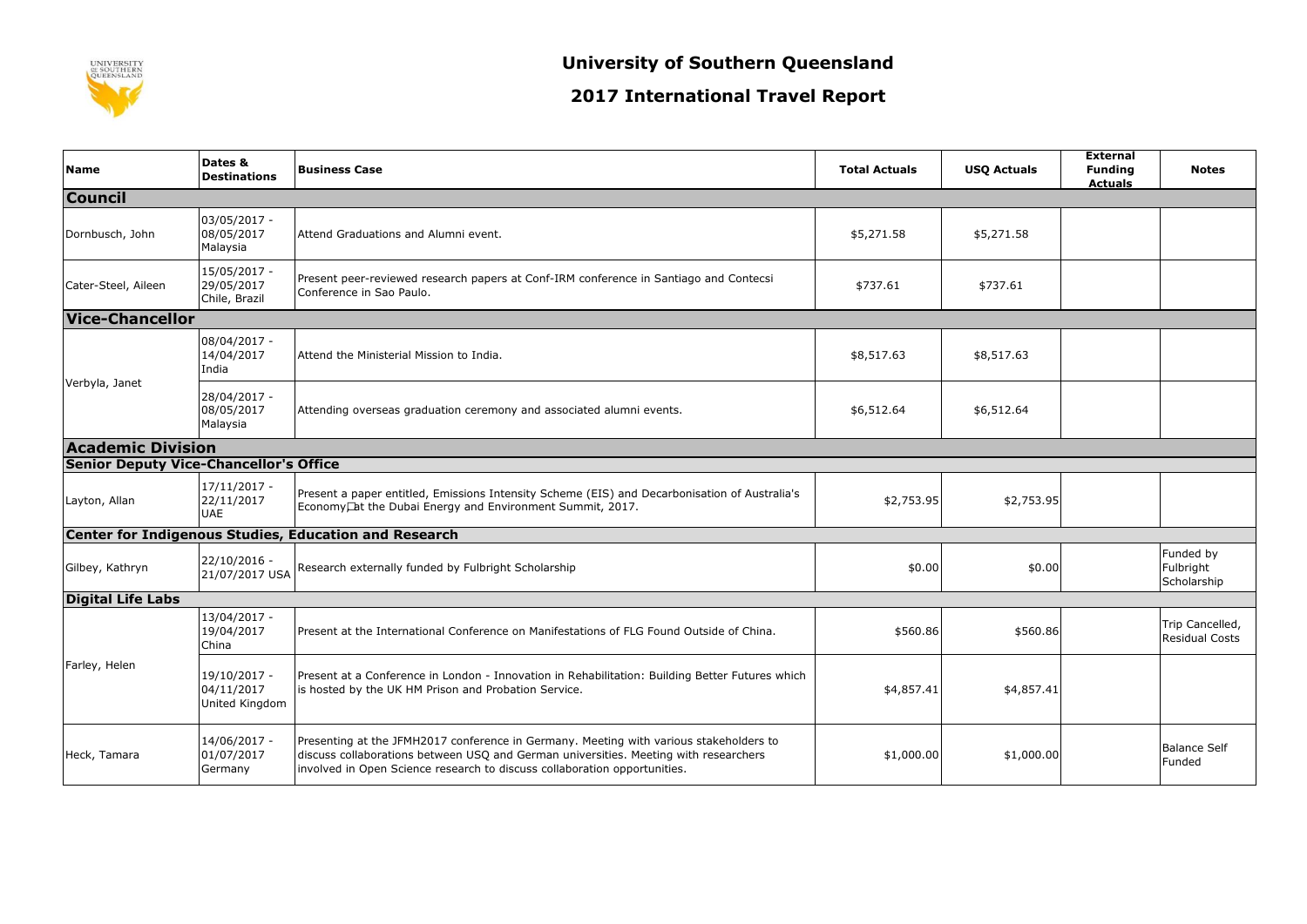| Name                                                         | Dates &<br><b>Destinations</b>                                                    | <b>Business Case</b>                                                                                                                                                                                                                                                                                                                                                                                                                                                                                                                                                                                                                                                                      | <b>Total Actuals</b> | <b>USQ Actuals</b> | <b>External</b><br><b>Funding</b><br><b>Actuals</b> | <b>Notes</b>                                       |
|--------------------------------------------------------------|-----------------------------------------------------------------------------------|-------------------------------------------------------------------------------------------------------------------------------------------------------------------------------------------------------------------------------------------------------------------------------------------------------------------------------------------------------------------------------------------------------------------------------------------------------------------------------------------------------------------------------------------------------------------------------------------------------------------------------------------------------------------------------------------|----------------------|--------------------|-----------------------------------------------------|----------------------------------------------------|
|                                                              | 10/04/2017 -<br>21/04/2017<br>Denmark                                             | Attend meetings with Aalborg University, work on papers and journal articles and meet with<br>collaborators as required.                                                                                                                                                                                                                                                                                                                                                                                                                                                                                                                                                                  | \$0.00               | \$0.00             |                                                     | Self Funded                                        |
| Morrison, Ann                                                | 16/09/2017 -<br>21/09/2017<br>Belgium                                             | Attending the FWO expert interdisciplinary panel.                                                                                                                                                                                                                                                                                                                                                                                                                                                                                                                                                                                                                                         | \$0.00               | \$0.00             |                                                     | Funded by FWO                                      |
| <b>Faculty of Business, Education, Law &amp; Arts (BELA)</b> |                                                                                   |                                                                                                                                                                                                                                                                                                                                                                                                                                                                                                                                                                                                                                                                                           |                      |                    |                                                     |                                                    |
| Alam, Aparajita *                                            | 15/02/2017 -<br>19/02/2017<br>Sri Lanka                                           | Attend the International Conference on Climate Change 2017.                                                                                                                                                                                                                                                                                                                                                                                                                                                                                                                                                                                                                               | \$1,047.73           | \$1,047.73         |                                                     |                                                    |
| Ally, Mustafa                                                | 21/09/2017 -<br>29/09/2017<br>United Kingdom                                      | Attend the World Blockchain Forum to further my research in crypto-currencies, blockchains<br>and financial technologies.                                                                                                                                                                                                                                                                                                                                                                                                                                                                                                                                                                 | \$1,435.00           | \$1,435.00         |                                                     |                                                    |
| Arden, Catherine                                             | 12/06/2017 -<br>17/06/2017<br>Sweden                                              | Present a refereed paper based on my PhD at a conference that will also be included in the<br>Refereed Conference Proceedings.                                                                                                                                                                                                                                                                                                                                                                                                                                                                                                                                                            | \$1,544.69           | \$1,544.69         |                                                     |                                                    |
|                                                              | 04/04/2017 -<br>19/04/2017<br>Hong Kong,<br>Ethiopia                              | Attend an accreditation exercise, then attend the International Civil Aviation Organisation<br>(ICAO) world Aviation Training Conference.                                                                                                                                                                                                                                                                                                                                                                                                                                                                                                                                                 | \$4,489.18           | \$4,489.18         |                                                     |                                                    |
|                                                              | 09/06/2017 -<br>20/06/2017<br>Malaysia,<br>Indonesia,<br>Thailand                 | Promote USQ aviation. The Queensland Trade Commissioner has been working on a variety of<br>projects for Aviation since my last visit in 2016.                                                                                                                                                                                                                                                                                                                                                                                                                                                                                                                                            | \$0.00               | \$0.00             |                                                     | Self Funded                                        |
| Bates, Paul                                                  | 28/08/2017 -<br>10/09/2017<br>Singapore,<br>Indonesia,<br>Malaysia,<br>Thailand   | Present at and Chair the Asia Pacific Airline Training Symposium (APATS) the key conference for<br>Aviation training in the region. Undertake annual review of Aviation at Ngee Ann Polytechnic as<br>external examiner. Travel to Indonesia to continue to develop the relationships for recruiting<br>students and see the Indonesian Pilots union and Garuda Training.                                                                                                                                                                                                                                                                                                                 | \$0.00               | \$0.00             |                                                     | Funded by Ngee<br>Ann Polytechnic<br>& Self Funded |
|                                                              | 17/10/2017 -<br>25/10/2017<br>China, Thailand                                     | Promote USQ aviation. We have established articulations with Civil Aviation Training Centre<br>(CATC) and Sanda University and we are looking to develop further articulations. Assist<br>International Civil Aviation Organisation (ICAO) to establish a defined group of trusted<br>Universities to develop the World Aviation university concept (WAU). ICAO is supporting this<br>initiative.                                                                                                                                                                                                                                                                                         | \$0.00               | \$0.00             |                                                     | Funded by ICAO                                     |
|                                                              | 17/11/2017 -<br>13/12/2017<br>Ukraine,<br>Romania,<br>Canada, Korea,<br>Indonesia | Promote USQ aviation. The International Civil Aviation Organisation (ICAO) has identified the<br>need for the quantity and quality of Aviation staff required over the next 20 years. To this end<br>it has begun 2 initiatives to help recruit, train and retain the Next Generation of Aviation<br>Professionals. These are the Next Generation of Aviation Professionals (NGAP) Task Force and<br>the World Aviation University (WAU) Concept. On behalf of ICAO, lead the World Aviation<br>University Concept discussions and gather together the first group of Aviation Universities to<br>form the central core of the WAU, and attend and chair sections of the NGAP task force. | \$0.00               | \$0.00             |                                                     | Funded by ICAO                                     |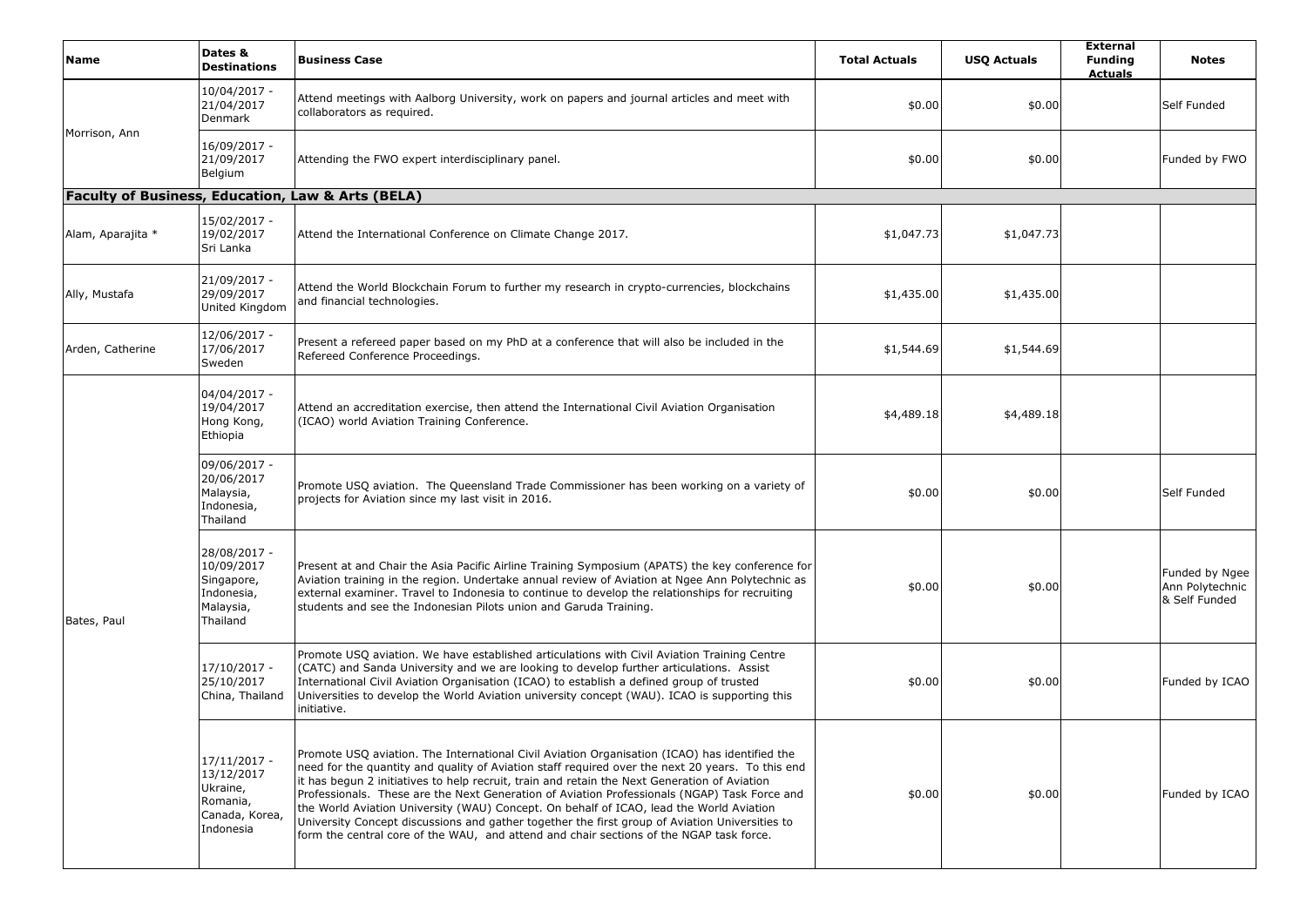| <b>Name</b>                        | Dates &<br><b>Destinations</b>                       | <b>Business Case</b>                                                                                                                                                                                                                                                                                                                                                                                                   | <b>Total Actuals</b> | <b>USQ Actuals</b> | <b>External</b><br><b>Funding</b><br><b>Actuals</b> | <b>Notes</b>                  |
|------------------------------------|------------------------------------------------------|------------------------------------------------------------------------------------------------------------------------------------------------------------------------------------------------------------------------------------------------------------------------------------------------------------------------------------------------------------------------------------------------------------------------|----------------------|--------------------|-----------------------------------------------------|-------------------------------|
| Beattie, Claire                    | 14/05/2017 -<br>17/05/2017<br>United Kingdom         | Attend a conference that is being run by a Quartile 1 journal which provides the opportunity to<br>develop papers for submission to this journal.                                                                                                                                                                                                                                                                      | \$769.37             | \$769.37           |                                                     | <b>Balance Self</b><br>Funded |
| Bickle, Sharon                     | $03/12/2017 -$<br>12/12/2017<br>Italy                | Research - Visiting the archive to check transcription to complete project.                                                                                                                                                                                                                                                                                                                                            | \$2,000.00           | \$2,000.00         |                                                     |                               |
| Bromdal, Annette                   | 19/12/2016 -<br>27/01/2017<br>Sweden,<br>Switzerland | Research - Collecting material at the Olympic Study Centre that will go into upcoming Palgrave<br>Macmillan book (2018) on Intersex in Elite Sports. Meet with people that have strong expert<br>knowledge on the topic.                                                                                                                                                                                               | \$1,769.81           | \$1,769.81         |                                                     | Balance Self<br>Funded        |
| Brown, Alice                       | 15/08/2017 -<br>14/09/2017<br>Denmark                | Present at and attend the EERA Conference Copenhagen 2017 - European Conference on<br>Educational Research. Collaborate and build stronger research networks with national and<br>international Educational researchers that represent: diverse innovative methodologies for<br>qualitative inguiry; a range of research and early childhood pedagogical approaches; and<br>innovation in T and L tertiary approaches. | \$2,340.59           | \$2,340.59         |                                                     |                               |
| Bryce, India                       | 26/07/2017 -<br>30/07/2017<br><b>USA</b>             | Attend the National Organisation of Forensic Social Work conference: Social Justice Rising.<br>The conference is hosted by the national organisation of forensic social workers is focused on<br>social justice issues and how to best respond across the helping professions and lead<br>communities toward real systemic change.                                                                                     | \$1,406.02           | \$1,406.02         |                                                     |                               |
|                                    | 24/07/2017 -<br>28/07/2017<br>Philippines            | Research undertaken as part of an ANU Research Grant awarded in May 2017. I will also be<br>attending an APEC funded conference entitled Capacity Building for Small and Medium<br>Enterprises on Competition Policy and Law.                                                                                                                                                                                          | \$2,345.22           | \$2,345.22         |                                                     |                               |
| Burgess, Rachel                    | 31/08/2017 -<br>02/09/2017<br>Philippines            | Present at the PCC Seminar Series on Law and Economics.                                                                                                                                                                                                                                                                                                                                                                | \$789.57             | \$789.57           |                                                     |                               |
| Carniel, Jessica                   | $04/12/2017 -$<br>09/12/2017<br>New Zealand          | Present at the Cultural Studies of Australasia conference at Massey University, Wellington -<br>paper titled, "Euro Neuro: the cultural and political economies of the Eurovision Song Contest".                                                                                                                                                                                                                       | \$1,771.43           | \$1,771.43         |                                                     |                               |
| Cockfield, Geoffrey                | 26/06/2017 -<br>01/07/2017<br>Singapore              | Present paper and co-chair panel at International Conference on Public Policy. Own paper and<br>others in the panel will directly inform the completion of a scholarly book and related research<br>papers, which will contribute to USQ research outputs.                                                                                                                                                             | \$1,944.77           | \$1,944.77         |                                                     |                               |
| Connors, Elizabeth<br>Louise Alice | 13/12/2017 -<br>18/12/2017<br>New Zealand            | Present at the Australian and New Zealand Law and History Society annual conference as part<br>of my current research project and preparation for journal publication.                                                                                                                                                                                                                                                 | \$980.78             | \$980.78           |                                                     |                               |
| Crowley-Cyr, Lynda                 | 07/07/2017 -<br>18/07/2017<br>Czech Republic         | Present a paper at The IALMH Conference Prague 2017.                                                                                                                                                                                                                                                                                                                                                                   | \$1,867.62           | \$1,867.62         |                                                     |                               |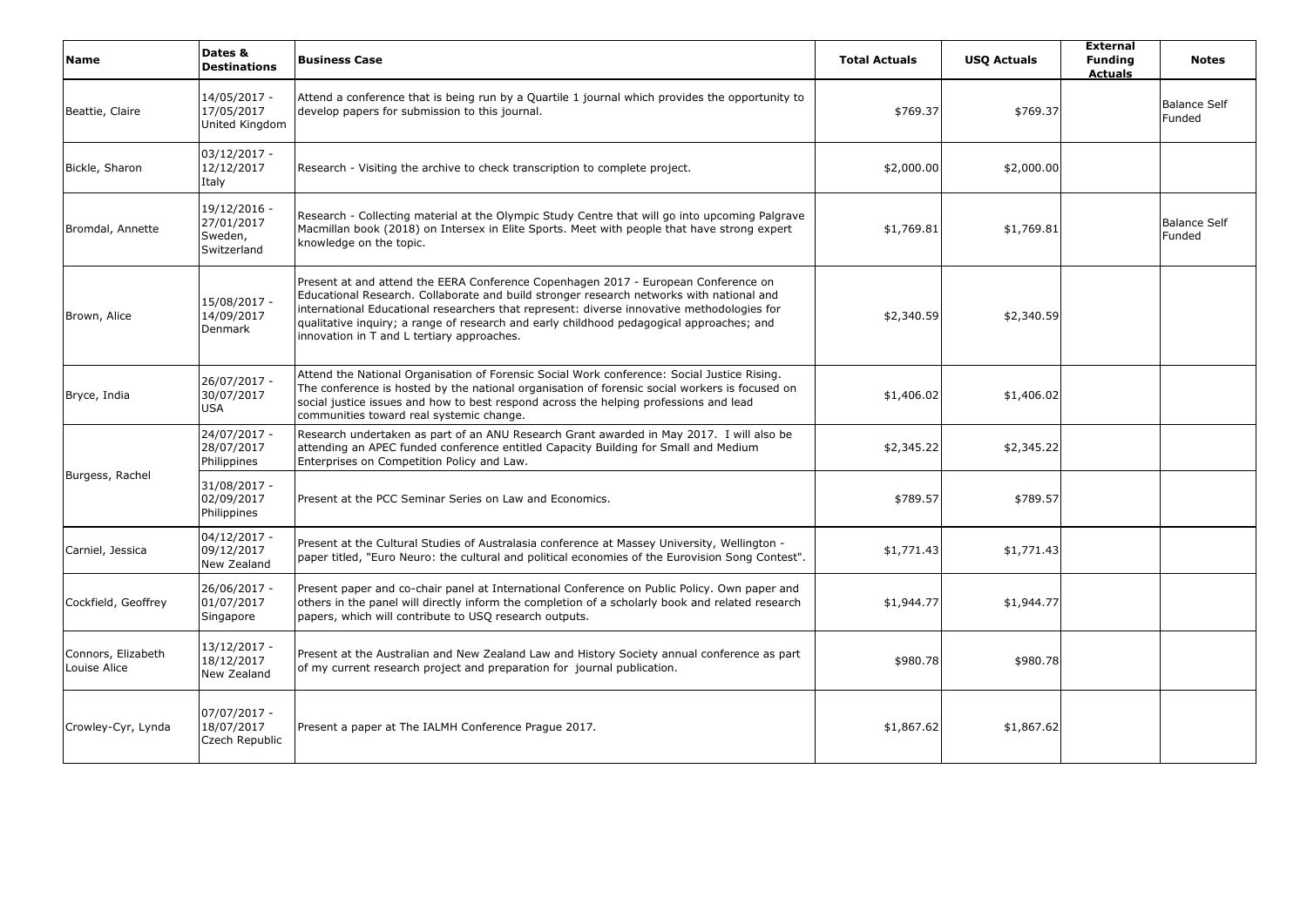| <b>Name</b>          | Dates &<br><b>Destinations</b>                    | <b>Business Case</b>                                                                                                                                                                                                                                                                                                                                                                                                                                                           | <b>Total Actuals</b> | <b>USQ Actuals</b> | <b>External</b><br><b>Funding</b><br><b>Actuals</b> | <b>Notes</b>                                                                                           |
|----------------------|---------------------------------------------------|--------------------------------------------------------------------------------------------------------------------------------------------------------------------------------------------------------------------------------------------------------------------------------------------------------------------------------------------------------------------------------------------------------------------------------------------------------------------------------|----------------------|--------------------|-----------------------------------------------------|--------------------------------------------------------------------------------------------------------|
|                      | 22/02/2017 -<br>28/02/2017<br>India               | Keynote speaker at the History, Culture and Literature: Reading the Margins conference.                                                                                                                                                                                                                                                                                                                                                                                        | \$0.00               | \$0.00             |                                                     | Self Funded                                                                                            |
| Danaher, Patrick     | 09/04/2017 -<br>17/04/2017<br>Jordan              | Present and attend the Business Administration College - Mutah Karak Jordan.                                                                                                                                                                                                                                                                                                                                                                                                   | \$0.00               | \$0.00             |                                                     | Self Funded                                                                                            |
|                      | 19/08/2017 -<br>03/09/2017<br>Denmark,<br>Finland | Attend the ECER conference.                                                                                                                                                                                                                                                                                                                                                                                                                                                    | \$0.00               | \$0.00             |                                                     | Self Funded                                                                                            |
| Dashwood, Ann        | 28/03/2017 -<br>03/04/2017<br>Singapore           | Meet with a collegial university and USQ agents for promotion of the TESOL specialisation in<br>SoLASE and presenting at COEX.                                                                                                                                                                                                                                                                                                                                                 | \$0.00               | \$0.00             |                                                     |                                                                                                        |
|                      | 24/09/2017 -<br>04/10/2017<br>Indonesia           | Promote USQ. On a short exchange with an academic staff member from the Faculty of Cultural<br>Studies at the University of Brawijaya I am teaching there and analysing the curriculum for<br>students to study at USQ.                                                                                                                                                                                                                                                        | \$0.00               | \$0.00             |                                                     | Funded by<br>University of<br>Brawijaya                                                                |
| de la Harpe, Barbara | 20/07/2017 -<br>23/07/2017<br>New Zealand         | Attend Universal United New Zealand Institute of Business Advisory Group Meeting and<br>Universal United New Zealand Institute of Business Graduation Ceremonies on behalf and<br>representing Senior Deputy Vice-Chancellor.                                                                                                                                                                                                                                                  | \$1,137.09           | \$1,137.09         |                                                     |                                                                                                        |
| Ganguly, Rahul       | 12/06/2017 -<br>18/06/2017<br>South Africa        | Present a research paper at the Pathways to Resilience IV in Cape Town.                                                                                                                                                                                                                                                                                                                                                                                                        | \$493.82             | \$493.82           |                                                     |                                                                                                        |
| Glynn, Kathy         | 23/07/2017 -<br>30/07/2017<br>Netherlands         | Attend the International Society of Family Law Conference - "Family Law and Family Realities".<br>This Conference is being presented at The Hague.                                                                                                                                                                                                                                                                                                                             | \$1,711.59           | \$1,711.59         |                                                     |                                                                                                        |
| Gow, Jeffrey         | 25/03/2017 -<br>13/04/2017<br>United Kingdom      | Research - Revisit the Centre for Innovation Management and Enterprise, Royal Docks Business<br>School, University of East London where I am a Research Associate to conduct an evaluation of<br>their European Union funded project on Social Entrepreneurship Training. Other activities will<br>include assisting in further development of their other social enterprise activities and<br>progression of a research paper on climate change, health and entrepreneurship. | \$0.00               | \$0.00             |                                                     | Funded by<br>Centre for<br>Innovation<br>Management<br>and Enterprise,<br>University of<br>East London |
|                      | 25/06/2017 -<br>04/07/2017<br>Italy               | Present at and attend the American Wine Economists Conference in Padua.                                                                                                                                                                                                                                                                                                                                                                                                        | \$0.00               | \$0.00             |                                                     | Self Funded                                                                                            |
|                      | 22/07/2017 -<br>31/07/2017<br>France              | Present at and attend the 9th International AIDS Society on HIV Science in Paris.                                                                                                                                                                                                                                                                                                                                                                                              | \$0.00               | \$0.00             |                                                     | Funded by HIV<br>Foundation<br>Queensland                                                              |
| Grant, Matthew       | $07/07/2017 -$<br>22/07/2017<br>Portugal          | Present a paper at the Association of European Schools of Planning (AESOP) 2017 Conference.                                                                                                                                                                                                                                                                                                                                                                                    | \$1,679.40           | \$1,679.40         |                                                     |                                                                                                        |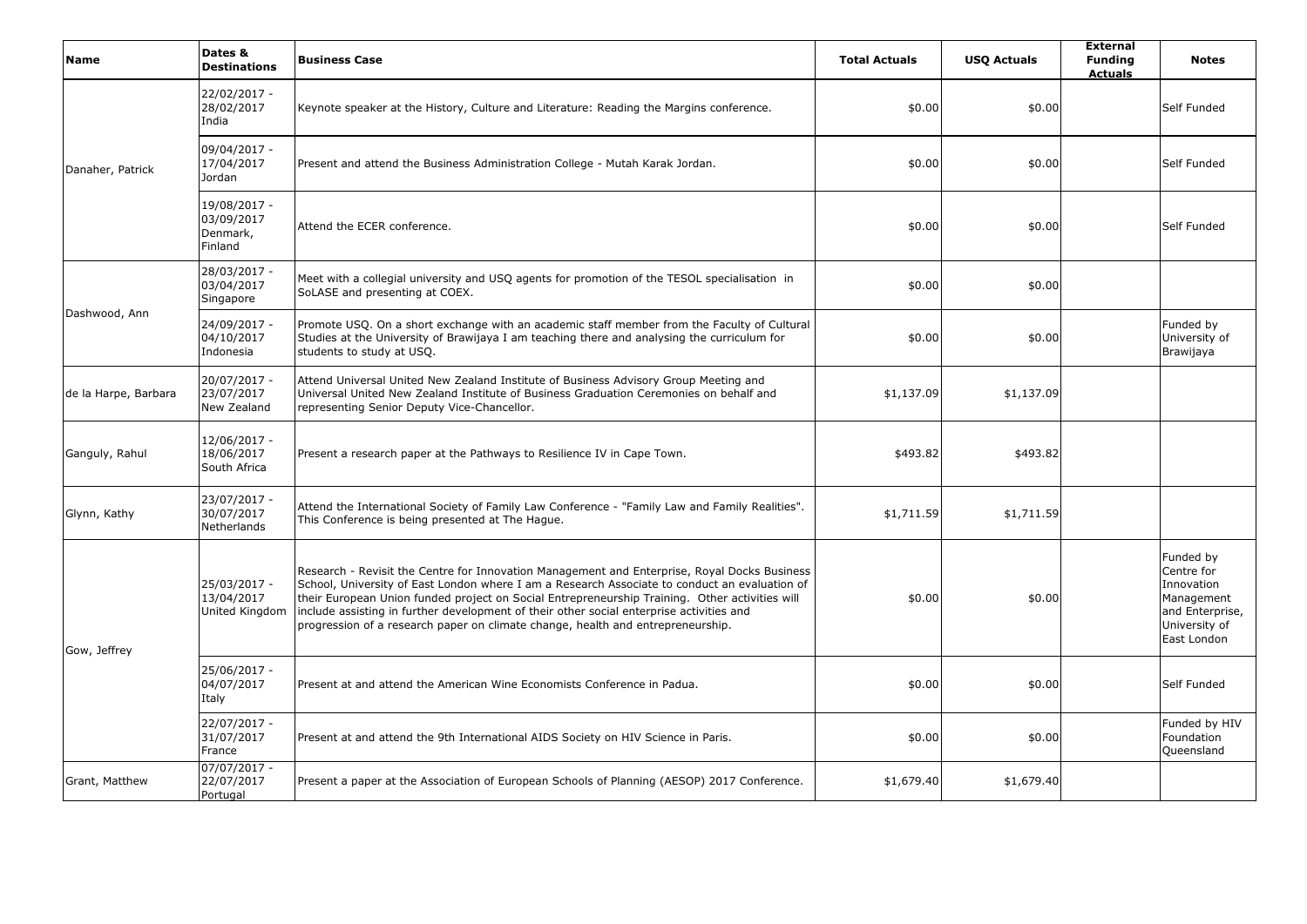| <b>Name</b>          | Dates &<br><b>Destinations</b>               | <b>Business Case</b>                                                                                                                                                                                                                                                                                                                                                                                                                                         | <b>Total Actuals</b> | <b>USQ Actuals</b> | <b>External</b><br><b>Funding</b><br><b>Actuals</b> | <b>Notes</b>                                                              |
|----------------------|----------------------------------------------|--------------------------------------------------------------------------------------------------------------------------------------------------------------------------------------------------------------------------------------------------------------------------------------------------------------------------------------------------------------------------------------------------------------------------------------------------------------|----------------------|--------------------|-----------------------------------------------------|---------------------------------------------------------------------------|
| Gururajan, Rajagopal | 10/05/2017 -<br>25/05/2017<br>India          | Research - Data collection for an ongoing project; keynote address at the 2nd International<br>Conference on Recent Innovations in Computer Science and Information Technology.                                                                                                                                                                                                                                                                              | \$1,300.52           | \$1,300.52         |                                                     |                                                                           |
|                      | 21/08/2017 -<br>05/09/2017<br>India          | Attend the 2nd International Workshop on Knowledge Management of Web Social Media<br>(KMWSM 2017) which is an indexed conference and will contribute to publication; Indian data<br>collection will result in a Q1 submission by year end, as the initial paper is presented in the<br>conference.                                                                                                                                                           | \$3,541.65           | \$3,541.65         |                                                     |                                                                           |
| Hart, Caroline Lydia | 19/10/2017 -<br>29/10/2017<br>United Kingdom | Attend the General Counsel Roundtable discussions on risk management in large law firms.                                                                                                                                                                                                                                                                                                                                                                     | \$5,424.53           | \$5,424.53         |                                                     |                                                                           |
| Henderson, Robyn     | 10/07/2017 -<br>14/07/2017<br>New Zealand    | Present and collaborate with academic staff at the University of Otago at a residential school for<br>Doctor of Education students.                                                                                                                                                                                                                                                                                                                          | \$0.00               | \$0.00             |                                                     | Funded by<br>University of<br>Otago                                       |
|                      | 30/07/2017 -<br>01/08/2017<br>New Zealand    | Conduct the oral examination of a PhD thesis, which I marked, for the University of Canterbury,<br>Christchurch, that is part of the university's doctoral examination processes.                                                                                                                                                                                                                                                                            | \$0.00               | \$0.00             |                                                     | Funded by<br>University of<br>Canterbury                                  |
|                      | 21/08/2017 -<br>25/08/2017<br>Denmark        | Present a paper at the European Conference on Educational Research (ECER) in Copenhagen.                                                                                                                                                                                                                                                                                                                                                                     | \$0.00               | \$0.00             |                                                     | Self Funded                                                               |
|                      | $21/10/2017 -$<br>14/12/2017<br>USA          | Research - analyse research data with Professor Judy Gouwens at Roosevelt University,<br>Chicago.                                                                                                                                                                                                                                                                                                                                                            | \$3,718.80           | \$3,718.80         |                                                     |                                                                           |
| Hickey, Andrew       | 05/12/2017 -<br>09/12/2017<br>New Zealand    | Attend a conference and deliver of a paper that draws from my current research. Attend the<br>CSAA AGM convened as part of the event.                                                                                                                                                                                                                                                                                                                        | \$1,941.18           | \$1,941.18         |                                                     |                                                                           |
|                      | 07/02/2017 -<br>13/02/2017<br>Canada         | Attend the international roundtable titled 'Memory and Social Responsibility during and after<br>Mass Violence' organized by the Liu Institute for Global Studies, at the University of British<br>Columbia. The meeting serves as a forum for developing ideas to elaborate an international<br>research project in five countries on the same topic and to be submitted to the competitive<br>grant scheme of the Canadian Research Council in April 2017. | \$0.00               | \$0.00             |                                                     | Funded by<br>University of<br>British Columbia                            |
| Igreja, Victor       | 01/05/2017 -<br>07/05/2017<br>South Africa   | Attend an academic meeting to develop a research project to investigate transitional justice<br>processes in Africa from a comparative perspective. The research will involve 12 African<br>countries.                                                                                                                                                                                                                                                       | \$0.00               | \$0.00             |                                                     | Funded by<br>Centre for the<br>Study of<br>Violence and<br>Reconciliation |
|                      | 29/11/2017 -<br>06/12/2017<br>South Africa   | Attend an academic meeting to develop a research project to investigate transitional justice<br>processes in Africa from a comparative perspective. The research will involve 12 African<br>countries.                                                                                                                                                                                                                                                       | \$0.00               | \$0.00             |                                                     | Funded by<br>Centre for the<br>Study of<br>Violence and<br>Reconciliation |
| Janse van Rensburg,  | 27/04/2017 -<br>12/05/2017<br>Denmark        | Present at the 17th International Symposium: New Innovations in Teaching and Learning in<br>Higher Education.                                                                                                                                                                                                                                                                                                                                                | \$1,556.10           | \$1,556.10         |                                                     |                                                                           |
| Henriette            | $07/12/2017 -$<br>11/12/2017<br>Vietnam      | Attend Ho Chi Minh City Open University Completion Ceremony                                                                                                                                                                                                                                                                                                                                                                                                  | \$1,552.74           | \$1,552.74         |                                                     |                                                                           |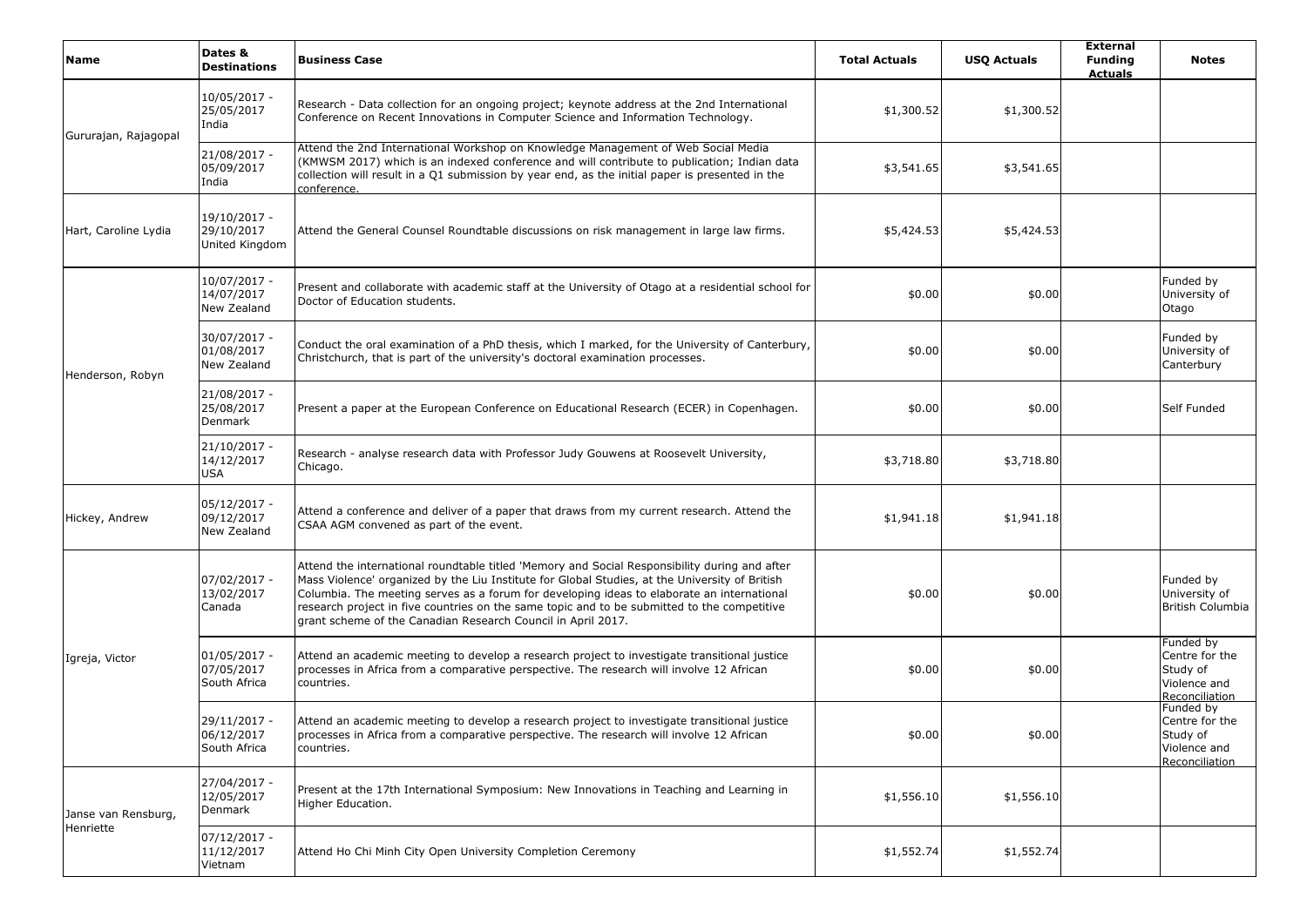| Name                   | Dates &<br><b>Destinations</b>                                                      | <b>Business Case</b>                                                                                                                                                                                                                                                                                                                                                                                                                                                                        | <b>Total Actuals</b> | <b>USQ Actuals</b> | <b>External</b><br><b>Funding</b><br><b>Actuals</b> | <b>Notes</b>                                               |
|------------------------|-------------------------------------------------------------------------------------|---------------------------------------------------------------------------------------------------------------------------------------------------------------------------------------------------------------------------------------------------------------------------------------------------------------------------------------------------------------------------------------------------------------------------------------------------------------------------------------------|----------------------|--------------------|-----------------------------------------------------|------------------------------------------------------------|
| Johnson, Laurence      | 22/05/2017 -<br>28/08/2017<br>United Kingdom                                        | Attend the Before Shakespeare Conference in Roehampton (London).                                                                                                                                                                                                                                                                                                                                                                                                                            | \$3,546.65           | \$3,546.65         |                                                     |                                                            |
| Jones, Gregory         | 16/06/2017 -<br>23/06/2017<br>USA                                                   | Presenting a paper at Institute of Management accounting 2017 Annual Conference in Denver,<br>CO. I will also be consulting with American academics with similar interests with the view of<br>collaboration on research.                                                                                                                                                                                                                                                                   | \$2,795.40           | \$2,795.40         |                                                     |                                                            |
| Jones, Janice Kathleen | 24/02/2017 -<br>19/04/2017<br>United Kingdom                                        | Present at a key conference on Open Education, (in the Year of Open): I am on the global panel<br>for Open Education.                                                                                                                                                                                                                                                                                                                                                                       | \$0.00               | \$0.00             |                                                     |                                                            |
|                        | 13/06/2017 -<br>28/06/2017<br>France, United<br>Kingdom                             | Present 2 papers at the International Conference on the Arts in Society in Paris.                                                                                                                                                                                                                                                                                                                                                                                                           | \$1,486.09           | \$1,486.09         |                                                     |                                                            |
| Jones, Pamela          | 03/06/2017 -<br>14/06/2017<br><b>USA</b>                                            | Attend a one-week Workshop on Statelessness for early/mid-career academics organised by<br>the Institute on Statelessness and Inclusion in the Netherlands in collaboration with the Center<br>for Global Affairs at New York University and the Open Society Justice Initiative (the latter<br>organisations both based in New York, USA). During the week, participants in the workshop<br>will also participate in a two-day Expert Meeting on Statelessness, Citizenship and Inclusion. | \$3,000.00           | \$3,000.00         |                                                     |                                                            |
| Kerby, Martin          | 18/08/2017 -<br>20/09/2017<br>Denmark, Italy,<br>Finland, Russia,<br>United Kingdom | Present at the European Conference on Educational Research and European Association for<br>Research on Learning and Instruction conferences, continuing work on an international<br>handbook, and research on the presentation of history in major museums.                                                                                                                                                                                                                                 | \$0.00               | \$0.00             |                                                     |                                                            |
| Khanam, Rasheda        | 06/07/2017 -<br>14/07/2017<br>USA                                                   | Attend International Health Economics Association conference 2017 at Boston University (BU).                                                                                                                                                                                                                                                                                                                                                                                                | \$5,739.02           | \$5,739.02         |                                                     |                                                            |
| Lane, Michael          | 03/06/2017 -<br>08/06/2017<br>China                                                 | Present a keynote speech the Bright Internet China Symposium (BICS), Xi'an Jiaotong<br>Univeristy (XJTU) in Xi'an.                                                                                                                                                                                                                                                                                                                                                                          | \$0.00               | \$0.00             |                                                     | Funded by Xi'an<br>Jiaotong<br>University & Self<br>Funded |
| Lawrey, Roger          | 04/05/2017 -<br>10/05/2017<br>Malaysia,<br>Sydney                                   | Attend the Graduation Ceremonies in Kuala Lumpur and Sydney                                                                                                                                                                                                                                                                                                                                                                                                                                 | \$3,461.61           | \$3,461.61         |                                                     |                                                            |
| Leong, Yew Pong        | 08/10/2017 -<br>11/10/2017<br>Singapore                                             | Present paper "Improving Accounting Undergraduate Employability Prospects Through Career<br>Development Activities" at the RMIT Accounting Educators' Conference Singapore - Accounting<br>Education in a Global Market.                                                                                                                                                                                                                                                                    | \$1,226.46           | \$1,226.46         |                                                     |                                                            |
| Martin, Wayne          | 28/08/2017 -<br>31/08/2017<br>Singapore                                             | Attend the Asia Pacific Airline Training Symposium (APATS) Conference.                                                                                                                                                                                                                                                                                                                                                                                                                      | \$0.00               | \$0.00             |                                                     | Self Funded                                                |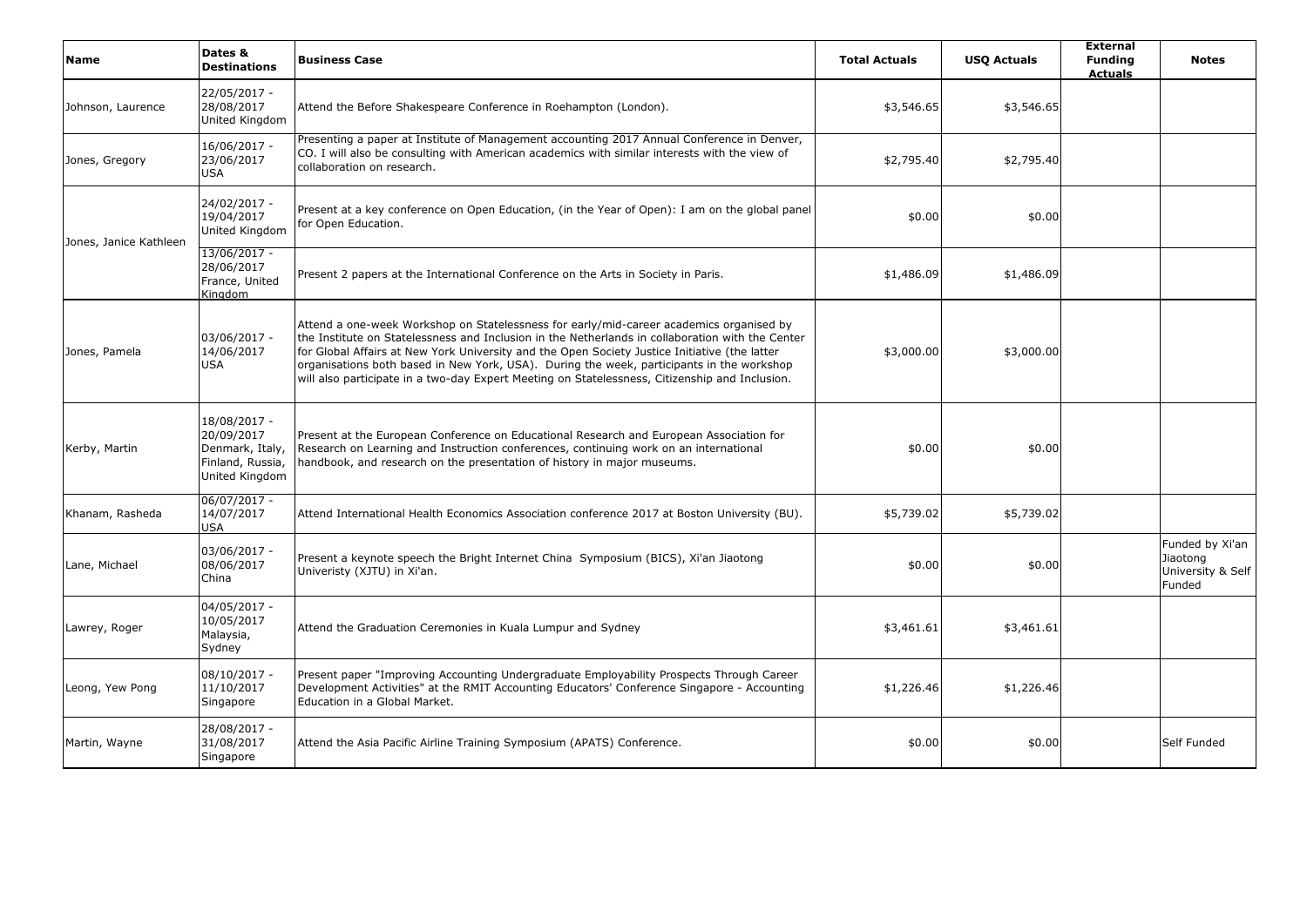| Name                   | Dates &<br><b>Destinations</b>                                          | <b>Business Case</b>                                                                                                                                                                                                                                                                                                                                                       | <b>Total Actuals</b> | <b>USQ Actuals</b> | <b>External</b><br><b>Funding</b><br><b>Actuals</b> | <b>Notes</b>                                                          |
|------------------------|-------------------------------------------------------------------------|----------------------------------------------------------------------------------------------------------------------------------------------------------------------------------------------------------------------------------------------------------------------------------------------------------------------------------------------------------------------------|----------------------|--------------------|-----------------------------------------------------|-----------------------------------------------------------------------|
|                        | 25/04/2017 -<br>11/05/2017<br>USA                                       | Present a research paper at the meeting of the American Educational Research Association.                                                                                                                                                                                                                                                                                  | \$0.00               | \$0.00             |                                                     | Self Funded                                                           |
| McIlveen, Peter        | 17/06/2017 -<br>22/06/2017<br>South Korea                               | Present research at the International Symposium.                                                                                                                                                                                                                                                                                                                           | \$0.00               | \$0.00             |                                                     | Self Funded                                                           |
|                        | 27/06/2017 -<br>02/07/2017<br>Hong Kong                                 | Present at the Career Development Conference.                                                                                                                                                                                                                                                                                                                              | \$0.00               | \$0.00             |                                                     | Funded by<br>Chinese<br>University of<br>Hong Kong and<br>Self Funded |
| McKibbin, Sarah        | 29/07/2017 -<br>19/08/2017<br>Netherlands                               | Attend the Hague Academy of International Law's Summer Courses on Private International<br>Law.                                                                                                                                                                                                                                                                            | \$2,000.00           | \$2,000.00         |                                                     |                                                                       |
| McNeill, Rhoderick     | 25/09/2017 -<br>01/10/2017<br>Malaysia                                  | Represent USQ at the Han Chiang College Graduation and celebration and meeting with staff<br>and students concerning their curriculum and its fit with the recently accredited Bachelor of<br>Communication and Media. Review the articulating diplomas into the BCNM and also<br>ascertaining the progress occurring in HCC proceeding towards University College status. | \$2,132.10           | \$2,132.10         |                                                     |                                                                       |
| Mercieca, Bernadette * | 20/08/2017 -<br>26/08/2017<br>United Kingdom<br>Ireland,<br>Netherlands | Attend the ECER Conference and network with and learn from international experts in the<br>Educational Research field.                                                                                                                                                                                                                                                     | \$1,963.31           | \$1,963.31         |                                                     |                                                                       |
| Mortensen, Reid        | 29/11/2017 -<br>05/12/2017<br>New Zealand                               | Attend Australia New Zealand Legal Ethics Colloquium, Auckland.                                                                                                                                                                                                                                                                                                            | \$2,150.78           | \$2,150.78         |                                                     |                                                                       |
| Murray, Anthony        | 04/05/2017 -<br>08/05/2017<br>Malaysia                                  | Attend the 50/25 Leadership Summit and Kuala Lumpur Graduation. Meetings with partners and<br>Prof Talal Yusuf.                                                                                                                                                                                                                                                            | \$380.00             | \$380.00           |                                                     |                                                                       |
|                        | 02/08/2017 -<br>11/08/2017<br>USA                                       | Attend the Academy of Management Conference. Meet with Research Group Developing an<br>edited book and meeting to discuss the edits and chapters discussion. Discussion with Professor<br>Syed about international papers for collaboration during 2017/18.                                                                                                                | \$5,147.03           | \$5,147.03         |                                                     |                                                                       |
| North, Deborah         | 17/07/2017 -<br>31/07/2017<br>USA                                       | Present research at the Twenty-fourth International Conference on Learning ( University of<br>Hawaii).                                                                                                                                                                                                                                                                     | \$1,446.55           | \$1,446.55         |                                                     |                                                                       |
| Peel, Karen            | $17/07/2017 -$<br>23/07/2017<br>USA                                     | Attend the Learner Research Network Conference and present findings from my PhD thesis.                                                                                                                                                                                                                                                                                    | \$1,668.61           | \$1,668.61         |                                                     |                                                                       |
| Pensiero, Domenico     | $12/12/2017 -$<br>18/12/2017<br>Thailand                                | Present paper at International World Banking Finance Symposium scheduled for Bangkok titled<br>"Socially Responsible Firms and Mergers and Acquisitions Performance: Australian Evidence".                                                                                                                                                                                 | \$2,000.92           | \$2,000.92         |                                                     |                                                                       |
| Persian, Jayne         | $01/12/2017 -$<br>18/12/2017<br>United Kingdom                          | Research - at the National Archives (United Kingdom).                                                                                                                                                                                                                                                                                                                      | \$0.00               | \$0.00             |                                                     | Funded by<br>Australian<br>Research Council<br>Discovery<br>Project   |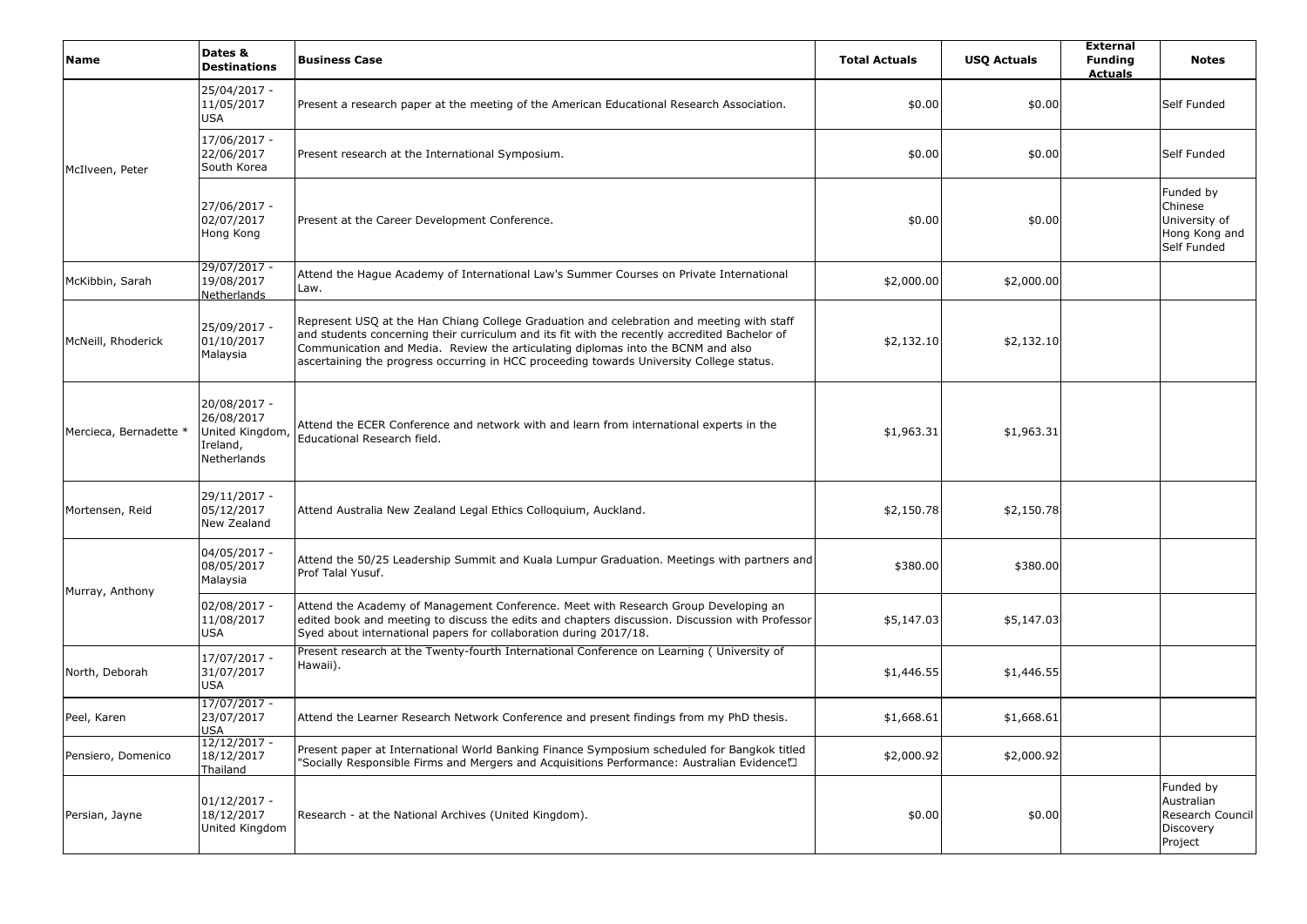| Name                             | Dates &<br><b>Destinations</b>                 | <b>Business Case</b>                                                                                                                                                                                                                                                                                                                                                    | <b>Total Actuals</b> | <b>USQ Actuals</b> | <b>External</b><br><b>Funding</b><br><b>Actuals</b> | <b>Notes</b>                                                |
|----------------------------------|------------------------------------------------|-------------------------------------------------------------------------------------------------------------------------------------------------------------------------------------------------------------------------------------------------------------------------------------------------------------------------------------------------------------------------|----------------------|--------------------|-----------------------------------------------------|-------------------------------------------------------------|
| Potter, Simon                    | $17/11/2017 -$<br>26/11/2017<br>United Kingdom | Present keynote address through USQ Outreach Engagement and the 'Voices of the Australian<br>Migrant and Minority Press: Intercultural, Transnational and Diasporic Contexts' conference of<br>and presentation.                                                                                                                                                        | \$4,229.37           | \$4,229.37         |                                                     |                                                             |
| Rahman, Mohammad                 | 19/11/2017 -<br>27/11/2017<br>France           | Present two papers at the 1st International Conference on Energy, Finance and the<br>Macroeconomy.                                                                                                                                                                                                                                                                      | \$1,987.73           | \$1,987.73         |                                                     |                                                             |
| Reich, Suzanne                   | $10/11/2017 -$<br>19/11/2017<br><b>USA</b>     | Present some of the findings from my PhD research in the Annual Meeting of the American<br>Society of Criminology.                                                                                                                                                                                                                                                      | \$2,000.00           | \$2,000.00         |                                                     |                                                             |
| Santacruz, Lujer                 | 25/10/2017 -<br>30/10/2017<br>Taiwan           | Present a paper at the 8th Global Business and Finance Conference.                                                                                                                                                                                                                                                                                                      | \$1,997.35           | \$1,997.35         |                                                     |                                                             |
| Scott, Albert                    | 14/06/2017 -<br>18/06/2017<br>Hong Kong        | Research - to gain advance knowledge of the use of information technology in teaching and<br>learning. This experience will contribute to the implementation of accounting software across<br>the re-accredited accounting major within the School of Commerce                                                                                                          | \$2,018.80           | \$2,018.80         |                                                     |                                                             |
| Shams, Syed                      | 02/07/2017 -<br>09/07/2017<br>South Korea      | Attend ASIANFA conference.                                                                                                                                                                                                                                                                                                                                              | \$2,302.01           | \$2,302.01         |                                                     |                                                             |
|                                  | 13/07/2017 -<br>21/07/2017<br><b>USA</b>       | Present my working paper "Empire building and corporate social responsibility' at the 29th<br>Asian Finance Association Annual Meeting.                                                                                                                                                                                                                                 | \$700.53             | \$700.53           |                                                     |                                                             |
| Mohammod Mostofa                 | 17/12/2016 -<br>24/01/2017<br>Bangladesh       | Present paper at 2nd Bangladesh Academy of Business Administration (BABA) conference.                                                                                                                                                                                                                                                                                   | \$0.00               | \$0.00             |                                                     | Self Funded                                                 |
|                                  | 11/12/2017 -<br>15/12/2017<br>Thailand         | Attend the World Finance & Banking Symposium in Bangkok.                                                                                                                                                                                                                                                                                                                | \$0.00               | \$0.00             |                                                     | Self Funded                                                 |
| Soar, Jeffrey                    | 09/07/2017 -<br>20/07/2017<br>China            | Present to students, colloquium to staff and meetings to discuss research opportunities.                                                                                                                                                                                                                                                                                | \$0.00               | \$0.00             |                                                     | Funded by<br>Chengdu<br>University                          |
| Son, Jeong-Bae                   | 31/05/2017 -<br>05/06/2017<br>Hong Kong        | Present a paper on designing online activities for teaching academic English at the Centre for<br>Applied English Studies (CAES) International Conference 2017 to be held at The University of<br>Hong Kong.                                                                                                                                                            | \$1,571.20           | \$1,571.20         |                                                     |                                                             |
|                                  | 04/09/2017 -<br>02/10/2017<br>Malaysia         | Research - work on an International Labour Organisation commissioned research project on<br>Malaysian employment contracts.                                                                                                                                                                                                                                             | \$0.00               | \$0.00             |                                                     | Self Funded                                                 |
| Sundra Karean, Vanitha<br>Karean | 25/11/2017 -<br>02/12/2017<br>Switzerland      | Present my research at a workshop at the International Labour Office (ILO) in Geneva. This trip<br>is being fully funded by the ILO.                                                                                                                                                                                                                                    | \$0.00               | \$0.00             |                                                     | Funded by<br>International<br>Labour<br><b>Organisation</b> |
|                                  | 17/05/2017 -<br>21/05/2017<br>Philippines      | Present my paper on Values Underpinning Malaysian Constitutionalism Tracing the Ebb and<br>Flow of Law Consciousness Where From; Where To? at the 14th Asian Law Conference - A<br>Uniting Force? 'Asian Values and the Law', organised by the Faculty of Law, National University<br>of Singapore & hosted by the University of Philippines, College of Law in Manila. | \$2,484.68           | \$2,484.68         |                                                     |                                                             |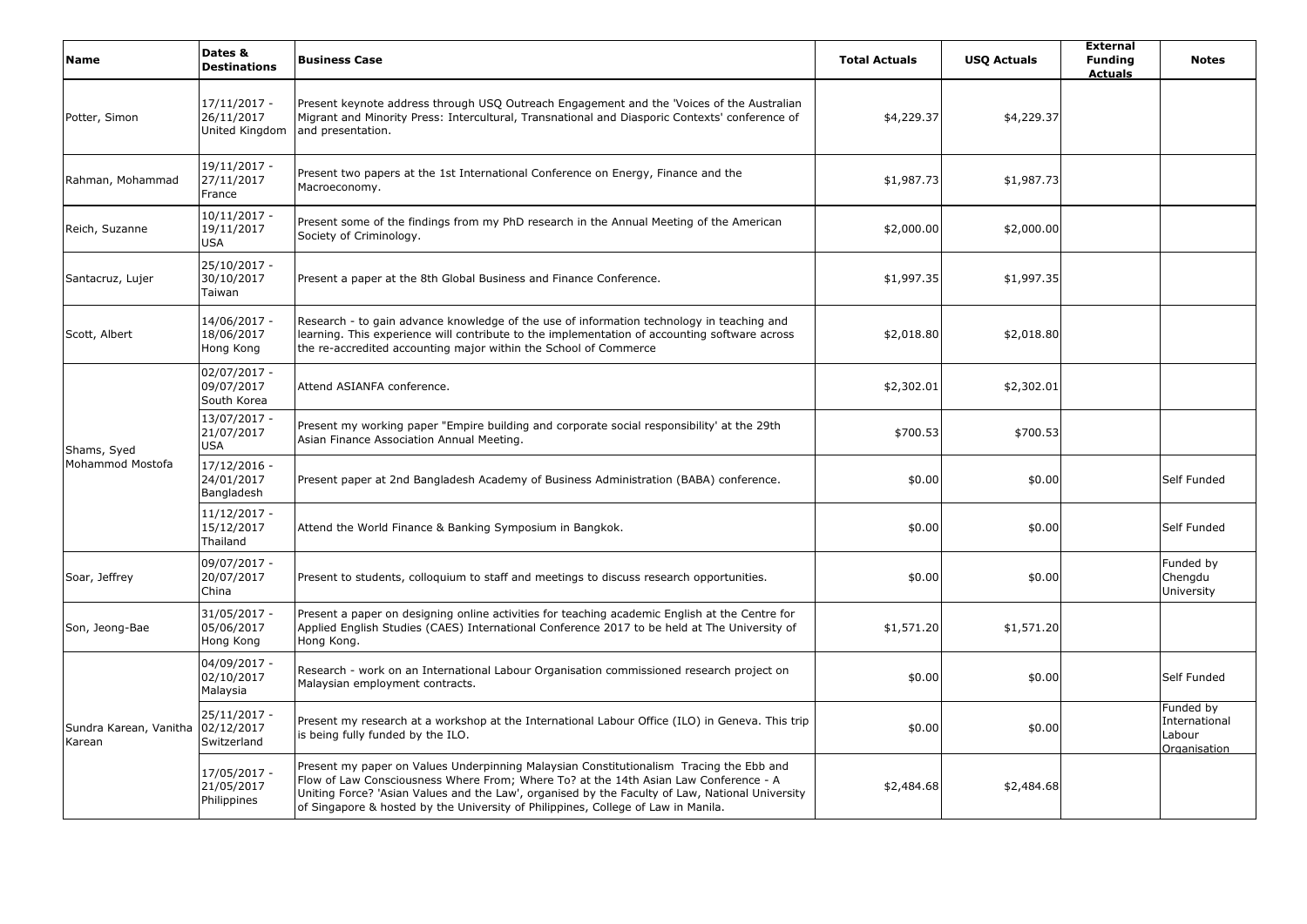| Name                                                       | Dates &<br><b>Destinations</b>                           | <b>Business Case</b>                                                                                                                                                                                                                                                                                                                                                                                                                                                                                   | <b>Total Actuals</b> | <b>USQ Actuals</b> | <b>External</b><br><b>Funding</b><br><b>Actuals</b> | <b>Notes</b>           |
|------------------------------------------------------------|----------------------------------------------------------|--------------------------------------------------------------------------------------------------------------------------------------------------------------------------------------------------------------------------------------------------------------------------------------------------------------------------------------------------------------------------------------------------------------------------------------------------------------------------------------------------------|----------------------|--------------------|-----------------------------------------------------|------------------------|
| Trimmer, Karen                                             | 18/08/2017 -<br>03/09/2017<br>Denmark,<br>Finland        | Present of two papers at and attend the European Conference on Educational Research 2017.<br>Attendance and presentation of a paper at the CFP Criticality in Education Research in Helsinki<br>Finland. Meetings with Professor Fred Dervin, University of Helsinki (series editor) and Pigga<br>Keskitalo (SÄimi University College, Kautokeino, Norway) regarding edited book Research in<br>Multicultural Education and International Perspectives that will be published by IAP (USA) in<br>2018. | \$287.47             | \$287.47           |                                                     |                        |
| Wilson Gahan, Susan                                        | 25/11/2017 -<br>03/12/2017<br>Switzerland,<br>Austria    | Present at and attend the IJAS conference in multiple disciplines.                                                                                                                                                                                                                                                                                                                                                                                                                                     | \$2,021.57           | \$2,021.57         |                                                     |                        |
| Winn, Stephen                                              | 28/10/2017 -<br>03/11/2017<br><b>United States</b>       | Follow-up visit to the University of California (Riverside) a result of the visit to USQ Springfield<br>by Prof Gerald Maguire, Dr Kendrick Davis and Dr Emma Girard. It will enhance the cooperation<br>memorandum between USQ and UC Riverside as well as meeting with other key personnel at<br>UC (Riverside)to further strengthen our relationship in the education and health well-being<br>space.                                                                                               | \$3,668.20           | \$3,668.20         |                                                     |                        |
|                                                            | 26/04/2017 -<br>30/04/2017<br>New Zealand                | Chair the 2017 Institute of Electrical and Electronics Engineers (IEEE) 21st International<br>Conference on Computer Supported Cooperatice Work in Design (CSCWD 2017).                                                                                                                                                                                                                                                                                                                                | \$0.00               | \$0.00             |                                                     | Self Funded            |
| Yong, Jianming                                             | 15/09/2017 -<br>30/09/2017<br>France                     | Research - further collaboration with Prof. Jean-Paul Barthes in relation to European competitive<br>grant applications.                                                                                                                                                                                                                                                                                                                                                                               | \$0.00               | \$0.00             |                                                     | Self Funded            |
|                                                            | $04/10/2017 -$<br>15/10/2017<br>Russia                   | Present my research paper at and attend WISE 2017.                                                                                                                                                                                                                                                                                                                                                                                                                                                     | \$3,058.68           | \$3,058.68         |                                                     |                        |
| Zhang, Yahua                                               | $01/07/2017 -$<br>10/07/2017<br>Belgium, China           | Present a paper entitled "Is Multimarket Contact an Antitrust Concern: A Study of China's<br>Airline Market?" at the 21st Air Transport Research Society World Conference to be held in<br>Antwerp. I will also visit East China Normal University in Shanghai and meet my research<br>collaborator.                                                                                                                                                                                                   | \$2,000.00           | \$2,000.00         |                                                     |                        |
|                                                            | 13/12/2016 -<br>03/01/2017<br>China                      | Present a paper at the 10th International Conference on Software, Knowledge, Information<br>Management and Applications (SKIMA2016). Develop scoping document for Australia-China<br>Science and Research Fund (ACSRF), and visit Zhongshan University in GuangZhou, and<br>Huanghuai University.                                                                                                                                                                                                      | \$3,675.00           | \$2,000.00         |                                                     | \$1,675.00 Self Funded |
| Zhou, Xujuan                                               | 07/04/2017 -<br>06/05/2017<br>China                      | Establish a collaborative network with colleagues in Health Informatics field in the School of<br>Public Health, Sun Yat-Sen University, China. Sun Yat-sen University is a prominent research,<br>academic and cultural center.                                                                                                                                                                                                                                                                       | \$2,919.89           | \$2,919.89         |                                                     |                        |
|                                                            | 20/08/2017 -<br>27/08/2017<br>Germany                    | Co-organizer and present paper at the 2nd International Workshop on Knowledge Management<br>of Web Social Media.                                                                                                                                                                                                                                                                                                                                                                                       | \$2,000.00           | \$2,000.00         |                                                     |                        |
| <b>Faculty of Health, Engineering &amp; Sciences (HES)</b> |                                                          |                                                                                                                                                                                                                                                                                                                                                                                                                                                                                                        |                      |                    |                                                     |                        |
| Abdollahnejad, Zahra *                                     | $09/06/2017 -$<br>17/06/2017<br>Thailand,<br>Netherlands | Present at the FIB Symposium and data collection etc.                                                                                                                                                                                                                                                                                                                                                                                                                                                  | \$594.40             | \$594.40           |                                                     |                        |
| Abeysekera, Vasantha                                       | $02/03/2017 -$<br>10/03/2017<br>UAE                      | Present four papers and attend the 9th International Conference on Construction in the 21st<br>Century (CITC-9)                                                                                                                                                                                                                                                                                                                                                                                        | \$1,017.90           | \$1,017.90         |                                                     |                        |
| Al-Azzawi, Wessam *                                        | 19/08/2017 -<br>26/08/2017<br>China                      | Present at and attend the ICCM21.                                                                                                                                                                                                                                                                                                                                                                                                                                                                      | \$768.84             | \$768.84           |                                                     |                        |
| Al-Hadeethi, Ikhlas *                                      | 25/06/2017 -<br>02/07/2017<br>Greece                     | Attend the 1st International Conference on Quantitative, Social, Biomedical and Economic<br>Issues 2017 in Greece as part of PhD studies.                                                                                                                                                                                                                                                                                                                                                              | \$2,469.57           | \$2,469.57         |                                                     |                        |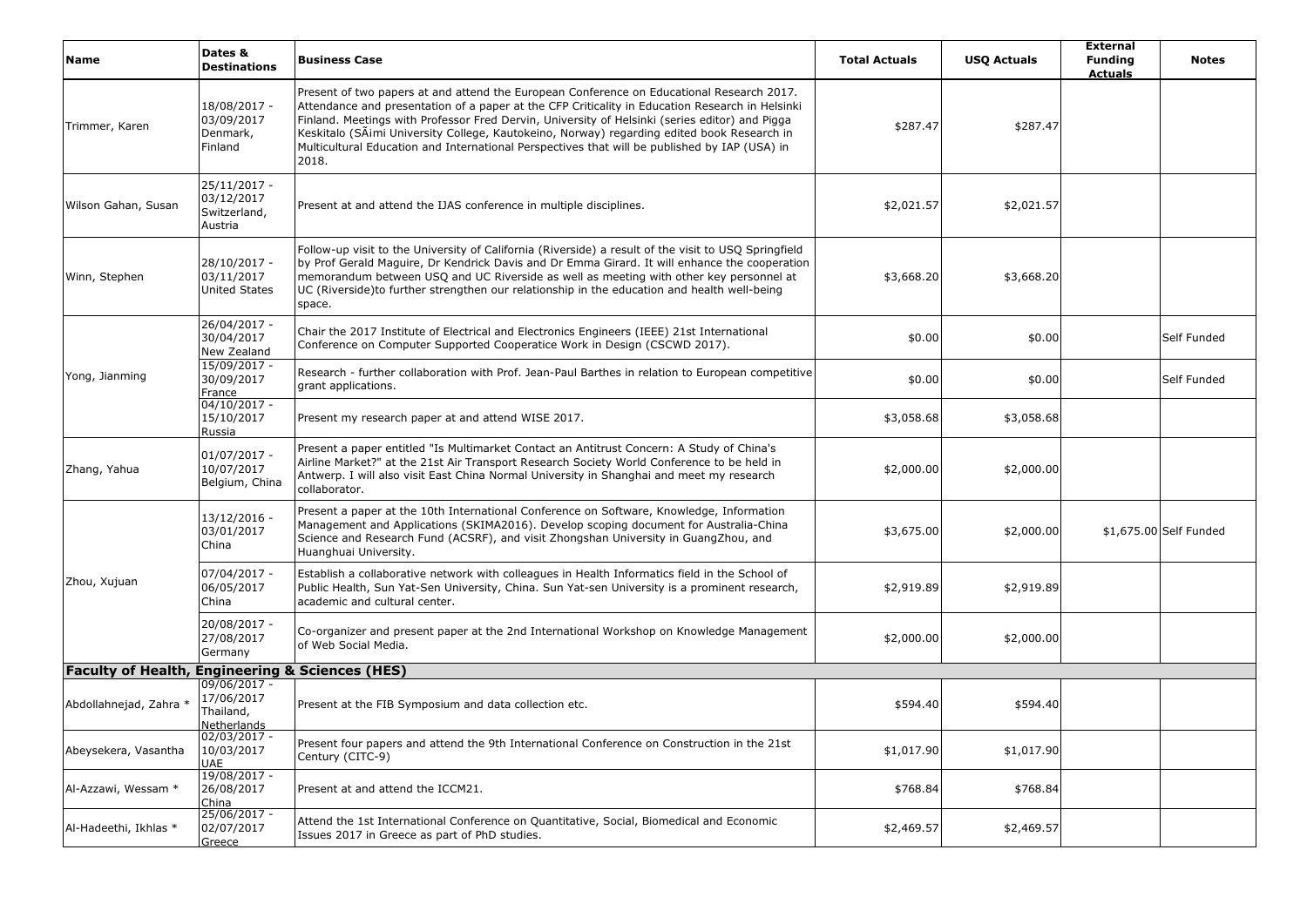| <b>Name</b>                       | Dates &<br><b>Destinations</b>                        | <b>Business Case</b>                                                                                                                                                                                                                                                                                                                                                                                                                                                                 | <b>Total Actuals</b> | <b>USQ Actuals</b> | <b>External</b><br><b>Funding</b><br><b>Actuals</b> | <b>Notes</b>                                                                   |
|-----------------------------------|-------------------------------------------------------|--------------------------------------------------------------------------------------------------------------------------------------------------------------------------------------------------------------------------------------------------------------------------------------------------------------------------------------------------------------------------------------------------------------------------------------------------------------------------------------|----------------------|--------------------|-----------------------------------------------------|--------------------------------------------------------------------------------|
| Apan, Armando                     | 04/05/2017 -<br>11/05/2017<br>Malaysia                | Present at a seminar and visit researchers to pursue collaborations, and recruit prospective PhD<br>students for AusAid, Malaysian, or Middle-East government scholarship funding. Also attend and<br>support the USQ graduation ceremony in Kuala Lumpur.                                                                                                                                                                                                                           | \$1,217.32           | \$1,217.32         |                                                     |                                                                                |
| Azis Ismail, Mochamad<br>Furgon * | 08/08/2017 -<br>12/08/2017<br>Singapore,<br>Indonesia | Attend the 14th Annual Meeting of Asia Oceania Geosciences Society.                                                                                                                                                                                                                                                                                                                                                                                                                  | \$1,712.81           | \$1,712.81         |                                                     |                                                                                |
| Banhazi, Thomas                   | 12/08/2017 -<br>16/08/2017<br>China                   | Present as a keynote speaker at the International Conference on Intelligent Agriculture.                                                                                                                                                                                                                                                                                                                                                                                             | \$0.00               | \$0.00             |                                                     | Funded by CAU                                                                  |
|                                   | 14/10/2017 -<br>28/10/2017<br>Hungary                 | Present at and attend the 2nd World Conference on Innovative Animal Nutrition and Feeding as<br>an invited key-note speaker.                                                                                                                                                                                                                                                                                                                                                         | \$0.00               | \$0.00             |                                                     | Funded by<br>Conference<br>Organiser                                           |
| Basnet, Badri                     | $31/07/2017 -$<br>14/08/2017<br>Denmark,<br>Germany   | Present at and attend QGIS 2017 Nodebo conference. Working with international QGIS users<br>during this conference.                                                                                                                                                                                                                                                                                                                                                                  | \$1,986.10           | \$1,986.10         |                                                     |                                                                                |
| Best, Odette                      | 16/05/2017 -<br>22/05/2017<br><b>USA</b>              | Present and attend the International Indigenous Nursing Research: Honouring our past, present<br>and future, which is important for research opportunities. This is also the inaugural meeting of<br>the International Caucus of Indigenous Nurses of which I am the Australian representative.                                                                                                                                                                                      | \$2,426.00           | \$2,426.00         |                                                     |                                                                                |
|                                   | $31/12/2016 -$<br>18/01/2017<br>India                 | Attend the Biomedical Science Symposium at the KL University and the annual meeting of<br>Indian Academy of Biomedical Sciences and Society for Free Radical Research.                                                                                                                                                                                                                                                                                                               | \$2,945.10           | \$1,945.10         |                                                     | Self Funded;<br>Accommodation<br>\$1,000.00 Biomedical<br>Science<br>Symposium |
| Brown, Lindsay                    | 21/02/2017 -<br>24/02/2017<br>New Zealand             | Present my abstract at the International Workshop on Anthocyanins with Queen Garnet plum.                                                                                                                                                                                                                                                                                                                                                                                            | \$534.70             | \$534.70           |                                                     |                                                                                |
|                                   | 04/07/2017 -<br>08/07/2017<br>Singapore               | Present a plenary lecture at Scientific Frontiers in Natural Product Based Drugs 2017, a<br>conference organized by the National University of Singapore. The lecture topic is the use of<br>tropical micro- and macroalgae to treat metabolic syndrome.                                                                                                                                                                                                                             | \$1,279.30           | \$1,279.30         |                                                     | Flight costs only                                                              |
|                                   | 21/02/2017 -<br>25/02/2017<br>New Zealand             | Present at a conference on anthocyanin-containing Queen Garnet plums.                                                                                                                                                                                                                                                                                                                                                                                                                | \$0.00               | \$0.00             |                                                     | Funded by<br>Nutrafruit Pty<br>Ltd & Self<br>Funded                            |
| Buttsworth, David                 | 24/03/2017 -<br>07/04/2017<br><b>USA</b>              | Work at NASA Ames. Experiments in the NASA Ames plasma jet facility are being performed to<br>investigate the disintegration of meteorite samples during atmospheric entry. This is closely<br>related to the airborne re-entry observation work in which we have previously been invited to<br>participate.<br>Conference: 2nd Thermal and Fluids Engineering Conference (TFEC) and 4th International<br>Workshop on Heat Transfer (IWHT). April 2-5, 2017, Las Vegas, Nevada, USA. | \$2,810.33           | \$2,810.33         |                                                     |                                                                                |
| Cameron, Melainie                 | 08/09/2017 -<br>08/10/2017<br>South Africa            | Present at the Global Evidence Summit and the South African Sport and Recreation<br>Conference. Visit North-West University (NWU) as part of an adjunct appointment as an<br>extraordinary professor at North-West University (NWU) in Potchefstroom, South Africa in the<br>centre for Physical Activity, Sport, and Recreation (PhASRec).                                                                                                                                          | \$0.00               | \$0.00             |                                                     | Funded by North<br>West University                                             |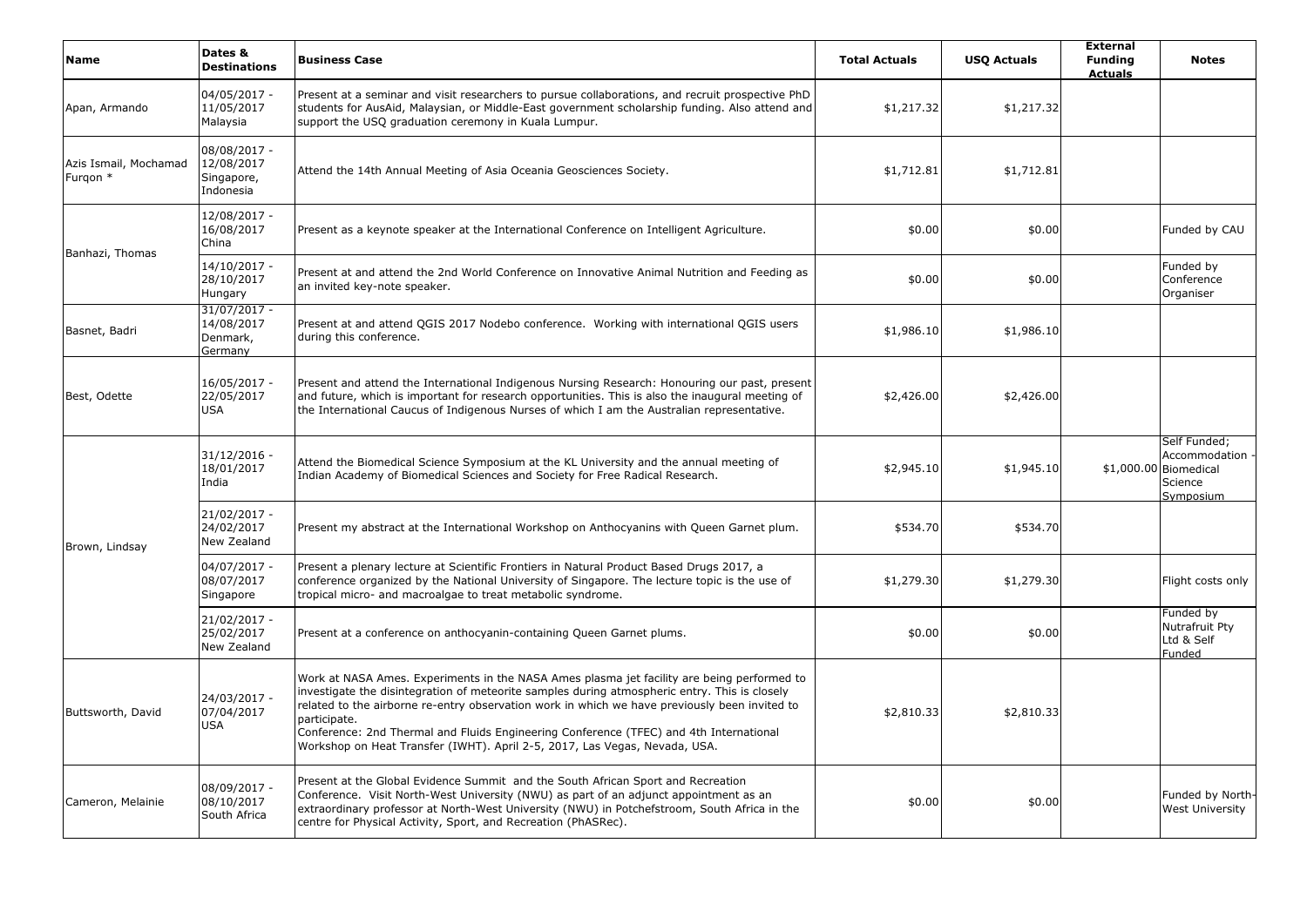| <b>Name</b>           | Dates &<br><b>Destinations</b>                   | <b>Business Case</b>                                                                                                                                                                                                                                                                                                                                                                                                                                                                                                                                                                                      | <b>Total Actuals</b> | <b>USO Actuals</b> | <b>External</b><br><b>Funding</b><br><b>Actuals</b> | <b>Notes</b>                                                                                     |
|-----------------------|--------------------------------------------------|-----------------------------------------------------------------------------------------------------------------------------------------------------------------------------------------------------------------------------------------------------------------------------------------------------------------------------------------------------------------------------------------------------------------------------------------------------------------------------------------------------------------------------------------------------------------------------------------------------------|----------------------|--------------------|-----------------------------------------------------|--------------------------------------------------------------------------------------------------|
| Carey, Melissa        | 22/07/2017 -<br>31/07/2017<br>Canada             | Present a paper at the World International Peoples Conference on Education (WIPCE), Toronto,<br>Canada.                                                                                                                                                                                                                                                                                                                                                                                                                                                                                                   | \$1,974.60           | \$1,974.60         |                                                     |                                                                                                  |
| Chen, Guangnan        | 12/07/2017 -<br>19/07/2017<br>China              | Present a keynote speech at 2017 2nd International Conference on Environmental Science and<br>Engineering [ESE-2017].                                                                                                                                                                                                                                                                                                                                                                                                                                                                                     | \$1,610.89           | \$1,610.89         |                                                     |                                                                                                  |
| Chong, Kon Fook       | 17/05/2017 -<br>28/05/2017<br>Hong Kong          | Present and attend the ICDIP Conference Promoting inter-university research and International<br>research networking. Promoting co-authorship of journal papers with International Medical<br>University collaborators.                                                                                                                                                                                                                                                                                                                                                                                   | \$3,168.05           | \$3,168.05         |                                                     |                                                                                                  |
|                       | $11/10/2017 -$<br>25/10/2017<br>Malaysia         | Attend the Diabetes Asia 2017 Conference.                                                                                                                                                                                                                                                                                                                                                                                                                                                                                                                                                                 | \$2,110.30           | \$2,110.30         |                                                     |                                                                                                  |
| Christensen, Steven   | 23/01/2017 -<br>07/02/2017<br>India              | Attend the International Congress on Sports Science and Yoga and pre-congress workshop.                                                                                                                                                                                                                                                                                                                                                                                                                                                                                                                   | \$0.00               | \$0.00             |                                                     | Funded by<br>Lakshmibai<br>National<br>Institute of<br>Physical<br>Education & Self<br>Funded    |
|                       | 09/05/2017 -<br>25/06/2017<br>United Kingdom     | Attend the "Video and the analysis of social interaction" course at Kings College London.                                                                                                                                                                                                                                                                                                                                                                                                                                                                                                                 | \$812.31             | \$812.31           |                                                     |                                                                                                  |
|                       | $02/12/2017 -$<br>17/12/2017<br>India, Singapore | Present at the International Conference on Sports Medicine and Sports Science, (SAICON 2017<br>Delhi). Consolidation of research partnership with colleagues in India and Singapore regarding<br>cross-cultural aspects associated with psychological skills training and athlete-sport<br>psychologist consultation conversations. Investigation of possible Australia-India funding for<br>joint research projects.Gather feedback on psychological skills training approach and athlete-<br>sport psychologist consultation conversations study that will be used to shape publication<br>submissions. | \$0.00               | \$0.00             |                                                     | Funded by<br>Ministry of Youth<br>Affairs and Sport<br>Government of<br>India and Self<br>Funded |
| Coleman, Glen         | $10/12/2017 -$<br>16/12/2017<br>Singapore        | Participate in Australasian Veterinary Boards Council accreditation site team visit to University<br>Putri Malaysia's Faculty of Veterinary Medicine.                                                                                                                                                                                                                                                                                                                                                                                                                                                     | \$0.00               | \$0.00             |                                                     | Funded by<br>Australian<br>Veterinary<br>Boards Council                                          |
| Czaban, Luke          | 29/05/2017 -<br>02/06/2017<br>Finland            | Attend the Federation Internationale de Geometres, or International Federation of Surveyors<br>(FIG) working week.                                                                                                                                                                                                                                                                                                                                                                                                                                                                                        | \$1,095.34           | \$1,095.34         |                                                     |                                                                                                  |
| Czech, Suzanne        | 24/07/2017 -<br>29/07/2017<br>Canada             | Attend the Vancouver International Conference on Teaching of Psychology.                                                                                                                                                                                                                                                                                                                                                                                                                                                                                                                                  | \$2,437.65           | \$2,437.65         |                                                     |                                                                                                  |
| Duff, Diane           | 15/07/2017 -<br>14/08/2017<br>Canada             | Attend the International indigenous conference with workshop presentation focusing on<br>educational best practices for indigenous health education.                                                                                                                                                                                                                                                                                                                                                                                                                                                      | \$2,575.39           | \$2,575.39         |                                                     |                                                                                                  |
| Epaarachchi, Jayantha | 19/08/2017 -<br>27/08/2017<br>China              | Present a research paper, and conduct special sessions at ICCM21.                                                                                                                                                                                                                                                                                                                                                                                                                                                                                                                                         | \$1,874.70           | \$1,874.70         |                                                     |                                                                                                  |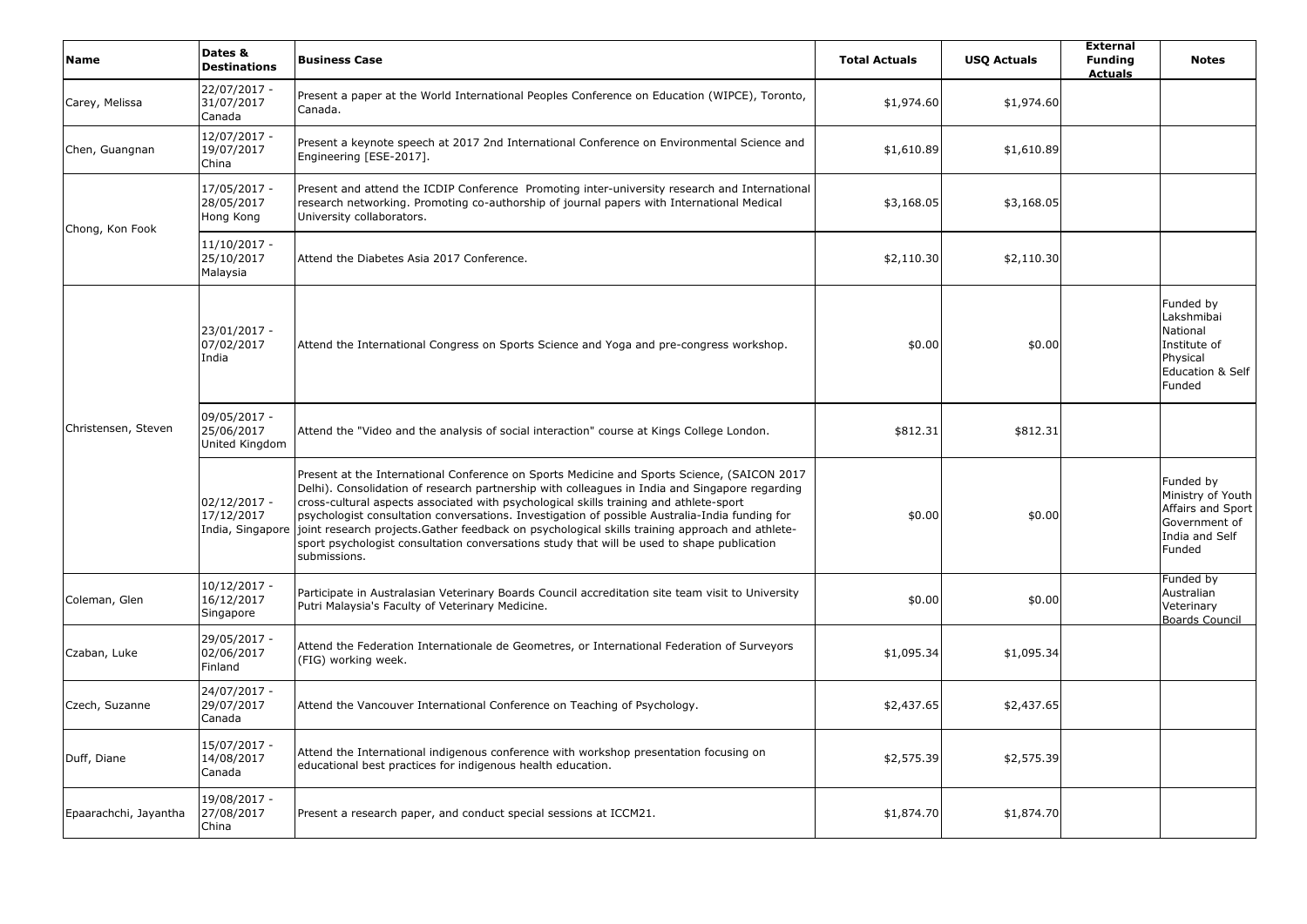| <b>Name</b>                     | Dates &<br><b>Destinations</b>                     | <b>Business Case</b>                                                                                                                                                                                                                                                                                                                                            | <b>Total Actuals</b> | <b>USO Actuals</b> | <b>External</b><br><b>Funding</b><br><b>Actuals</b> | <b>Notes</b> |
|---------------------------------|----------------------------------------------------|-----------------------------------------------------------------------------------------------------------------------------------------------------------------------------------------------------------------------------------------------------------------------------------------------------------------------------------------------------------------|----------------------|--------------------|-----------------------------------------------------|--------------|
| Gamage, Dananjali<br>Mekhala *  | 24/06/2017 -<br>28/06/2017<br>USA (Hawaii)         | Attend the American Society of Plant Biologist's conference (Plant Biology 2017).                                                                                                                                                                                                                                                                               | \$3,197.55           | \$3,197.55         |                                                     |              |
| Ghattamaneni, Naga              | 30/09/2017 -<br>17/10/2017<br>Canada, USA          | Attend "The 8th International Conference on Polyphenols and Health", Quebce City.                                                                                                                                                                                                                                                                               | \$1,881.92           | \$1,881.92         |                                                     |              |
| Goh, Wee Pheng *                | 22/05/2017 -<br>26/05/2017<br>South Korea          | Attending the Pacific-Asia Conference on Knowledge Discovery and Data Mining (PAKDD)<br>Conference.                                                                                                                                                                                                                                                             | \$1,015.45           | \$1,015.45         |                                                     |              |
| Graham, Coralie                 | 09/12/2017 -<br>14/12/2017<br>Vietnam              | Preparation for student clinical placement in Vietnam in January 2018, in conjunction with a<br>Consortium New Colombo Plan Application with Griffith university School of Nursing &<br>Midwifery.                                                                                                                                                              | \$1,163.40           | \$1,163.40         |                                                     |              |
| Horner, Vicki-Ellen             | 16/05/2017 -<br>21/05/2017<br><b>USA</b>           | Collaborating with John Lowe and Indigenous Research personnel to advance research for USQ<br>in the area of Indigenous research                                                                                                                                                                                                                                | \$1,500.00           | \$1,500.00         |                                                     |              |
| Ireland, Michael                | $02/11/2017 -$<br>11/11/2017<br>Philippines        | Attend the International conference on Advance research Methods in Social Sciences, Business<br>and Humanities (AMSBH-NOV-2017)                                                                                                                                                                                                                                 | \$1,461.08           | \$1,461.08         |                                                     |              |
| Javazmi, Leila *                | 27/03/2017 -<br>04/04/2017<br>Indonesia            | Present and attend at the ICNME 2017 conference on nanofibrous materilas/nanotechnology.                                                                                                                                                                                                                                                                        | \$1,605.16           | \$1,605.16         |                                                     |              |
| Karunasena,<br>Warnakulasooriya | 20/07/2017 -<br>22/07/2017<br>Singapore            | Presenting a paper at the APFIS2017 Conference.                                                                                                                                                                                                                                                                                                                 | \$1,572.81           | \$1,572.81         |                                                     |              |
|                                 | $11/03/2017 -$<br>23/03/2017<br><b>USA</b>         | Present two papers at and attend the International Conference on Remote Engineering and<br>Virtual Instrumentation (REV).                                                                                                                                                                                                                                       | \$3,924.43           | \$3,924.43         |                                                     |              |
| Kist, Alexander                 | 02/06/2017 -<br>20/06/2017<br>Portugal,<br>Germany | Present a research paper at and attend The Experiment@ International Conference 2017<br>(exp.at17) in Faro. Secondly, we will visit the visit the remote laboratory group at the<br>Technische UniversitA Ilmenau, Germany. The TU Ilmenau has a well known Grid of Online<br>Laboratory Devices Ilmenau (GOLDi) and we are currently working on a joint paper. | \$3,000.00           | \$3,000.00         |                                                     |              |
| Knight, Bob                     | 22/07/2017 -<br>12/08/2017<br><b>USA</b>           | Attend IAGG and APA 2017 conferences which are peak bodies in gerontology and in<br>psychology. Attend the International Association of Gerontology and Geriatrics meeting.                                                                                                                                                                                     | \$4,895.95           | \$4,895.95         |                                                     |              |
| Lafta, Raid *                   | 23/05/2017 -<br>26/05/2017<br>South Korea          | Attend the Pacific-Asia Conference on Knowledge Discovery and Data Mining (PAKDD)<br>conference.                                                                                                                                                                                                                                                                | \$679.00             | \$679.00           |                                                     |              |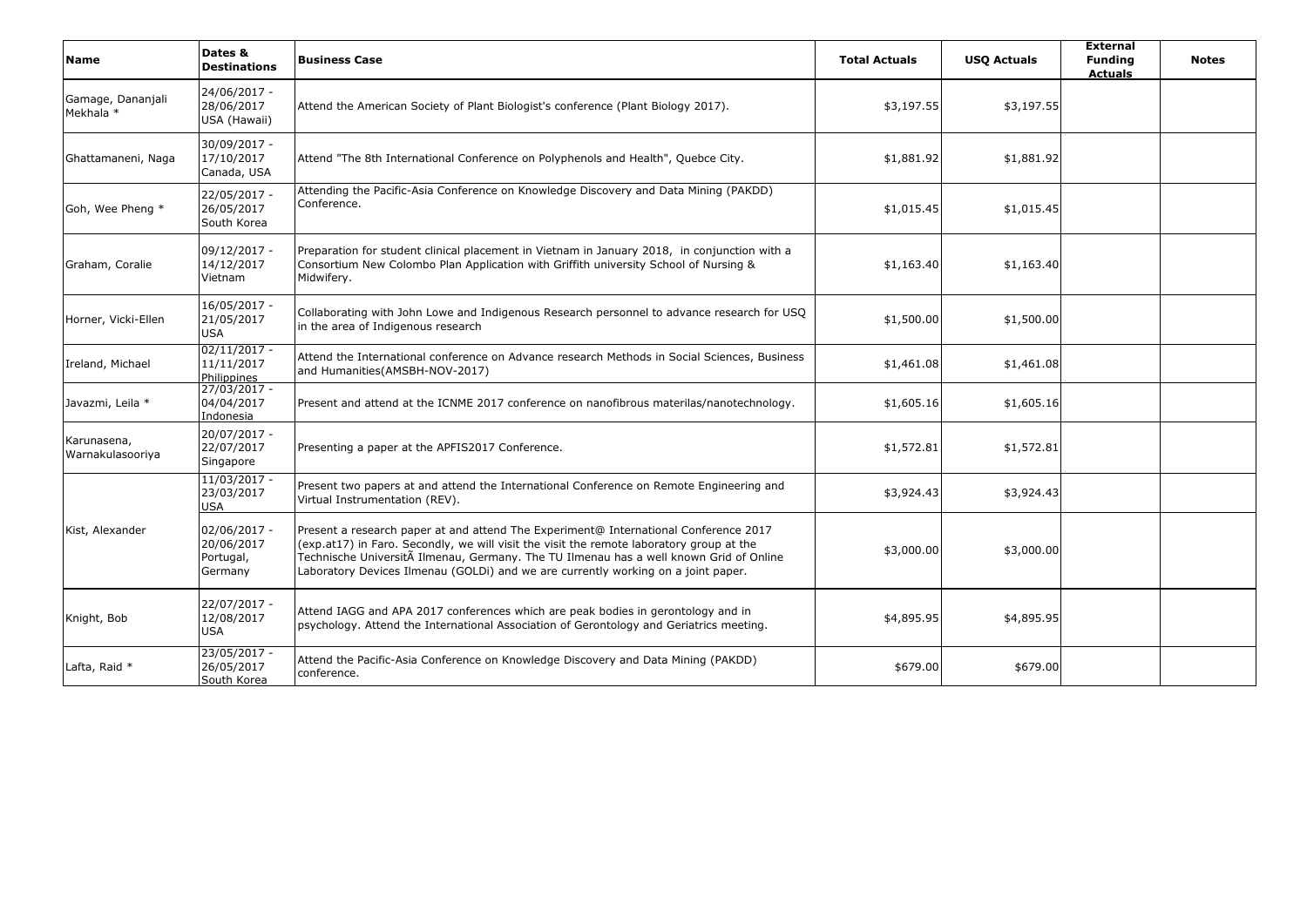| <b>Name</b>                                | Dates &<br><b>Destinations</b>                                  | <b>Business Case</b>                                                                                                                                                                                                                              | <b>Total Actuals</b> | <b>USQ Actuals</b> | <b>External</b><br><b>Funding</b><br><b>Actuals</b> | <b>Notes</b>                                                                                             |
|--------------------------------------------|-----------------------------------------------------------------|---------------------------------------------------------------------------------------------------------------------------------------------------------------------------------------------------------------------------------------------------|----------------------|--------------------|-----------------------------------------------------|----------------------------------------------------------------------------------------------------------|
| Lamont-Mills, Andrea                       | 23/01/2017 -<br>07/02/2017<br>India                             | Attend the International Congress on Sports Science and Yoga and pre-congress workshop.                                                                                                                                                           | \$0.00               | \$0.00             |                                                     | Funded by<br>Lakshmibai<br>National<br>Institute of<br>Physical<br><b>Education &amp; Self</b><br>Funded |
|                                            | 08/06/2017 -<br>25/06/2017<br>United Kingdom                    | Attend the Video and the analysis of social interaction course at Kings College London. I will<br>also be spending time at Kings College London after the course continuing to work on the data<br>and associated publication.                    | \$2,921.60           | \$2,921.60         |                                                     |                                                                                                          |
|                                            | $02/12/2017 -$<br>17/12/2017<br>India, Singapore                | Present a keynote speech and workshop at the International Conference on Sports Medicine<br>and Sports Science, (SAICON 2017 Delhi)                                                                                                               | \$2,009.64           | \$2,009.64         |                                                     |                                                                                                          |
| Le, Thi Thuy Van *                         | 14/07/2017 -<br>08/08/2017<br>Vietnam                           | Present/disseminate results from my PhD research and learn from other international<br>researchers at the ACOME2017 Conference.                                                                                                                   | \$967.71             | \$967.71           |                                                     |                                                                                                          |
| Li, Yan                                    | $03/10/2017 -$<br>20/10/2017<br>China                           | Attend the joint located HIS 2017 and WISE 2017 conferences.                                                                                                                                                                                      | \$2,737.54           | \$2,737.54         |                                                     |                                                                                                          |
| Machin, Michael                            | 03/06/2017 -<br>18/06/2017<br><b>USA</b>                        | Attend and present at the Work, Stress and Health Conference in Minneapolis and visit the<br>University of Minnesota in Minneapolis, USA.                                                                                                         | \$4,264.05           | \$4,264.05         |                                                     |                                                                                                          |
| Machin, Tanya                              | 03/06/2017 -<br>18/06/2017<br>USA                               | Attend the Work, Stress and Health conference and pre-conference workshop including training<br>in mixed methodologies.                                                                                                                           | \$863.17             | \$863.17           |                                                     |                                                                                                          |
| Manalo, Allan                              | 12/10/2017 -<br>22/10/2017<br><b>USA</b>                        | Attend the 13th International Symposium on Fiber-Reinforced Polymer Reinforcement for<br>Concrete Structures (FRPRCS-13) and the American Concrete Institute (ACI) Fall Convention to<br>be held in Anaheim, California.                          | \$5,134.99           | \$5,134.99         |                                                     |                                                                                                          |
|                                            | $07/10/2017 -$<br>16/10/2017<br><b>United States</b>            | Attend the Global Engineering Deans Council Conference and participate in an Engineering<br>Leaders Workshop.                                                                                                                                     | \$4,765.06           | \$4,765.06         |                                                     |                                                                                                          |
| McDougall, Kevin                           | 24/11/2017 -<br>04/12/2017<br>Portugal, United<br>Arab Emirates | Present paper at FIG Commission 3 Spatial Information Management Workshop and Annual<br>Meeting.                                                                                                                                                  | \$4,182.94           | \$4,182.94         |                                                     |                                                                                                          |
| Mills, Dean                                | 29/05/2017 -<br>21/06/2017<br>USA                               | Present at and attend the American College of Sports Medicines annual conference which will<br>be held in Denver. I will also be attending research meetings and learning new laboratory<br>techniques at the University of Washington, St Louis. | \$1,478.40           | \$1,478.40         |                                                     |                                                                                                          |
| Mohammed, Ali<br>Abdulkareem<br>Mohammed * | 18/07/2017 -<br>22/07/2017<br>Singapore                         | Present my paper in APFIS 2017                                                                                                                                                                                                                    | \$1,026.36           | \$1,026.36         |                                                     |                                                                                                          |
| Nguyen, Thi Yen Ngoc *                     | $01/08/2017 -$<br>04/08/2017<br>Vietnam                         | Present a paper at and attend the 2017 ACOME Conference.                                                                                                                                                                                          | \$969.58             | \$969.58           |                                                     |                                                                                                          |
| Nicholson, Belinda *                       | 17/03/2017 -<br>06/04/2017<br>Chile                             | To collect data for as part of PhD studies. Observing at telescope in Chile in visitor mode (only<br>mode available).                                                                                                                             | \$4,938.32           | \$4,938.32         |                                                     |                                                                                                          |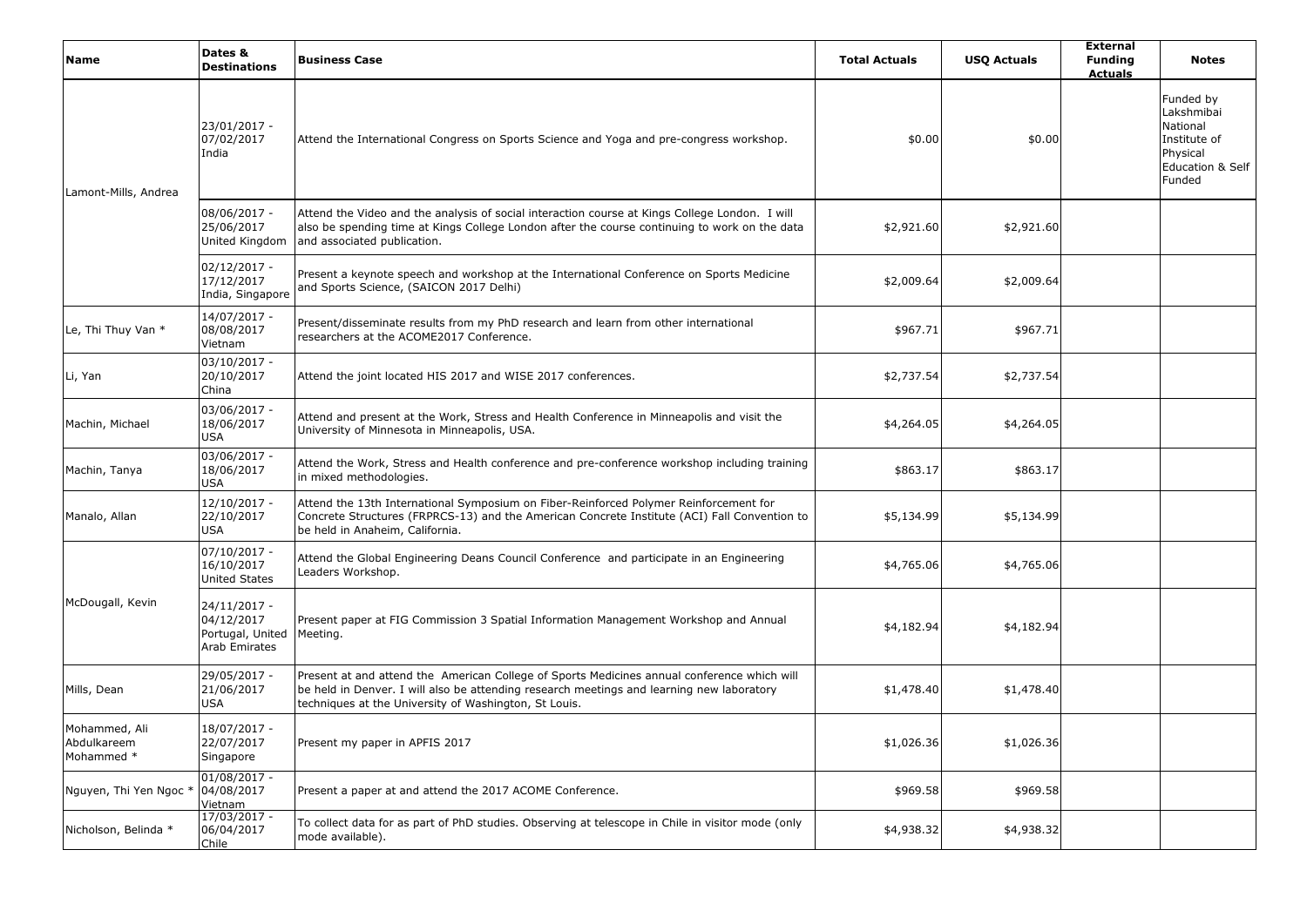| <b>Name</b>                            | Dates &<br><b>Destinations</b>                         | <b>Business Case</b>                                                                                                                                                                                                                                                                                                                                                                                                       | <b>Total Actuals</b> | <b>USQ Actuals</b> | <b>External</b><br><b>Funding</b><br><b>Actuals</b> | <b>Notes</b>               |
|----------------------------------------|--------------------------------------------------------|----------------------------------------------------------------------------------------------------------------------------------------------------------------------------------------------------------------------------------------------------------------------------------------------------------------------------------------------------------------------------------------------------------------------------|----------------------|--------------------|-----------------------------------------------------|----------------------------|
| Raj, Nawin                             | $28/11/2017 -$<br>04/12/2017<br>New Zealand            | Present research activity in the 13th Engineering Mathematics and Applications Conference<br>2017.                                                                                                                                                                                                                                                                                                                         | \$1,826.47           | \$1,826.47         |                                                     |                            |
| Rees, Sharon                           | $02/07/2017 -$<br>05/07/2017<br>Spain                  | Present two papers at the EDULEARN 17 conference.                                                                                                                                                                                                                                                                                                                                                                          | \$1,459.07           | \$1,459.07         |                                                     |                            |
| Rowe-Kelly, Jennifer                   | 05/06/2017 -<br>17/06/2017<br>Italy, United<br>Kingdom | Meet with one of the School of Health and Wellbeing's key UK Paramedicine partners, Anglia<br>Ruskin University. Visit Bournemouth University to further discussions paramedicine student<br>exchanges and Study Abroad. Present a paper at and attend The Future of Education<br>Conference.                                                                                                                              | \$6,353.49           | \$6,353.49         |                                                     |                            |
|                                        | $03/12/2017 -$<br>09/12/2017<br>South Korea            | Attend The International Symposium on Business and Social Sciences.                                                                                                                                                                                                                                                                                                                                                        | \$2,219.32           | \$2,219.32         |                                                     |                            |
| Shiau, Jim                             | 12/04/2017 -<br>20/04/2017<br>China                    | Promote USQ by visiting the Graduate School of Bioresources, Mie University in Japan for<br>liaising the coming SEE-USQ conference that is to be held at USQ Springfield campus in<br>November 2017.                                                                                                                                                                                                                       | \$0.00               | \$0.00             |                                                     | Self Funded                |
|                                        | $19/11/2017 -$<br>23/11/2017<br>Japan                  | Attend the International Conference of GEOMATE in Japan                                                                                                                                                                                                                                                                                                                                                                    | \$652.21             | \$652.21           |                                                     |                            |
| Somasundaraswaran,<br>Kathirgamalingam | $16/06/2017 -$<br>25/06/2017<br><b>Canada</b>          | Present a research paper titled Road Safety Investigation at Roundabouts in Toowoomba at<br>CARSP conference.                                                                                                                                                                                                                                                                                                              | \$800.09             | \$800.09           |                                                     |                            |
|                                        | 24/06/2017 -<br>02/07/2017<br><b>USA</b>               | Present a research paper at the Rehabilitation Engineering and Assistive Technology Society of<br>North America (RESNA) conference.                                                                                                                                                                                                                                                                                        | \$1,405.43           | \$1,405.43         |                                                     |                            |
| Steel, Emily                           | 12/09/2017 -<br>17/09/2017<br>China                    | Present a keynote speech at the Second Global Conference on Assistive Devices and<br>Technology as part of the Belt and Road Disability Cooperation event and the Asia-Europe<br>Meeting (ASEM) high-level meeting on disability. Also representing the Australian Rehabilitation<br>and Assistive Technology Association (ARATA) at the inaugural meeting of the Asia-Pacific<br>Alliance for Assistive Technology (3AT). | \$0.00               | \$0.00             |                                                     | Self Funded                |
| Thorpe, David                          | 09/09/2017 -<br>20/09/2017<br>United Kingdom           | Present paper at Sustainable Ecological Engineering for Society (SEEDS) International<br>Conference 2017 at Leeds Beckett University, meeting Leeds Beckett staff to investigate<br>teaching of sustainability in engineering, build relationships                                                                                                                                                                         | \$1,236.85           | \$1,236.85         |                                                     |                            |
| Vogel, Kurt                            | $10/10/2017 -$<br>20/10/2017<br><b>USA</b>             | Present in a major presentation at the International Association for Dance Medicine and Science<br>Conference.                                                                                                                                                                                                                                                                                                             | \$1,977.68           | \$1,977.68         |                                                     |                            |
| Wandel, Andrew                         | 12/06/2017 -<br>18/06/2017<br>Singapore                | Attend the Commonwealth Science Conference.                                                                                                                                                                                                                                                                                                                                                                                | \$0.00               | \$0.00             |                                                     | Funded by Royal<br>Society |
| Ward, Raelene                          | 15/05/2017 -<br>21/05/2017<br>USA                      | Attend the launch of a new Indigenous Nursing Research for Health Equity (INRHE) Center (1st<br>in the world), to participate in an Indigenous scholars summit hosted by John Lowe and invited<br>to present a research paper at Florida State University in Tallahassee Florida.                                                                                                                                          | \$1,500.00           | \$1,500.00         |                                                     |                            |
| Warfield, Heather                      | $01/08/2017 -$<br>07/08/2017<br><b>USA</b>             | Presenting at and attend the American Psychological Association (APA) Convention in<br>Washington DC.                                                                                                                                                                                                                                                                                                                      | \$1,167.92           | \$1,167.92         |                                                     |                            |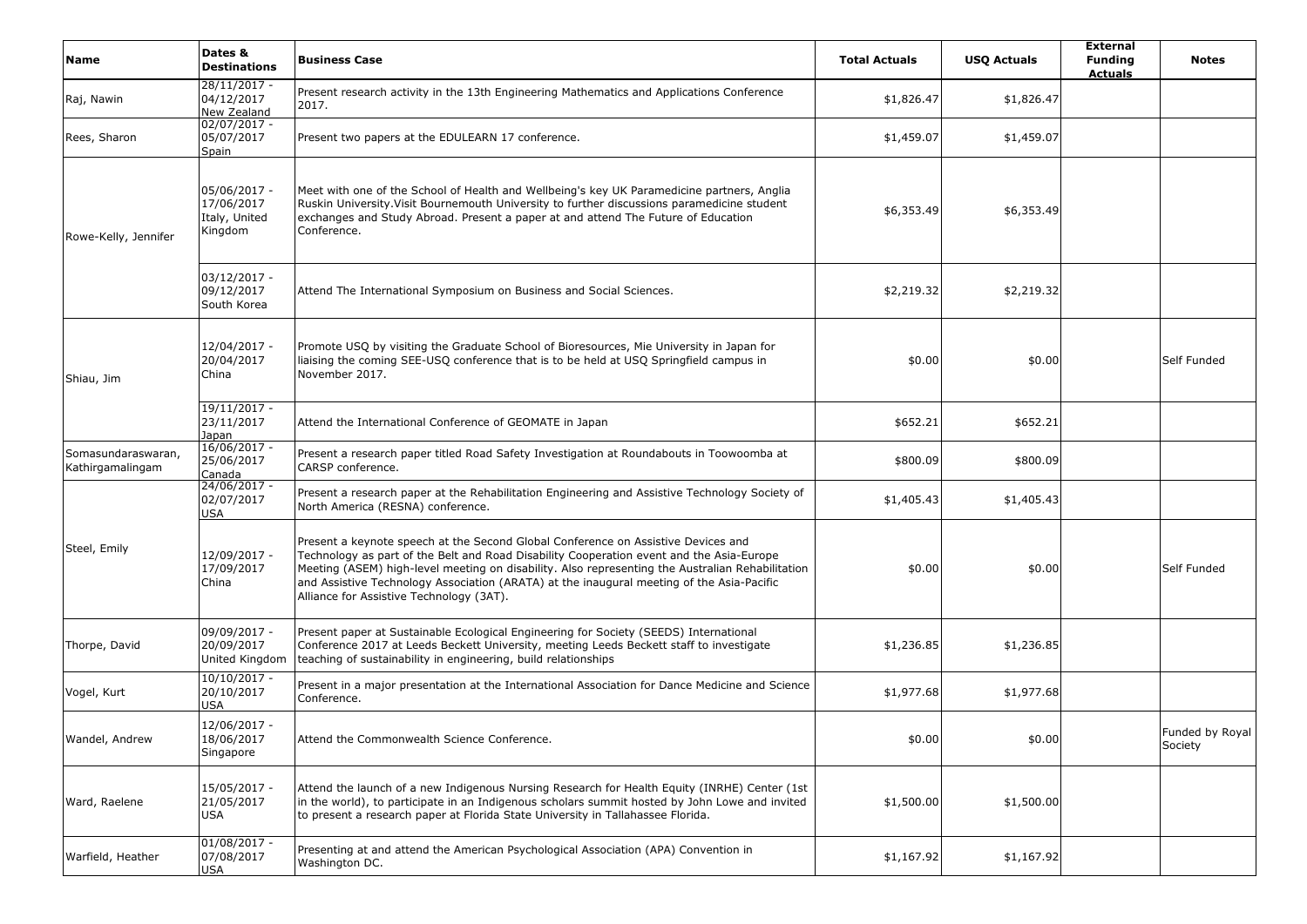| <b>Name</b>               | Dates &<br><b>Destinations</b>                     | <b>Business Case</b>                                                                                                                                                                                                                                                                                                                                         | <b>Total Actuals</b> | <b>USQ Actuals</b> | <b>External</b><br><b>Funding</b><br><b>Actuals</b> | <b>Notes</b>                                                                      |
|---------------------------|----------------------------------------------------|--------------------------------------------------------------------------------------------------------------------------------------------------------------------------------------------------------------------------------------------------------------------------------------------------------------------------------------------------------------|----------------------|--------------------|-----------------------------------------------------|-----------------------------------------------------------------------------------|
| Watson, Richard           | 21/03/2017 -<br>26/02/2017<br>China                | Present a paper at iConference 2017.                                                                                                                                                                                                                                                                                                                         | \$1,387.80           | \$1,387.80         |                                                     |                                                                                   |
| Wen, Peng                 | 03/10/2017 -<br>12/10/2017<br>Russia               | Attend "The 6th International Conference on Health Information Science".                                                                                                                                                                                                                                                                                     | \$705.00             | \$705.00           |                                                     |                                                                                   |
| Yousif, Belal             | 20/09/2017 -<br>01/01/2018<br>Kuwait               | Meetings with the public authority for applied education and training, Kuwait to<br>collect data on the Middle East students behaviour and learning process and techniques which<br>will assist me to complete my research on the difference in teaching approaches for middle<br>eastern students in Australia.                                             | \$0.00               | \$0.00             |                                                     | Funded by Public<br>Authority for<br>Applied<br>Education and<br>Training, Kuwait |
| Zhang, Ji                 | 22/05/2017 -<br>27/05/2017<br>South Korea          | Present at and attend the Pacific-Asia Knowledge Discovery Data Mining.                                                                                                                                                                                                                                                                                      | \$0.00               | \$0.00             |                                                     |                                                                                   |
| Zhang, Zhenyu             | $04/11/2017 -$<br>10/11/2017<br>Netherlands        | Present at and attend the Sixth International Conference on Telecommunications and Remote<br>Sensing.                                                                                                                                                                                                                                                        | \$1,754.58           | \$1,754.58         |                                                     |                                                                                   |
|                           |                                                    | <b>Information and Communication Technology Services</b>                                                                                                                                                                                                                                                                                                     |                      |                    |                                                     |                                                                                   |
| Lutvey, Naomi             | $07/05/2017 -$<br>12/05/2017<br>New Zealand        | Attend the Higher Education Technology Agenda Conference.                                                                                                                                                                                                                                                                                                    | \$3,457.73           | \$3,457.73         |                                                     |                                                                                   |
|                           | 08/05/2017 -<br>12/05/2017<br>New Zealand          | Attend the Higher Education Technology Agenda Conference and Council of Australian<br>University Director of Information Technology as a representative of USQ.                                                                                                                                                                                              | \$3,583.15           | \$3,583.15         |                                                     |                                                                                   |
| Sorley, Scott             | 30/10/2017 -<br>11/11/2017<br><b>United States</b> | Present about One USQ Experience Project (IUEP) Technology Demonstrators outcomes at and<br>attend "EDUCAUSE Annual Conference 2017". Chair/facilitate EDUCAUSE Openness Constituent<br>Working Group meeting and represent USQ, then attend Coalition of Higher Education<br>Information Technology Associations (CHEITA) study tour of local Universities. | \$5,479.81           | \$5,479.81         |                                                     |                                                                                   |
| Finch, Matthew            | 06/10/2017 -<br>18/10/2017<br><b>USA</b>           | Build international consulting reputation of USQ Scholarly & Information Learning Services<br>through coaching, skills transfer, and support of a community event with the library service in<br>the city of Ann Arbor, Michigan.                                                                                                                            | \$0.00               | \$0.00             |                                                     | Funded by Ann<br><b>Arbor Libraries</b>                                           |
| <b>Library Services</b>   |                                                    |                                                                                                                                                                                                                                                                                                                                                              |                      |                    |                                                     |                                                                                   |
| Hay, Catherine            | 07/05/2017 -<br>10/05/2017<br>New Zealand          | THETA conference attendance.                                                                                                                                                                                                                                                                                                                                 | \$2,369.12           | \$2,369.12         |                                                     |                                                                                   |
| Piper, Stephanie          | 29/10/2017 -<br>10/11/2017<br><b>USA</b>           | A sponsored trip to Silicon Valley to bring back knowledge and contacts to help students in the<br>makerspace with hardware startups.                                                                                                                                                                                                                        | \$0.00               | \$0.00             |                                                     | Funded by<br>Technology One                                                       |
| <b>USQ Access College</b> |                                                    |                                                                                                                                                                                                                                                                                                                                                              |                      |                    |                                                     |                                                                                   |
| Bull, David               | 11/10/2017 -<br>25/10/2017<br>Canada, USA          | Represent USQ at the 6th OERu Partners Meeting, hosted by Contact Nord in Toronto, Canada.<br>Participate in the 4th meeting of OERu Council of CEO's in Toronto. Attend and co-present a<br>workshop at the ICDE World Conference on Online Learning, Toronto.                                                                                              | \$4,834.95           | \$4,834.95         |                                                     |                                                                                   |
|                           | $01/11/2017 -$<br>08/11/2017<br>New Zealand        | Participate in a review and evaluation of the University of Canterbury's Certificate in University<br>Preparation program.                                                                                                                                                                                                                                   | \$0.00               | \$0.00             |                                                     | Externally<br>funded                                                              |
| Chang, Heejin             | 05/07/2017 -<br>11/07/2017<br><b>USA</b>           | Present at the international Computer Assisted Langauge Learning (CALL) Research Conference.                                                                                                                                                                                                                                                                 | \$826.62             | \$826.62           |                                                     |                                                                                   |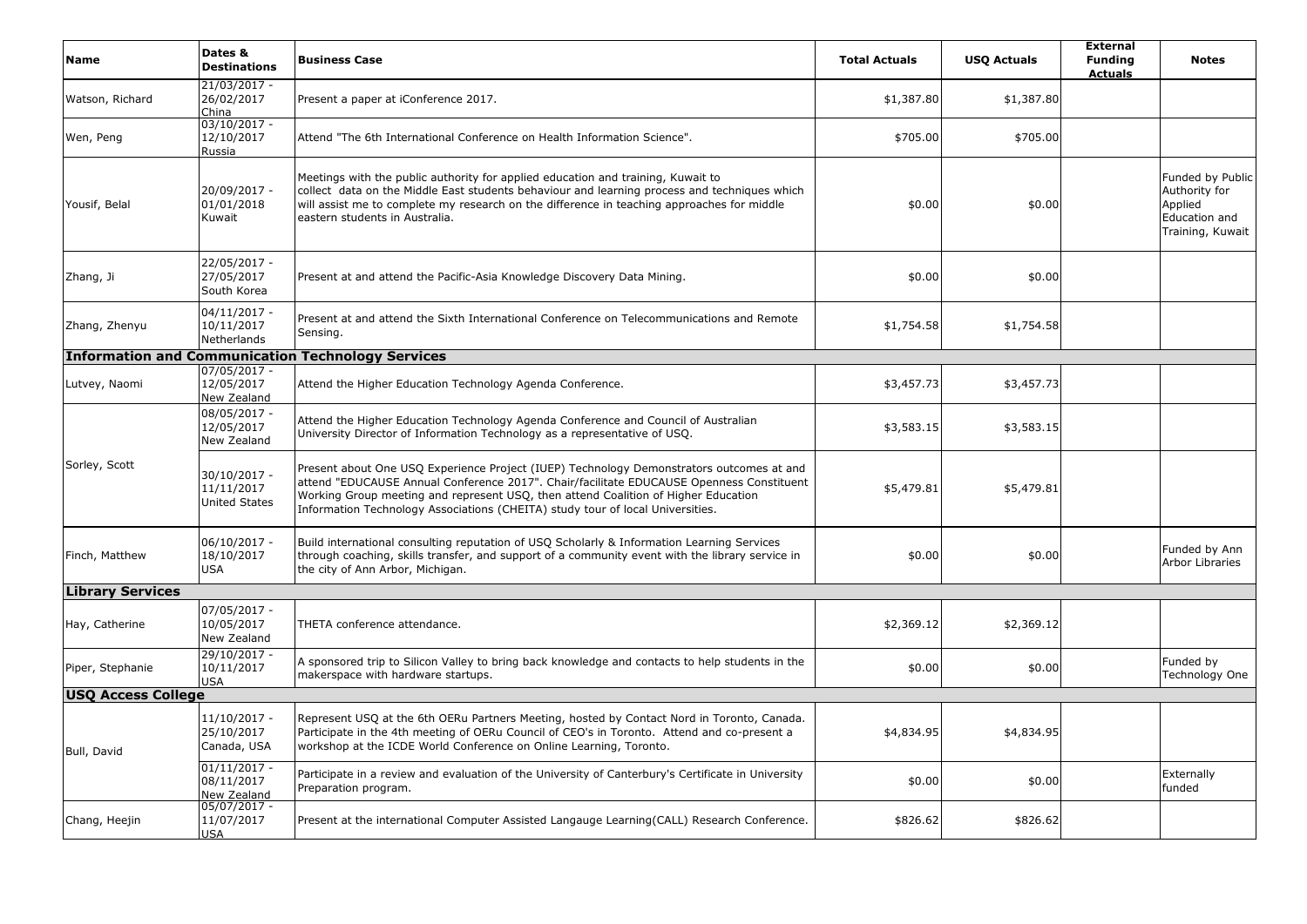| Name                                    | Dates &<br><b>Destinations</b>                                  | <b>Business Case</b>                                                                                                                                                                                                                                                                                                                                     | <b>Total Actuals</b> | <b>USQ Actuals</b> | <b>External</b><br><b>Funding</b><br><b>Actuals</b> | <b>Notes</b>                             |  |  |  |
|-----------------------------------------|-----------------------------------------------------------------|----------------------------------------------------------------------------------------------------------------------------------------------------------------------------------------------------------------------------------------------------------------------------------------------------------------------------------------------------------|----------------------|--------------------|-----------------------------------------------------|------------------------------------------|--|--|--|
| Crane, Daniel                           | 03/07/2017 -<br>18/07/2017<br>Germany, Spain                    | Present research at an important international meeting in my field. It is an excellent opportunity<br>to present research, engage with the international community, and open future collaborations.                                                                                                                                                      | \$0.00               | \$0.00             |                                                     | Funded by<br>University of<br>Queensland |  |  |  |
| Green, Jonathan                         | 05/03/2017 -<br>12/03/2017<br>South Africa                      | Attend and participate in the Open Education Consortium Conference.                                                                                                                                                                                                                                                                                      | \$0.00               | \$0.00             |                                                     | Self Funded                              |  |  |  |
| Kuzma, Katherine                        | 14/04/2017 -<br>27/04/2017<br>Japan                             | Meet with Universities, High Schools, institutions and students for recruitment for USQ Global<br>Learning Programs. Information and orientation sessions with students and parents for 2017<br>programs and promotion for 2018.                                                                                                                         | \$5,263.38           | \$5,263.38         |                                                     |                                          |  |  |  |
| Padro, Fernando                         | 17/03/2017 -<br>25/03/2017<br>USA                               | Presenting a paper at the ICSIT Conference.                                                                                                                                                                                                                                                                                                              | \$2,358.51           | \$2,358.51         |                                                     |                                          |  |  |  |
| Palfery, Tatra                          | 29/07/2017 -<br>31/07/2017<br>Canada                            | Present research findings at Edu Teach 2017 conference.                                                                                                                                                                                                                                                                                                  | \$707.15             | \$707.15           |                                                     |                                          |  |  |  |
| <b>Research and Innovation Division</b> |                                                                 |                                                                                                                                                                                                                                                                                                                                                          |                      |                    |                                                     |                                          |  |  |  |
|                                         |                                                                 | Research - Deputy Vice-Chancellor Research and Innovation's Office                                                                                                                                                                                                                                                                                       |                      |                    |                                                     |                                          |  |  |  |
| Harvey, Mark                            | 18/06/2017 -<br>24/06/2017<br>USA                               | Attend the 2017 BIO International Convention with the Queensland mission led by the<br>Honourable Annastacia Palaszczuk MP, Premier of Queensland and Minister for the Arts.                                                                                                                                                                             | \$10,549.26          | \$10,549.26        |                                                     |                                          |  |  |  |
|                                         |                                                                 | Research - Australian Centre for Sustainable Business and Development (ACSBD)                                                                                                                                                                                                                                                                            |                      |                    |                                                     |                                          |  |  |  |
| Brunton, Lynda                          | 18/07/2017 -<br>08/08/2017<br>Nepal, India, Sri<br>Lanka        | To report on the successful training and outcomes from previous USQ/DFAT projects and<br>training. (Australia Awards Fellowship (AAF) Program Round 16).                                                                                                                                                                                                 | \$6,920.28           | \$6,920.28         |                                                     |                                          |  |  |  |
| Burey, Paulomi                          | 29/10/2017 -<br>02/11/2017<br>Thailand                          | Consult with clients and consultants in the meat product industry in Thailand.                                                                                                                                                                                                                                                                           | \$2,638.78           | \$2,638.78         |                                                     |                                          |  |  |  |
| Earl, Gregory Allan                     | 10/09/2017 -<br>15/09/2017<br>Singapore                         | Research - Meat and Livestock Australia (MLA) has contracted the University of Southern<br>Queensland to undertake foundation insights research relevant to the Association of Southeast<br>Asian Nations (ASEAN) markets as part of the Round 1 Rural Research & Development for Profit<br>suite of work. Workshops will be held in Singapore with MLA. | \$2,431.81           | \$2,431.81         |                                                     |                                          |  |  |  |
|                                         | 22/10/2017 -<br>01/11/2017<br>Singapore,<br>Thailand            | Research - Meat and Livestock Australia (MLA) has contracted the University of Southern<br>Queensland to undertake foundation insights research relevant to the Association of Southeast<br>Asian Nations (ASEAN) markets as part of the Round 1 Rural R&D for Profit suite of work.                                                                     | \$4,472.76           | \$4,472.76         |                                                     |                                          |  |  |  |
| Slaughter, Geoffrey                     | 11/09/2017 -<br>16/09/2017<br>USA, Hawaii                       | Present at and attend a symposium on Macadamia Research relating to Australian research to<br>the international industry.                                                                                                                                                                                                                                | \$4,058.30           | \$4,058.30         |                                                     |                                          |  |  |  |
| Sun, Ximing                             | 06/12/2016<br>16/01/2017<br>South Korea,<br>China, Hong<br>Kong | Promote USQ research and training in relation to fresh produce value chain analysis. Training<br>with in-country research collaborators.                                                                                                                                                                                                                 | \$10,407.26          | \$10,407.26        |                                                     |                                          |  |  |  |
|                                         | 27/08/2017 -<br>02/09/2017<br>Indonesia                         | Outturn assessments for Australian Lemon consignments to Jakarta as part of the USQ and DAF<br>agreement.                                                                                                                                                                                                                                                | \$2,305.21           | \$2,305.21         |                                                     |                                          |  |  |  |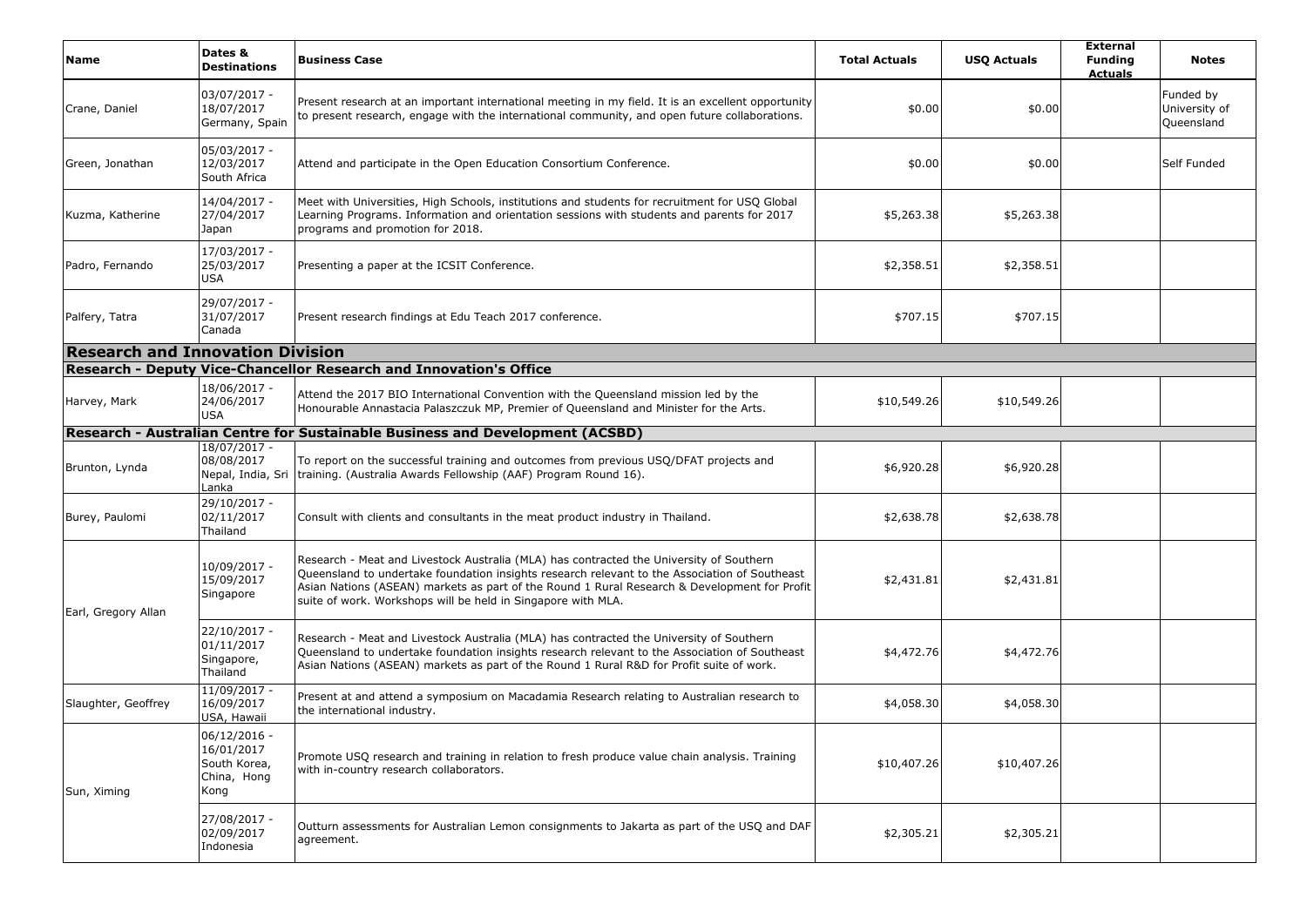| <b>Name</b>                             | Dates &<br><b>Destinations</b>                                    | <b>Business Case</b>                                                                                                                                                                                                                                                                                                                                                                    | <b>Total Actuals</b> | <b>USQ Actuals</b> | <b>External</b><br><b>Funding</b><br><b>Actuals</b> | <b>Notes</b>                                               |
|-----------------------------------------|-------------------------------------------------------------------|-----------------------------------------------------------------------------------------------------------------------------------------------------------------------------------------------------------------------------------------------------------------------------------------------------------------------------------------------------------------------------------------|----------------------|--------------------|-----------------------------------------------------|------------------------------------------------------------|
| Taylor, Joy                             | 18/07/2017 -<br>07/08/2017<br>Nepal, India, Sri<br>Lanka          | Travel to deliver the WiRE Program and to further validate the business model. In addition to<br>Nepal and Sri Lank, I will be travelling to India to meet with potential partners on the WiRE<br>Program and to explore future linkages in the Indian context regarding future DFAT and WIRE<br>Program collaborations.                                                                | \$0.00               | \$0.00             |                                                     | Funded by<br>CSIRO & Self<br>Funded                        |
| Woodhead, Alice                         | $10/02/2017 -$<br>18/02/2017<br>Austria                           | Collaboration with other researchers Food Systems, Agricultural Value Chains.                                                                                                                                                                                                                                                                                                           | \$0.00               | \$0.00             |                                                     | Self Funded                                                |
|                                         | 10/09/2017 -<br>15/09/2017<br>Singapore                           | Research - Meat and Livestock Australia (MLA) has contracted the University of Southern<br>Queensland to undertake foundation insights research relevant to the Association of Southeast<br>Asian Nations (ASEAN) markets as part of the Round 1 Rural Research & Development for Profit<br>suite of work. Workshops will be held in Singapore with MLA.                                | \$3,318.92           | \$3,318.92         |                                                     |                                                            |
|                                         | 22/10/2017 -<br>01/11/2017<br>Singapore,<br>Malaysia,<br>Thailand | Research - Meat and Livestock Australia (MLA) has contracted the University of Southern<br>Queensland to undertake foundation insights research relevant to the Association of Southeast<br>Asian Nations (ASEAN) markets as part of the Round 1 Rural R&D for Profit suite of work.<br>Travelling with MLA staff and meetings/workshops will be held in each of the countries visited. | \$8,181.63           | \$8,181.63         |                                                     |                                                            |
| Zhang, Yahua                            | 10/09/2017 -<br>15/09/2017<br>Singapore                           | Research - Meat and Livestock Australia (MLA) has contracted the University of Southern<br>Queensland to undertake foundation insights research relevant to the Association of Southeast<br>Asian Nations (ASEAN) markets as part of the Round 1 Rural Research & Development for Profit<br>suite of work. Workshops will be held in Singapore with MLA.                                | \$2,600.83           | \$2,600.83         |                                                     |                                                            |
| Research - Centre for Crop Health (CCH) |                                                                   |                                                                                                                                                                                                                                                                                                                                                                                         |                      |                    |                                                     |                                                            |
| Kiss, Levente                           | 02/09/2017 -<br>19/09/2017<br>United Kingdom<br>Hungary           | Meeting at NIAB EMR (East Malling), Univ. of Kent (Rochester) and CABI (Egham) to discuss<br>ongoing projects, future collaborations and already drafted joint publications. Prepare and run,<br>two international workshops in Hungary.                                                                                                                                                | \$6,912.17           | \$6,912.17         |                                                     |                                                            |
| Reen, Roslyn                            | $08/12/2017 -$<br>16/12/2017<br>India                             | Participate in the Fourth International Meeting of the Chickpea Innovation Lab.                                                                                                                                                                                                                                                                                                         | \$3,829.12           | \$3,829.12         |                                                     |                                                            |
| Shivas, Roger                           | 03/08/2017 -<br>11/08/2017<br>China                               | Present at the Cordyceps Forum 2017 in Shenyang, China.                                                                                                                                                                                                                                                                                                                                 | \$0.00               | \$0.00             |                                                     | Funded by<br>Zhejiang BioAsia<br>Life Science<br>Institute |
|                                         | 22/10/2017 -<br>04/11/2017<br>China                               | Present a talk at the Chinese Academy of Sciences (CAS) in Beijing and follow this up with a<br>collection trip to collect smut fungi.                                                                                                                                                                                                                                                  | \$0.00               | \$0.00             |                                                     | Funded by<br>Chinese<br>Academy of<br><u>Sciences</u>      |
| Thompson, John                          | 09/12/2017 -<br>16/12/2017<br>India                               | Attend the 2017 Chickpea Innovation Lab Annual Meeting to share information on research so<br>far and to plan future projects.                                                                                                                                                                                                                                                          | \$4,139.56           | \$4,139.56         |                                                     |                                                            |
|                                         | 26/02/2017 -<br>07/03/2017<br>Papua New<br>Guinea                 | Attend meetings and conduct research.                                                                                                                                                                                                                                                                                                                                                   | \$2,748.51           | \$2,748.51         |                                                     |                                                            |
| Wilson, Bree                            | $05/12/2017 -$<br>07/12/2017<br>Papua New<br>Guinea               | Attend a research meeting and conduct research to discuss current progress in the Bogia<br>Coconut Project and future 18 months extension with Australian and PNG collaborators.                                                                                                                                                                                                        | \$2,136.43           | \$2,136.43         |                                                     |                                                            |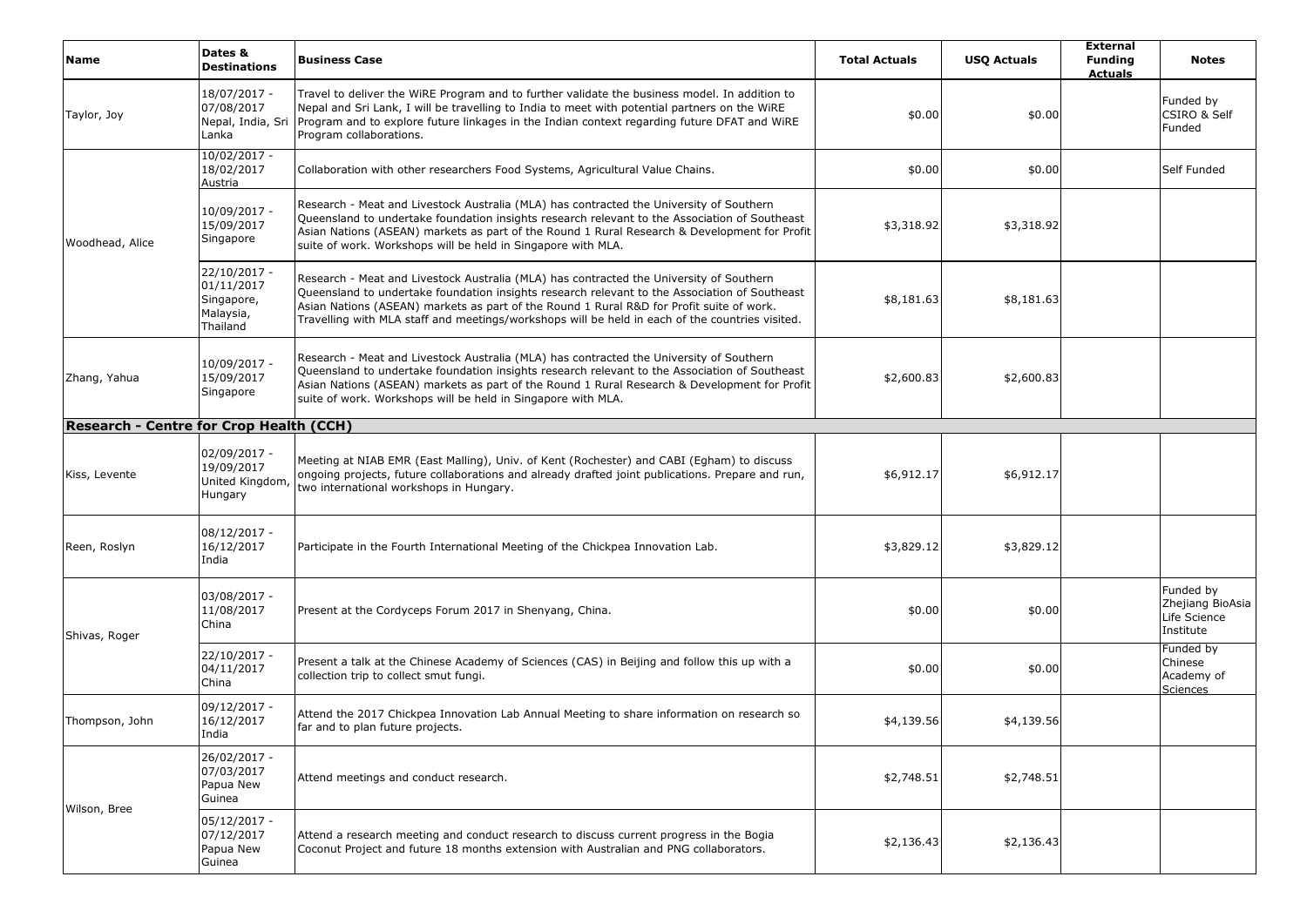| <b>Name</b>                                  | Dates &<br><b>Destinations</b>                 | <b>Business Case</b>                                                                                                                                                                                                                                                                                                                                                                                                                                                                                                    | <b>Total Actuals</b> | <b>USQ Actuals</b> | <b>External</b><br><b>Funding</b><br><b>Actuals</b> | <b>Notes</b> |
|----------------------------------------------|------------------------------------------------|-------------------------------------------------------------------------------------------------------------------------------------------------------------------------------------------------------------------------------------------------------------------------------------------------------------------------------------------------------------------------------------------------------------------------------------------------------------------------------------------------------------------------|----------------------|--------------------|-----------------------------------------------------|--------------|
| Zwart, Rebecca                               | $08/12/2017 -$<br>02/01/2018<br>India          | Participate in 2017 Annual Chickpea Innovation Lab Meeting and other meetings, in relation to<br>chickpeas and planning of projects.                                                                                                                                                                                                                                                                                                                                                                                    | \$3,050.41           | \$3,050.41         |                                                     |              |
| Research - Centre for Future Materials (CFM) |                                                |                                                                                                                                                                                                                                                                                                                                                                                                                                                                                                                         |                      |                    |                                                     |              |
| Chen, Zhigang                                | $05/07/2017 -$<br>08/07/2017<br>China          | Present the keynote at 2017 World Graphene Innovation Conference.                                                                                                                                                                                                                                                                                                                                                                                                                                                       | \$1,654.54           | \$1,654.54         |                                                     |              |
|                                              | $05/12/2017 -$<br>11/12/2017<br>China          | Present at the workshop on Energy Storage Materials, Hangzhou, 2017.                                                                                                                                                                                                                                                                                                                                                                                                                                                    | \$1,157.32           | \$1,157.32         |                                                     |              |
| Epaarachchi, Jayantha                        | 11/09/2017 -<br>17/09/2017<br><b>USA</b>       | Present a paper and establish research collaboration at International workshop on Structural<br>Health Monitoring (IWSHM2017). Also demonstrate/display USQ research excellence at the<br>workshop.                                                                                                                                                                                                                                                                                                                     | \$750.00             | \$750.00           |                                                     |              |
| Manalo, Allan                                | $15/07/2017 -$<br>22/07/2017<br>Canada         | Attend CDCC2017 which will promote the outcomes of the research at USQ on fibre composites.                                                                                                                                                                                                                                                                                                                                                                                                                             | \$4,739.29           | \$4,739.29         |                                                     |              |
| Schubel, Peter                               | 17/06/2017 -<br>23/06/2017<br>USA              | Meeting with USAF Research Laboratory to discuss future research collaboration and funding<br>JEC Composite.                                                                                                                                                                                                                                                                                                                                                                                                            | \$6,398.55           | \$6,398.55         |                                                     |              |
|                                              | $16/08/2017 -$<br>25/08/2017<br>China          | Attend the International Conference on Composite Materials and also to attend other meetings<br>in Jiaxing, Ningbo and Beijing.                                                                                                                                                                                                                                                                                                                                                                                         | \$6,564.75           | \$6,564.75         |                                                     |              |
| Wu, Linmei                                   | $24/11/2017 -$<br>05/03/2018<br>China          | Research data collection in relation to steel reinforced concrete from Hunan University.                                                                                                                                                                                                                                                                                                                                                                                                                                | \$39.75              | \$39.75            |                                                     |              |
|                                              | 19/06/2017 -<br>10/07/2017<br>China            | Start my DECRA project at the partner institute Hunan University in Changsha. Visit Jiaxing<br>University. Attend the First International Symposium Young Academics on New Construction<br>and Building Materials.                                                                                                                                                                                                                                                                                                      | \$1,680.10           | \$1,680.10         |                                                     |              |
| Zhang, Zuhua                                 | 16/09/2017 -<br>29/09/2017<br>China            | Performing the DECRA research activities at our research partner institute Hunan University.<br>Attending the first conference of advanced cementitious materials at Chongqing University.                                                                                                                                                                                                                                                                                                                              | \$1,986.49           | \$1,986.49         |                                                     |              |
|                                              |                                                | Research - Centre for Health Sciences Research (CHSR)                                                                                                                                                                                                                                                                                                                                                                                                                                                                   |                      |                    |                                                     |              |
| Mullens, Amy                                 | 20/07/2017 -<br>29/07/2017<br>France           | Present grant funded research at an international AIDS/HIV conference.                                                                                                                                                                                                                                                                                                                                                                                                                                                  | \$2,977.26           | \$2,977.26         |                                                     |              |
|                                              |                                                | Research - Computational Engineering and Science Research Centre Administration (CESRC)                                                                                                                                                                                                                                                                                                                                                                                                                                 |                      |                    |                                                     |              |
| Buttsworth, David                            | 24/03/2017 -<br>07/04/2017<br><b>USA</b>       | Work at NASA Ames. Experiments in the NASA Ames plasma jet facility to investigate the<br>disintegration of meteorite samples during atmospheric entry. This is closely related to the<br>airborne re-entry observation work in which we have previously been invited to participate.                                                                                                                                                                                                                                   | \$2,810.33           | \$2,810.33         |                                                     |              |
|                                              |                                                | Research - Institute for Agriculture and Environment (IAgE)                                                                                                                                                                                                                                                                                                                                                                                                                                                             |                      |                    |                                                     |              |
| Allen, Benjamin                              | 07/09/2017 -<br>22/09/2017<br>South Africa     | Present at the annual conference being organised by the South African Wildlife Management<br>Society (SAWMA). I will be representing Australasian Wildlife Management Society (AWMS) in<br>negotiations to develop cross-continent research partnerships and to build on the progress<br>made in the CSIRO OnPrime program to develop research partnerships with university,<br>government and non-government agencies for USQ to test some of the prototype wildlife<br>tracking technologies we have been developing. | \$6,105.91           | \$6,105.91         |                                                     |              |
|                                              | 27/03/2017 -<br>01/04/2017<br><b>Singapore</b> | Research in relation to stray dogs in Singapore.                                                                                                                                                                                                                                                                                                                                                                                                                                                                        | \$2,663.05           | \$2,663.05         |                                                     |              |
| Cockfield, Geoffrey                          | $19/03/2017 -$<br>25/03/2017<br>Laos, Vietnam  | Present findings to stakeholders and to plan further research at ACIAR 2017.                                                                                                                                                                                                                                                                                                                                                                                                                                            | \$2,281.40           | \$2,281.40         |                                                     |              |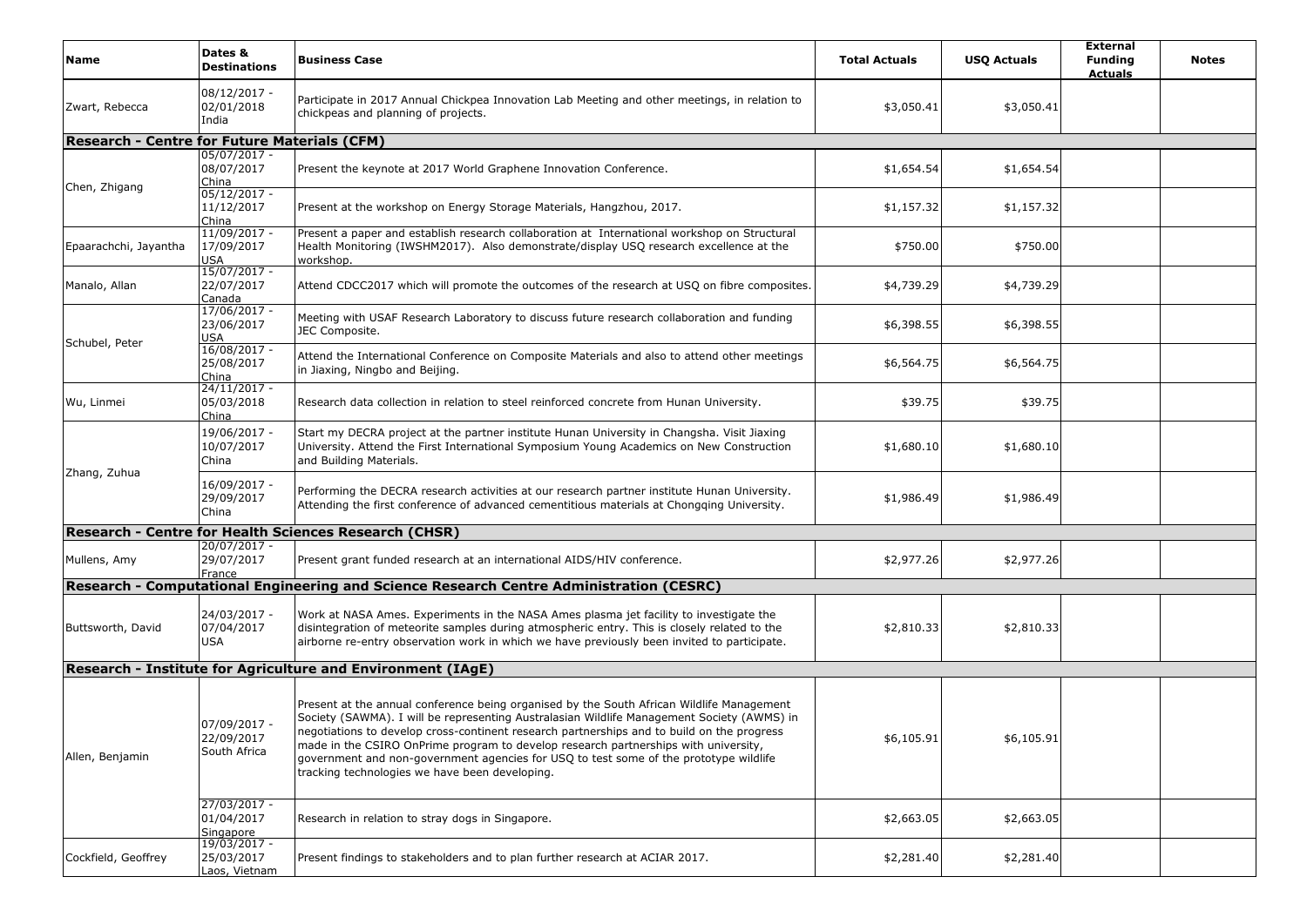| <b>Name</b>                       | Dates &<br><b>Destinations</b>                | <b>Business Case</b>                                                                                                                                                                                                                                                    | <b>Total Actuals</b> | <b>USO Actuals</b> | <b>External</b><br><b>Funding</b><br><b>Actuals</b> | <b>Notes</b>                                          |
|-----------------------------------|-----------------------------------------------|-------------------------------------------------------------------------------------------------------------------------------------------------------------------------------------------------------------------------------------------------------------------------|----------------------|--------------------|-----------------------------------------------------|-------------------------------------------------------|
| Ghahramani<br>Dangharalou, Afshin | 21/07/2017 -<br>30/07/2017<br><b>Brazil</b>   | Present at the 54 Meeting of the Brazilian Society of Animal Science. Presentation will be on<br>climate change impact and adaptation in Agricultural systems of Australia and Brazil.                                                                                  | \$630.01             | \$630.01           |                                                     |                                                       |
| Horner, Jonathan                  | 22/04/2017 -<br>02/05/2017<br><b>USA</b>      | Present at the Exoplanet conference in Philadelphia, give an invited seminar at the Space<br>Telescope Science Institute, before doing a site inspection of the Minerva observatory.                                                                                    | \$5,661.24           | \$5,661.24         |                                                     |                                                       |
|                                   | $11/03/2017 -$<br>26/03/2017<br>Laos, Vietnam | Present findings to stakeholders and to plan further research at ACIAR 2017.                                                                                                                                                                                            | \$3,704.33           | \$3,704.33         |                                                     |                                                       |
|                                   | 29/04/2017 -<br>08/05/2017<br>Nepal           | Training ICIMOD (International Centre for Integrated Mountain and Development) researchers<br>in Kathmandu. Also, I will deliver several presentations to high level national forest<br>stakeholders workshop in Kathmandu.                                             | \$3,182.09           | \$3,182.09         |                                                     |                                                       |
| Maraseni, Tek                     | 14/08/2017 -<br>25/08/2017<br>China           | Participate, facilitate sessions and provide expert advice to different forums relating to in the<br>carbon policy area for Chinese Academy of Sciences (Lanzhou) including the 3rd Think-Tank<br>Forum on Environment and Development in Jiayuguan City, Gansu, China. | \$0.00               | \$0.00             |                                                     | Funded by<br>Chinese<br>Academy of<br><b>Sciences</b> |
|                                   | $15/10/2017 -$<br>25/10/2017                  | Research in relation to contractual obligations.                                                                                                                                                                                                                        | \$2,502.29           | \$2,502.29         |                                                     |                                                       |
|                                   | $01/12/2017 -$<br>27/12/2017<br>Laos, Nepl    | Developing a plan for next year's project (in Laos) and interview some respondents (ICIMOD). I<br>am meeting and presenting with a new collaborator (RECOFTC).                                                                                                          | \$2,841.69           | \$2,841.69         |                                                     |                                                       |
| McCarthy, Alison                  | $10/09/2017 -$<br>22/09/2017<br><b>USA</b>    | Meet with Monsanto to discuss the proposed projects for the next stage of the USQ / Monsanto<br>partnership.                                                                                                                                                            | \$5,696.89           | \$5,696.89         |                                                     |                                                       |
| Raine, Steven                     | 10/09/2017 -<br>22/09/2017<br><b>USA</b>      | Meet with Monsanto to discuss the proposed projects for the next stage of the USQ / Monsanto<br>partnership.                                                                                                                                                            | \$6,966.45           | \$6,966.45         |                                                     |                                                       |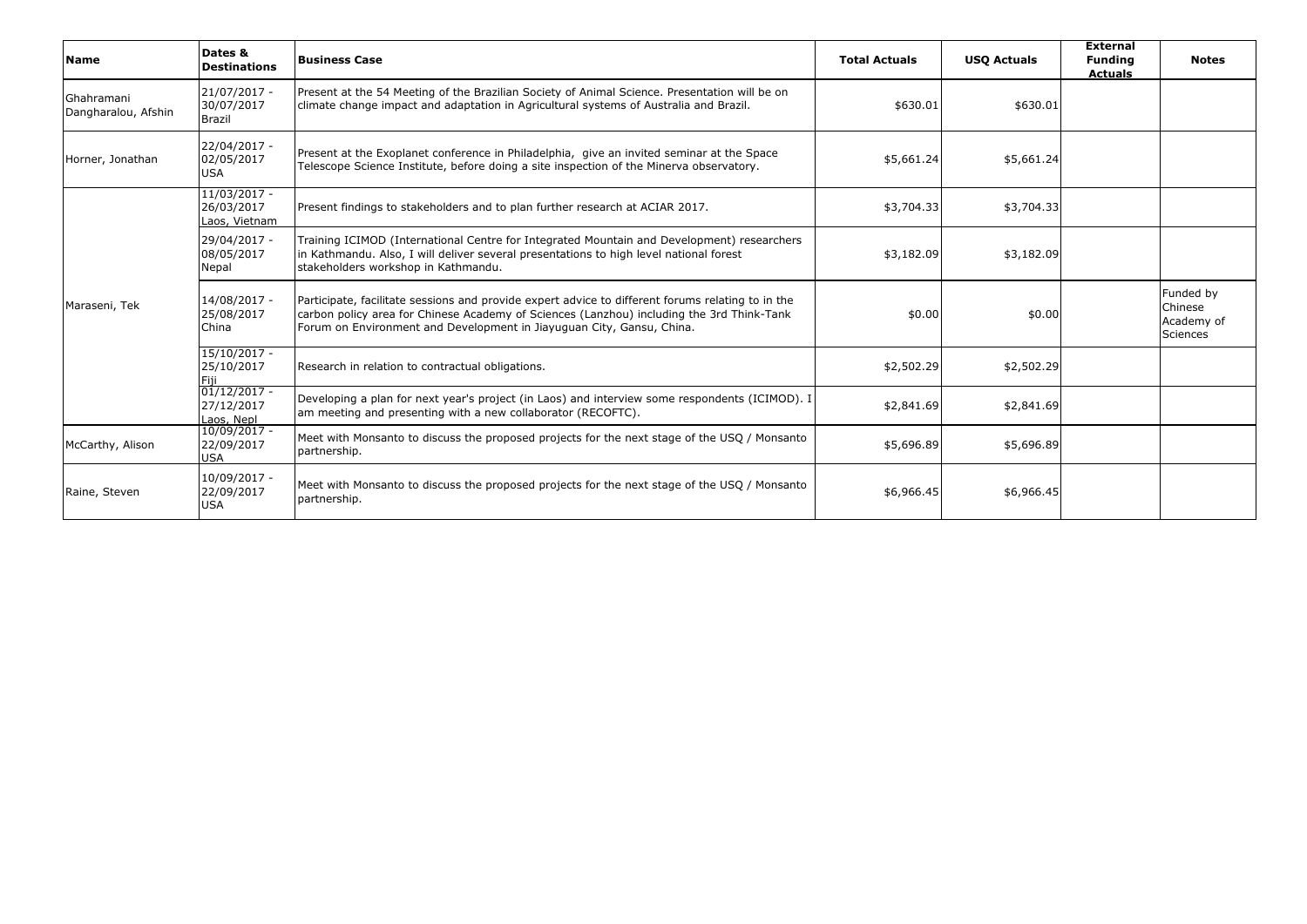| <b>Name</b>                                             | Dates &<br><b>Destinations</b>                                              | <b>Business Case</b>                                                                                                                                                                                                                                                                                                                                                                                             | <b>Total Actuals</b> | <b>USQ Actuals</b> | <b>External</b><br><b>Funding</b><br><b>Actuals</b> | <b>Notes</b>                                                                                                         |
|---------------------------------------------------------|-----------------------------------------------------------------------------|------------------------------------------------------------------------------------------------------------------------------------------------------------------------------------------------------------------------------------------------------------------------------------------------------------------------------------------------------------------------------------------------------------------|----------------------|--------------------|-----------------------------------------------------|----------------------------------------------------------------------------------------------------------------------|
|                                                         | 05/03/2017 -<br>10/03/2017<br>Thailand                                      | Attend a workshop organized by Smart Villages Initiative for their engagement programs in<br>South Asia and Southeast Asia.                                                                                                                                                                                                                                                                                      | \$0.00               | \$0.00             |                                                     | Funded by<br>Smart Village<br>Initiatives                                                                            |
| Shrestha, Uttam                                         | 11/03/2017 -<br>21/03/2017<br>Singapore,<br>Germany                         | Attend meetings for the Intergovernmental Science-Policy Platform on Biodiversity and<br>Ecosystem Services (IPBES).                                                                                                                                                                                                                                                                                             | \$0.00               | \$0.00             |                                                     | Funded by<br>Intergovernment<br>al Panel For<br>Biodiversity and<br>Ecosystem<br><b>Services</b>                     |
|                                                         | 29/03/2017 -<br>05/04/2017<br>Hungary                                       | Attend a meeting of the Indigenous and Local Knowledge and Practices (ILKP) group of<br>Intergovernmental Panel for Biodiversity and Ecosystem Services (IPBES).                                                                                                                                                                                                                                                 | \$0.00               | \$0.00             |                                                     | Funded by<br>Intergovernment<br>al Science-Policy<br>Platform on<br>Biodiversity and<br>Ecosystem<br><b>Services</b> |
|                                                         | 16/09/2017 -<br>25/09/2017<br>South Africa,<br>Perth                        | Attend the second Author Meeting of The Intergovernmental Science-Policy Platform on<br>Biodiversity and Ecosystem Services (IPBES).                                                                                                                                                                                                                                                                             | \$0.00               | \$0.00             |                                                     | Funded by<br>Intergovernment<br>al Science-Policy<br>Platform on<br>Biodiversity and<br>Ecosystem<br><b>Services</b> |
|                                                         | $06/11/2017 -$<br>19/11/2017<br>India                                       | Attend the Global Engagement Meeting of Global Challenges Research Fund (GCRF).                                                                                                                                                                                                                                                                                                                                  | \$584.05             | \$584.05           |                                                     |                                                                                                                      |
| <b>Research - Institute for Resilient Regions (IRR)</b> |                                                                             |                                                                                                                                                                                                                                                                                                                                                                                                                  |                      |                    |                                                     |                                                                                                                      |
| Cavaye, James                                           | $05/02/2017 -$<br>09/02/2017<br>Philippines                                 | Gathering research data and planning activities to conduct regional community development<br>activities.                                                                                                                                                                                                                                                                                                         | \$1,571.14           | \$1,571.14         |                                                     |                                                                                                                      |
|                                                         | 20/06/2017 -<br>26/06/2017<br>South Korea                                   | Attend the Asia-Pacific Cancer Congress (APCC), in recognition of expertise in this area.<br>Chairing a session for the Union for International Cancer Congress (UICC).                                                                                                                                                                                                                                          | \$6,218.72           | \$6,218.72         |                                                     |                                                                                                                      |
| Dunn, Jeffrey                                           | 10/08/2017 -<br>27/08/2017<br>Kingdom                                       | Participating in the International Psycho-Oncology Society (IPOS) conference and associated<br>Board meetings in Berlin. Also attending the PSO Annual Meeting and Congress Days. Meetings<br>Germany, United in Berlin, travel to the University of Edinburgh to meet with research collaborators. Working<br>with the Editor of the European Journal for Cancer Care.                                          | \$14,099.60          | \$14,099.60        |                                                     |                                                                                                                      |
|                                                         | $01/10/2017 -$<br>17/10/2017<br>Israel                                      | Site visit and training program for Tikum Olum, a pioneering company in the field, and partner<br>company to Medifarm.                                                                                                                                                                                                                                                                                           | \$0.00               | \$0.00             |                                                     | Funded by<br>Medifarm                                                                                                |
|                                                         | 09/11/2017 -<br>23/11/2017<br><b>United States</b>                          | Attend the 2017 World Cancer Leaders' Summit . In addition to attending the Summit,<br>participate in Board of Director meetings, and high-level round table meetings then travel to<br>Memorial Sloan Kettering Cancer Centre in New York for meetings with research collaborators.                                                                                                                             | \$9,284.56           | \$9,284.56         |                                                     |                                                                                                                      |
| March, Sonja                                            | 16/09/2017 -<br>15/10/2017<br>Germany,<br>Luxembourg,<br>Germany,<br>France | Attend a workshop on eHealth approaches to child and adolescent mental health. Attend<br>meetings in relation to Technological Innovations in Psychotherapy. Present at and attend the<br>International Society for Research on Internet Interventions, 9th scientific meeting. I will be<br>presenting on 3 USQ IMHS projects, disseminating USQ research outputs and building<br>international collaborations. | \$3,840.60           | \$3,840.60         |                                                     |                                                                                                                      |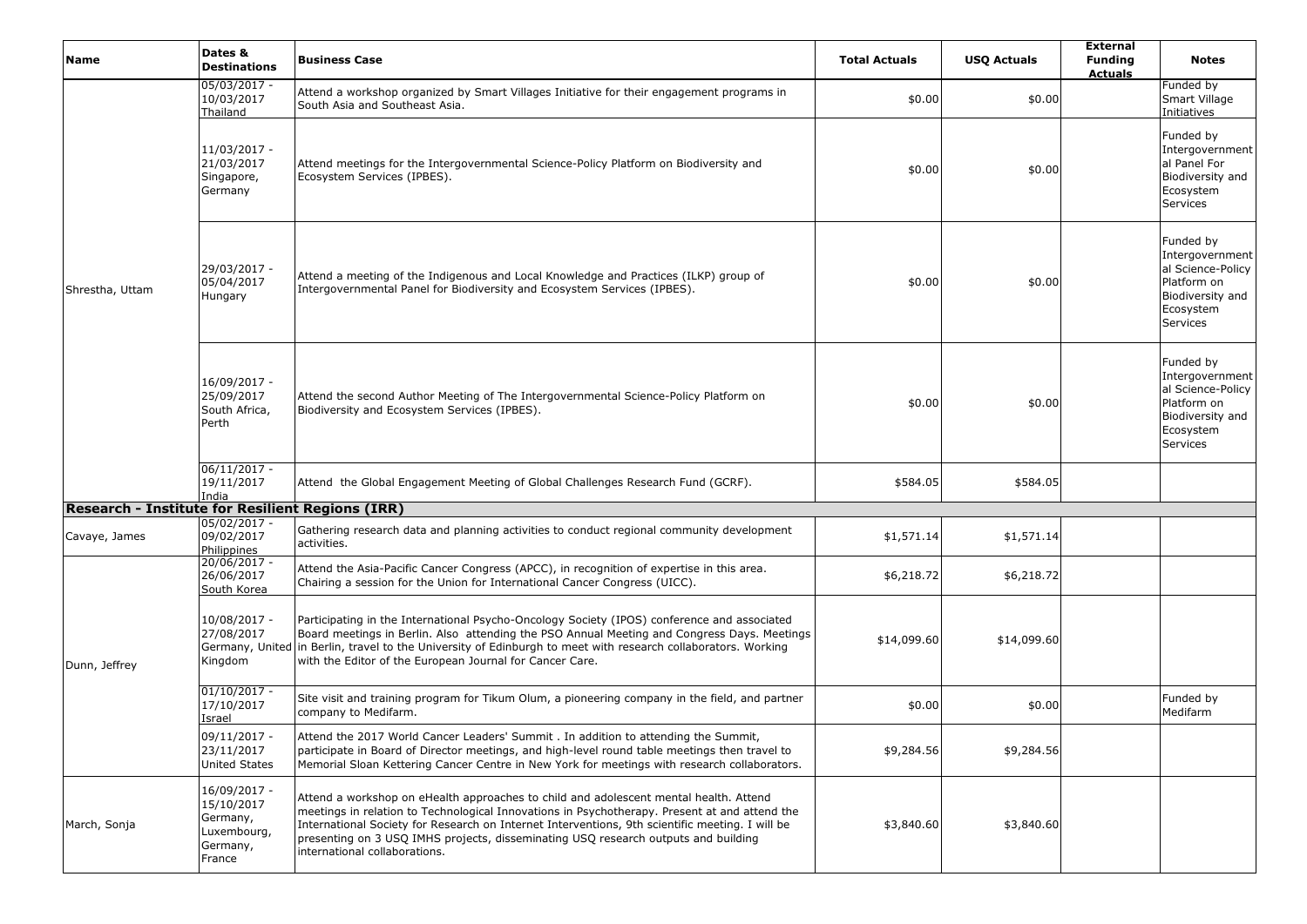| <b>Name</b>        | Dates &<br><b>Destinations</b>                         | <b>Business Case</b>                                                                                                                                                                                                                                                                              | <b>Total Actuals</b> | <b>USO Actuals</b> | <b>External</b><br><b>Funding</b><br><b>Actuals</b> | <b>Notes</b>                    |
|--------------------|--------------------------------------------------------|---------------------------------------------------------------------------------------------------------------------------------------------------------------------------------------------------------------------------------------------------------------------------------------------------|----------------------|--------------------|-----------------------------------------------------|---------------------------------|
|                    |                                                        | Research - International Centre for Applied Climate Science (ICACS)                                                                                                                                                                                                                               |                      |                    |                                                     |                                 |
| Abawi, Ghulam      | 24/02/2017 -<br>05/03/2017<br>South Africa             | Present the results of a published WMO sponsored Guideline on Capacity Building and at the<br>International Conference on Climate Services in Cape Town.                                                                                                                                          | \$4,713.44           | \$4,713.44         |                                                     |                                 |
| Cadman, Timothy    | 16/04/2017 -<br>21/04/2017<br>Port Moresby             | Attend Forest Governance Workshop.                                                                                                                                                                                                                                                                | \$2,556.13           | \$2,556.13         |                                                     |                                 |
| Cobon, David       | 09/03/2017 -<br>11/03/2017<br><b>USA</b>               | Participate in meetings together with Prof Roger Stone regarding partnerships between<br>Queensland and US Drought Mitigation Centres.                                                                                                                                                            | \$1,997.62           | \$1,997.62         |                                                     |                                 |
|                    | $01/12/2017 -$<br>13/12/2017<br>South Africa,<br>Kenva | Participate in the 3rd International Conference on Global Food Security in Capetown and<br>provide a formal presentation as a paper titled Food shortages and Drought early warning in<br>PNG. Re-establish collaboration with the International Livestock Research Institute (ILRI) in<br>Kenya. | \$9,389.06           | \$9,389.06         |                                                     |                                 |
|                    | 16/04/2017 -<br>21/04/2017<br>Port Moresby             | Attend Forest Governance Workshop.                                                                                                                                                                                                                                                                | \$4,629.66           | \$4,629.66         |                                                     |                                 |
| Maraseni, Tek      | 22/07/2017 -<br>30/07/2017<br>Japan                    | Present PNG project findings to donor. At the same time, I will have series of other meetings<br>with project partners.                                                                                                                                                                           | \$3,261.99           | \$3,261.99         |                                                     |                                 |
|                    | $05/11/2017 -$<br>17/11/2017<br>Germany                | Attend the United Nations Framework Convention on Climate Change. We are also planning to<br>organise a side-event about our Forest Governance work in Hindu Kush Region (funded by<br>ICIMOD) and PNG (Funded by ITTO).                                                                          | \$3,820.05           | \$3,820.05         |                                                     |                                 |
| Mushtaq, Shahbaz   | 23/04/2017 -<br>02/05/2017<br>Hong Kong, USA           | Attend the World Bank's workshop on Drought Mitigation & Preparedness: Benefits of Action &<br>Costs of Inaction.                                                                                                                                                                                 | \$0.00               | \$0.00             |                                                     | Funded by Mort<br>& Co Forecast |
| Pudmenzky, Christa | $03/12/2017 -$<br>09/12/2017<br>New Zealand            | Attend the C3S Data Rescue Capacity Building Workshop & 10th ACRE Meeting hosted at the<br>National Institute of Water and Atmospheric Research.                                                                                                                                                  | \$2,497.99           | \$2,497.99         |                                                     |                                 |
| Ribbe, Joachim     | 07/08/2017 -<br>12/08/2017<br>Singapore                | Attend AOGS Conference.                                                                                                                                                                                                                                                                           | \$3,086.16           | \$3,086.16         |                                                     |                                 |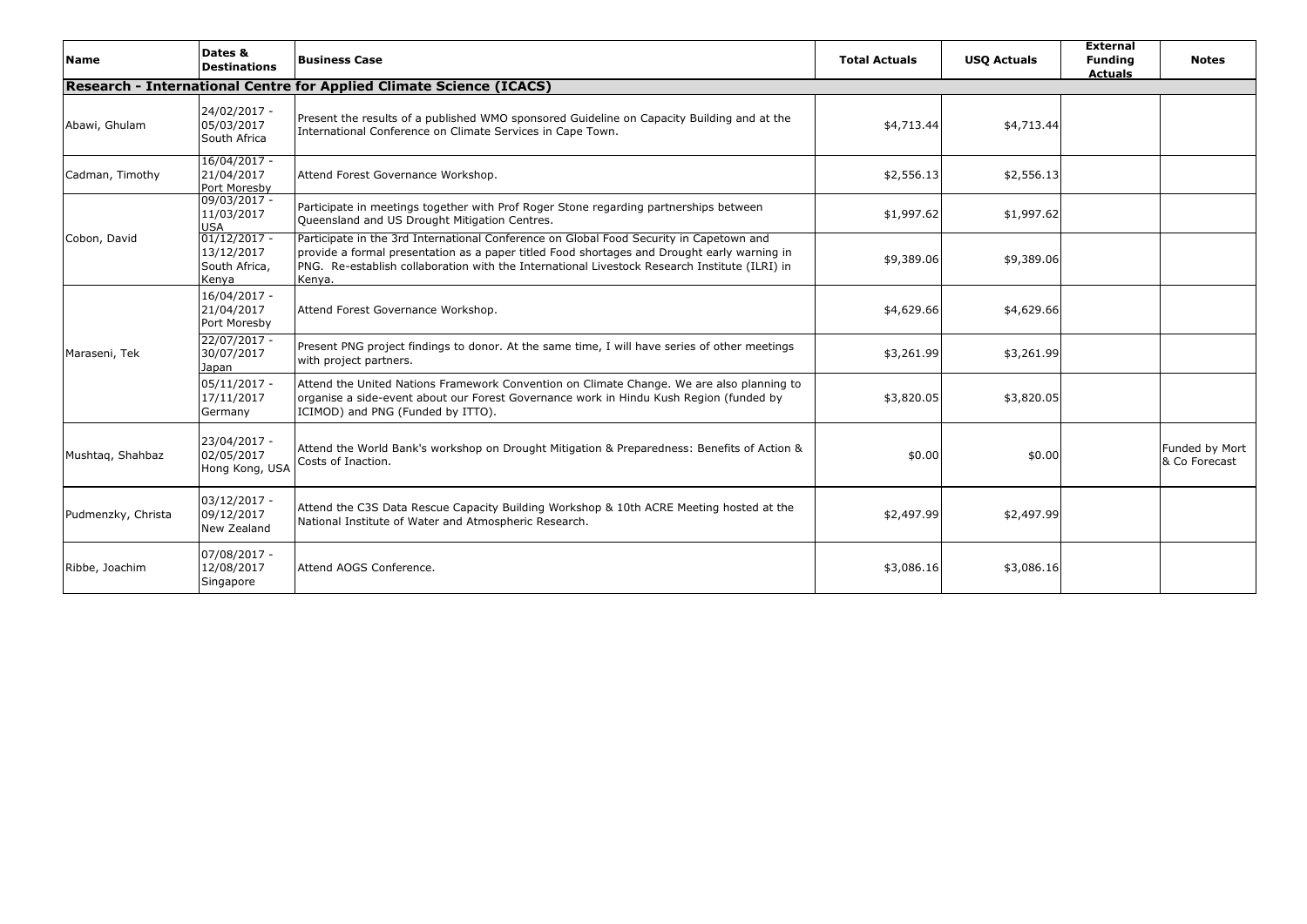| <b>Name</b>       | Dates &<br><b>Destinations</b>                                            | <b>Business Case</b>                                                                                                                                                                                                                                                                                                                                                                  | <b>Total Actuals</b> | <b>USQ Actuals</b> | <b>External</b><br><b>Funding</b><br><b>Actuals</b> | <b>Notes</b>                             |
|-------------------|---------------------------------------------------------------------------|---------------------------------------------------------------------------------------------------------------------------------------------------------------------------------------------------------------------------------------------------------------------------------------------------------------------------------------------------------------------------------------|----------------------|--------------------|-----------------------------------------------------|------------------------------------------|
|                   | 08/03/2017 -<br>14/03/2017<br><b>USA</b>                                  | Attend meetings with the US National Drought Mitigation Center on joint collaborations and<br>details of current programs for application in the Queensland Drought Mitigation Centre; to<br>meet with US National Integrated Drought Information Systems on collaborations and potential<br>new projects.                                                                            | \$9,091.47           | \$9,091.47         |                                                     |                                          |
|                   | 19/04/2017 -<br>01/05/2017<br>Hong, Kong,<br>Vietnam, USA                 | Attend meetings to discuss development and technical issues related to international funding of<br>an International Drought Mitigation Center. Washington meeting on the International Drought<br>Mitigation Center (to provide the leading node out of USQ).                                                                                                                         | \$12,951.53          | \$12,951.53        |                                                     |                                          |
|                   | 23/04/2017 -<br>02/05/2017<br><b>United States</b>                        | Attend meetings to discuss the development and technical issues related to international<br>funding of an International Drought Mitigation Centre.                                                                                                                                                                                                                                    | \$80.00              | \$80.00            |                                                     | Trip Cancelled,<br>Residual Costs        |
| Stone, Roger      | 16/06/2017 -<br>25/06/2017<br>Hong Kong,<br>Germany,<br>Sydney            | Attend the strategic planning meeting for the Global Framework for Climate Services program<br>of the United Nations; to liaise with Willis Reinsurance on milestone reports for the DCAP<br>project and the potential IKI project.                                                                                                                                                   | \$9,959.32           | \$9,959.32         |                                                     |                                          |
|                   | 02/09/2017 -<br>11/09/2017<br>Germany,<br>Switzerland<br>United Kingdom   | Attend the United Nations Integrated Drought Program meeting and importantly to lead the<br>discussion on the development of the integrated drought mitigation centre, to meet with Willis<br>Re Insurance regarding IKI project.                                                                                                                                                     | \$9,136.65           | \$9,136.65         |                                                     |                                          |
|                   | 20/09/2017 -<br>22/09/2017<br>Singapore                                   | To liaise with National University of Singapore (NUS) on new SE Asia project consortium; to<br>provide a keynote invited address at Climate Summit.                                                                                                                                                                                                                                   | \$2,938.41           | \$2,938.41         |                                                     |                                          |
|                   | $25/11/2017 -$<br>04/12/2017<br>Switzerland                               | Participate in the Commission for Agricultural Meteorology Management and Strategic Planning<br>Meetings which is a United Nations high-level strategic planning meeting on global climate risk<br>and agriculture.                                                                                                                                                                   | \$0.00               | \$0.00             |                                                     |                                          |
| Williams, Allyson | 13/03/2017 -<br>18/03/2017<br><b>Brazil</b>                               | Attend the United Nations World Meteorological Organisation's (WMO)meeting on Agromet<br>Products.                                                                                                                                                                                                                                                                                    | \$162.27             | \$162.27           |                                                     | Trip Cancelled,<br><b>Residual Costs</b> |
|                   |                                                                           | Research - National Centre for Engineering in Agriculture (NCEA)                                                                                                                                                                                                                                                                                                                      |                      |                    |                                                     |                                          |
| Antille, Diogenes | 16/07/2017 -<br>24/07/2017<br><b>USA</b>                                  | Present five papers at the coming 2017 ASABE (American Society of Agricultural and Biological<br>Engineers) Annual International Meeting to be held in Spokane, WA (USA).                                                                                                                                                                                                             | \$4,441.26           | \$4,441.26         |                                                     |                                          |
| Baillie, Craig    | 25/03/2017 -<br>10/04/2017<br>Germany, USA,<br>Netherlands,<br><b>UAE</b> | Meetings with John Deere USA to progress autonomous tractor work, weedspray work and<br>other statements of works with Deere and Company.<br>Attend the International Energy Task Group meeting as well as visits to research institutions to<br>develop relationships to attract PhD students and also to meet with industry around<br>involvement in autonomous tractor technology. | \$13,974.68          | \$13,974.68        |                                                     |                                          |
|                   | 18/09/2017 -<br>20/09/2017<br>New Zealand                                 | Attend the Bioenergy Association Conference in line with NCEA projects in waste to energy<br>strategies.                                                                                                                                                                                                                                                                              | \$2,009.62           | \$2,009.62         |                                                     |                                          |
| Brett, Peter      | $20/11/2017 -$<br>24/11/2017<br>New Zealand                               | Attend the 2017 Institute of Electrical and Electronic Engineers, 24th International Conference<br>on Mechatronics and Machine Vision Practice.                                                                                                                                                                                                                                       | \$2,919.72           | \$2,919.72         |                                                     |                                          |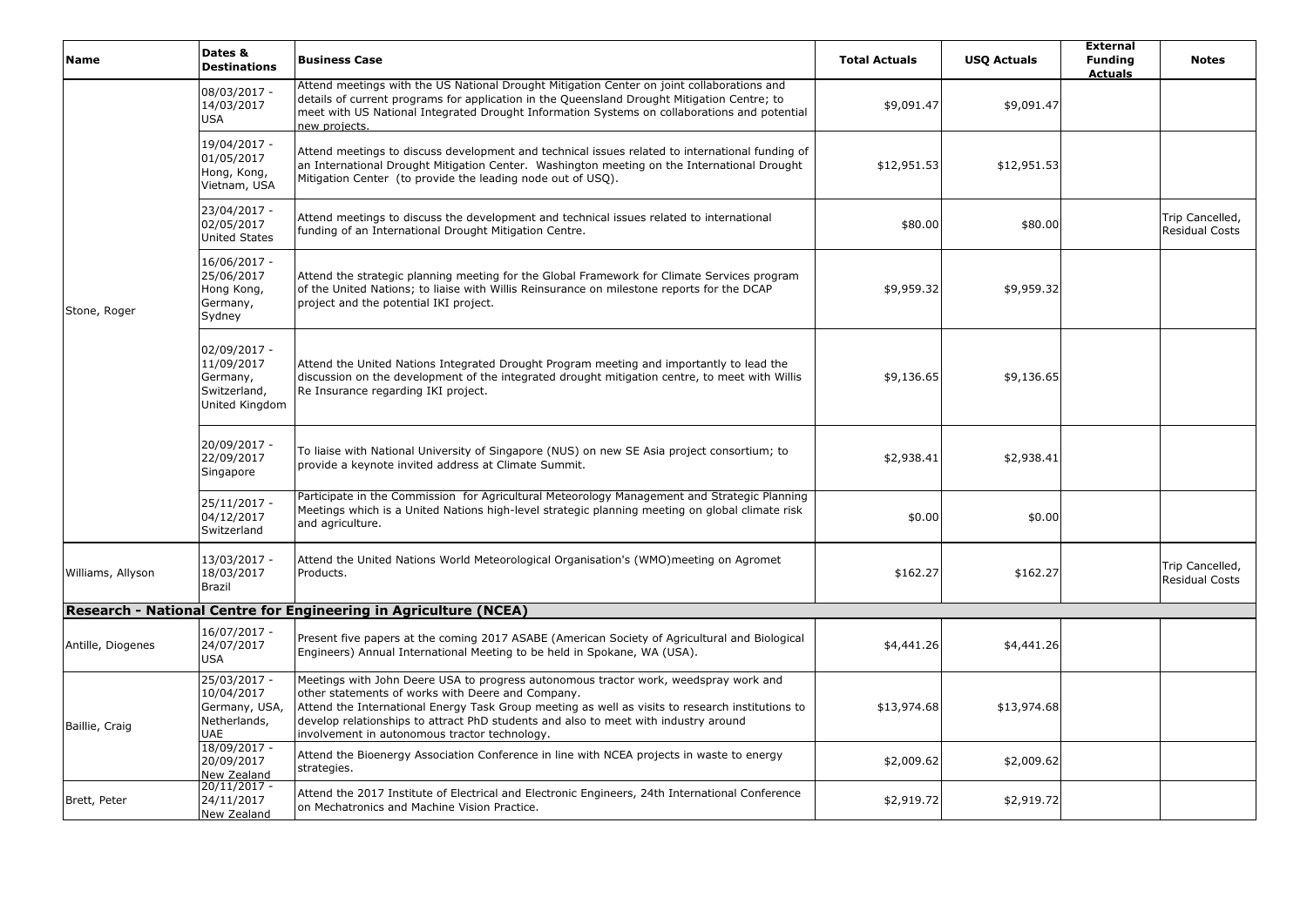| Name               | Dates &<br><b>Destinations</b>                    | <b>Business Case</b>                                                                                                                                                                                                                                                                                                                                                                                                 | <b>Total Actuals</b> | <b>USQ Actuals</b> | <b>External</b><br><b>Funding</b><br><b>Actuals</b> | <b>Notes</b>                               |
|--------------------|---------------------------------------------------|----------------------------------------------------------------------------------------------------------------------------------------------------------------------------------------------------------------------------------------------------------------------------------------------------------------------------------------------------------------------------------------------------------------------|----------------------|--------------------|-----------------------------------------------------|--------------------------------------------|
|                    | $06/02/2017 -$<br>10/02/2017<br>New Zealand       | Present research at the FLRC Workshop this is part of obligations of research project.                                                                                                                                                                                                                                                                                                                               | \$2,043.33           | \$2,043.33         |                                                     |                                            |
|                    | 19/02/2017 -<br>01/03/2017<br>Laos, Cambodia      | Attend meetings and conduct site visits, which are essential to deliver on our contract research<br>project in Laos / Cambodia.                                                                                                                                                                                                                                                                                      | \$2,884.95           | \$2,884.95         |                                                     |                                            |
| Eberhard, Jochen   | 08/08/2017 -<br>16/08/2017<br>Cambodia, Laos      | Present at and attend workshops, the annual project meeting and plan for the next season.                                                                                                                                                                                                                                                                                                                            | \$2,746.56           | \$2,746.56         |                                                     |                                            |
|                    | 08/10/2017 -<br>20/10/2017<br>Laos                | Attend an Annual Meeting in relation to Contract obligations for planning trails and<br>demonstrations for coming cropping season.                                                                                                                                                                                                                                                                                   | \$3,629.79           | \$3,629.79         |                                                     |                                            |
| Lobsey, Craig      | 24/06/2017 -<br>03/07/2017<br>Netherlands         | Attend the Pedometrics 2017 Conference.                                                                                                                                                                                                                                                                                                                                                                              | \$4,403.06           | \$4,403.06         |                                                     |                                            |
|                    | 25/03/2017 -<br>10/04/2017<br>Germany             | Attend the DBFZ Conference and Task 37 Meeting. Development of collaborative research<br>partnership with leading German research centres in bioenergy and agricultural engineering<br>(namely, DBFZ (Leipzig) and ATB (Potsdam).                                                                                                                                                                                    | \$5,891.62           | \$5,891.62         |                                                     |                                            |
| McCabe, Bernadette | 08/09/2017 -<br>18/09/2017<br>Germany,<br>Denmark | Meetings with Ultrawaves GmBH regarding research partnership. Attending the International<br>Energy Agency Bioenergy Task 37 meeting in Esbjerg.                                                                                                                                                                                                                                                                     | \$5,227.31           | \$5,227.31         |                                                     |                                            |
|                    | 18/09/2017 -<br>20/09/2017<br>New Zealand         | Present a workshop as Australia's NTL for IEA Task 37.                                                                                                                                                                                                                                                                                                                                                               | \$1,415.79           | \$1,415.79         |                                                     | Funded by MLA<br>and Government<br>Funding |
| McCarthy, Alison   | 10/10/2017 -<br>19/10/2017<br>New Zealand         | Present a joint paper at 7th Asian-Australasian Conference on Precision Agriculture; meet with<br>researchers at Landcare Research New Zealand as part of continued collaboration for Accelerate<br>Fellowship. Meetings will be held to discuss project results, develop publications and potential<br>for follow-on project.                                                                                       | \$4,244.13           | \$4,244.13         |                                                     |                                            |
|                    | 25/03/2017 -<br>06/04/2017<br><b>USA</b>          | Conduct research trials at Urbandale in collaboration with John Deere, in accordance with<br>objectives of a current USQ project funded by John Deere.                                                                                                                                                                                                                                                               | \$5,501.19           | \$5,501.19         |                                                     |                                            |
| McCarthy, Cheryl   | 07/07/2017 -<br>23/07/2017<br>USA, Spain          | Collaboration with Iowa State University; meetings with John Deere UAV group; and attendance<br>at a Deep Learning Summer School which will provide the latest developments in big data and<br>machine learning technologies and will inform current projects (e.g. CRDC fibre quality project;<br>GRDC Future Farm project; GRDC crown rot project) as well as the development of new project<br>proposals for USQ. | \$8,491.45           | \$8,491.45         |                                                     |                                            |
|                    | 18/03/2017 -<br>28/03/2017<br>USA                 | Meetings and Field Visits.                                                                                                                                                                                                                                                                                                                                                                                           | \$5,951.43           | \$5,951.43         |                                                     |                                            |
| Rees, Steven       | $01/07/2017 -$<br>23/07/2017<br>Germany, Spain    | Meet with John Deere and identify areas where the NCEA research on weed identification can be<br>used in Europe. Attend the deep learning workshop in Spain on Artificial Intelligence (AI).                                                                                                                                                                                                                         | \$7,880.26           | \$7,880.26         |                                                     |                                            |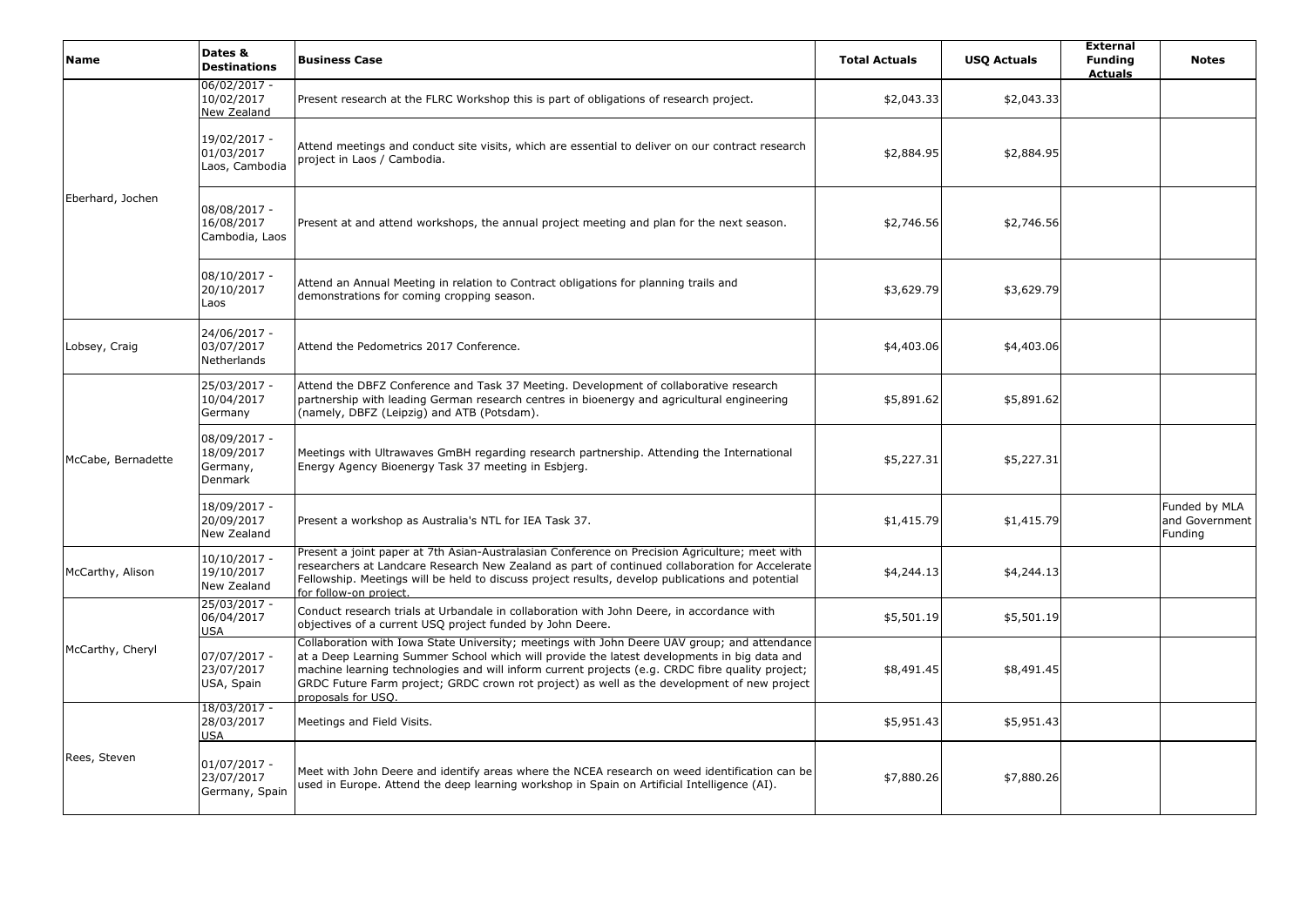| Name               | Dates &<br><b>Destinations</b>                                                  | <b>Business Case</b>                                                                                                                                                                                                                                                                                                                                                                                                                                                          | <b>Total Actuals</b> | <b>USQ Actuals</b> | <b>External</b><br><b>Funding</b><br><b>Actuals</b> | <b>Notes</b> |
|--------------------|---------------------------------------------------------------------------------|-------------------------------------------------------------------------------------------------------------------------------------------------------------------------------------------------------------------------------------------------------------------------------------------------------------------------------------------------------------------------------------------------------------------------------------------------------------------------------|----------------------|--------------------|-----------------------------------------------------|--------------|
|                    | 20/02/2017 -<br>04/03/2017<br>India, Nepal                                      | Attend meetings, site inspections and discussions with Partners in terms of project agreement.                                                                                                                                                                                                                                                                                                                                                                                | \$3,670.34           | \$3,670.34         |                                                     |              |
| Schmidt, Erik      | 08/08/2017 -<br>16/08/2017<br>Cambodia, Laos                                    | Contract Research Australian Centre for International Agricultural Research - Annual Meetings.                                                                                                                                                                                                                                                                                                                                                                                | \$2,663.89           | \$2,663.89         |                                                     |              |
|                    | $08/10/2017 -$<br>14/10/2017<br>India                                           | Present keynote focusing on USQ research through Australian Centre for International<br>Agricultural Research projects.                                                                                                                                                                                                                                                                                                                                                       | \$4,994.48           | \$4,994.48         |                                                     |              |
|                    | 09/12/2017 -<br>15/12/2017<br>India                                             | Travel to Project Annual Meetings in India.                                                                                                                                                                                                                                                                                                                                                                                                                                   | \$3,099.82           | \$3,099.82         |                                                     |              |
| Schmidt, Thomas    | 25/03/2017 -<br>08/04/2017<br>Germany                                           | Present at and attend an international conference in the field of biogas research. Furthermore<br>there will be a meeting with DBFZ representatives to discuss future cooperation and project<br>proposals with USQ as well as exchange of students.                                                                                                                                                                                                                          | \$3,336.13           | \$3,336.13         |                                                     |              |
| Schroeder, Bernard | 15/09/2017 -<br>26/09/2017<br>USA, Nicaragua                                    | Undertake supervision duties relating to my PhD student. Visit the sugar estate at San Antonio<br>at Chichigalpa and spend time with PhD student viewing the trial sites and assessing the data<br>collected to date.                                                                                                                                                                                                                                                         | \$4,496.68           | \$4,496.68         |                                                     |              |
|                    | 03/02/2017 -<br>16/02/2017<br>India, Nepal,<br>Singapore                        | Field visits for Australian Centre for International Agricultural Research funded research project.                                                                                                                                                                                                                                                                                                                                                                           | \$6,178.00           | \$6,178.00         |                                                     |              |
| Scobie, Michael    | 12/03/2017 -<br>27/03/2017<br>India                                             | Field visits for Australian Centre for International Agricultural Research funded research project.                                                                                                                                                                                                                                                                                                                                                                           | \$6,942.05           | \$6,942.05         |                                                     |              |
|                    | 23/10/2017 -<br>09/11/2017<br><u>India, Nepal<br/>06/12/2017 -</u>              | Field visits for Australian Centre for International Agricultural Research funded research project.                                                                                                                                                                                                                                                                                                                                                                           | \$4,126.21           | \$4,126.21         |                                                     |              |
|                    | 22/12/2017<br>India                                                             | Annual review meetings and field work in India for an externally funded research project aiming<br>to improve dry season irrigation in the eastern Gangetic plains.                                                                                                                                                                                                                                                                                                           | \$2,883.76           | \$2,883.76         |                                                     |              |
| Smith, Bruen       | $11/11/2017 -$<br>24/11/2017<br>Germany                                         | Visit Agritechnica to review the latest agricultural technologies in order to support NCEA<br>maintain its position at the forefront of new innovation.                                                                                                                                                                                                                                                                                                                       | \$4,970.16           | \$4,970.16         |                                                     |              |
| Starasts, Ann      | 08/08/2017 -<br>17/08/2017<br>Cambodia, Laos                                    | Attend the Australian Centre for International Agricultural Research annual meeting to ensure<br>quality research is underway and planned, quality presentations are provided at annual<br>meeting.                                                                                                                                                                                                                                                                           | \$2,421.59           | \$2,421.59         |                                                     |              |
| Uddin, Md Jasim    | 13/06/2017 -<br>23/06/2017<br>Laos, Cambodia                                    | Visit experimental field sites and data collection for the Australian Centre for International<br>Agricultural Research funded project SMCN/2014/088 Integrating soil and water management<br>in vegetable production.                                                                                                                                                                                                                                                        | \$2,672.08           | \$2,672.08         |                                                     |              |
| Zeller, Leslie     | 01/05/2017 -<br>05/06/2017<br>France, United<br>Kingdom,<br>Austria,<br>Germany | Meet with Jon West a collaborator on my current PB CRC project and give presentations on our<br>work to research staff at the research facility. Investigate commercialisation opportunities for<br>the smart trap technology developed during our current Project. Attending and presenting at<br>the Third FAO-IAEA International Conference on Area-wide Management of Insect Pests in<br>Vienna to promote NCEA/USQ as leaders in ground based insect release technology. | \$2,584.04           | \$2,584.04         |                                                     |              |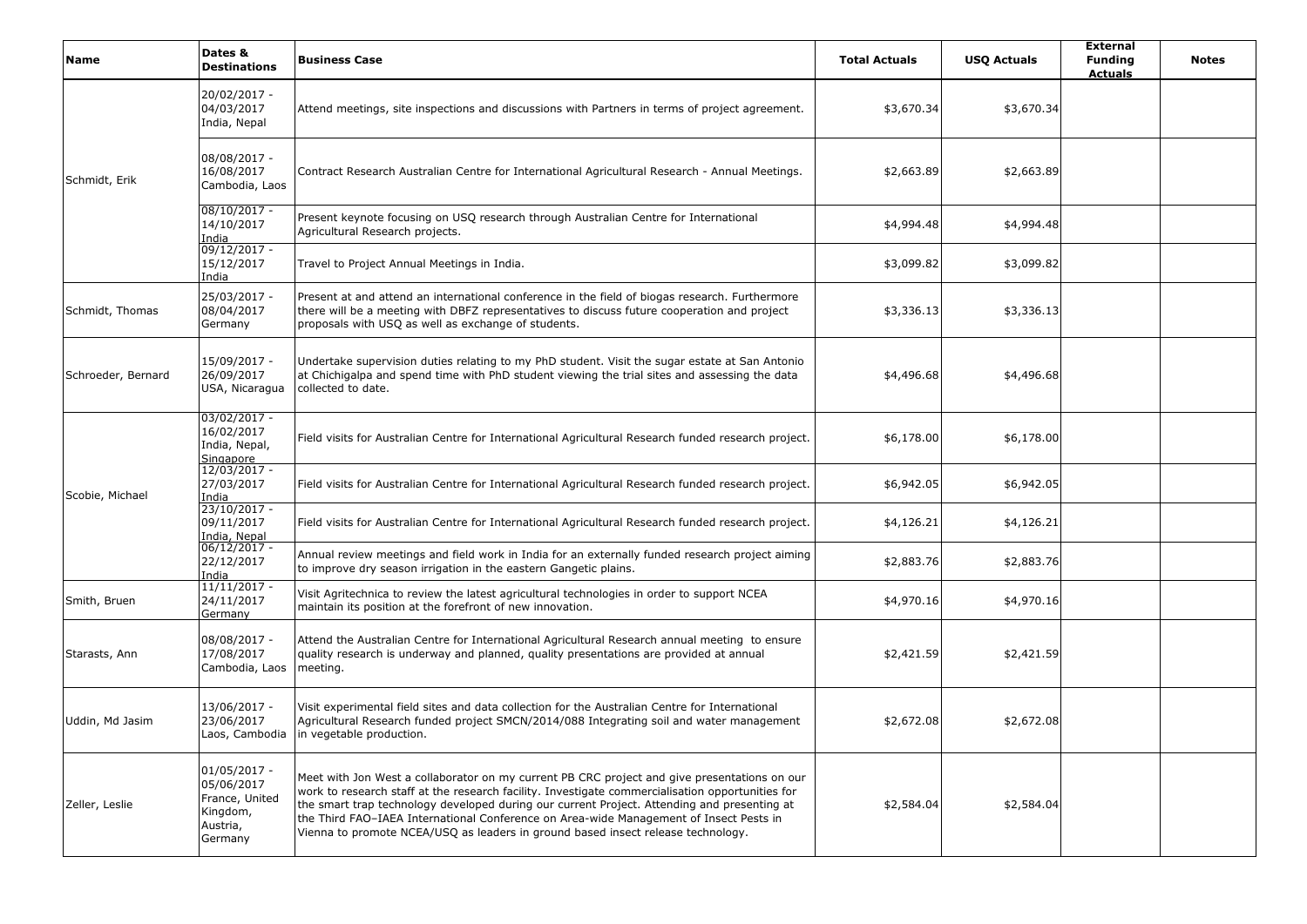| Name                                         | Dates &<br><b>Destinations</b>                        | <b>Business Case</b>                                                                                                                                                                                                                                                                                                                                                                                                                                                 | <b>Total Actuals</b> | <b>USQ Actuals</b> | <b>External</b><br><b>Funding</b><br><b>Actuals</b> | <b>Notes</b>                  |
|----------------------------------------------|-------------------------------------------------------|----------------------------------------------------------------------------------------------------------------------------------------------------------------------------------------------------------------------------------------------------------------------------------------------------------------------------------------------------------------------------------------------------------------------------------------------------------------------|----------------------|--------------------|-----------------------------------------------------|-------------------------------|
| Zhu, Yingcan *                               | 13/05/2017 -<br>31/05/2017<br>China                   | Present my current research outcomes of my PhD at the International Symposium of Soil and<br>Plant Analysis.                                                                                                                                                                                                                                                                                                                                                         | \$1,946.09           | \$1,946.09         |                                                     |                               |
| <b>Research - Office of Research</b>         |                                                       |                                                                                                                                                                                                                                                                                                                                                                                                                                                                      |                      |                    |                                                     |                               |
| Albion, Jill                                 | 24/09/2017 -<br>30/09/2017<br>New Zealand             | Attend the Australasian Research Management Society 2017 National Conference and attend<br>professional development workshops.                                                                                                                                                                                                                                                                                                                                       | \$3,798.23           | \$3,798.23         |                                                     |                               |
| Jackson, Annmaree                            | $01/09/2017 -$<br>05/09/2017<br>New Zealand           | Attend the Australian and New Zealand Council for the Care of Animals in Research and<br>Teaching (ANZCCART) conference.                                                                                                                                                                                                                                                                                                                                             | \$3,002.46           | \$3,002.46         |                                                     |                               |
| <b>Office of Research - Graduate Studies</b> |                                                       |                                                                                                                                                                                                                                                                                                                                                                                                                                                                      |                      |                    |                                                     |                               |
| Carnahan, Sharyn *                           | 16/06/2017 -<br>02/07/2017<br>Netherlands,<br>Hungary | Present my research on the impact of oat b-glucan and attend the International Scientific<br>Conference on Probiotics and Prebiotics - IPC 2017. Meeting with gastrointestinal health<br>researchers.                                                                                                                                                                                                                                                                | \$3,437.46           | \$3,437.46         |                                                     |                               |
| Muttashar, Majid *                           | 18/07/2017 -<br>21/07/2017<br>Singapore               | Participate in the 6th Asian-Pacific Conference on FRP in structures.                                                                                                                                                                                                                                                                                                                                                                                                | \$485.58             | \$485.58           |                                                     | <b>Balance Self</b><br>Funded |
| Olson, Jenny *                               | $01/06/2017 -$<br>14/06/2017<br>Canada                | Attend the International Society for Behavioural Nutrition and Physical Activity Conference.                                                                                                                                                                                                                                                                                                                                                                         | \$4,457.48           | \$4,457.48         |                                                     |                               |
| Rahimi, Hadi *                               | 18/08/2017 -<br>27/08/2017<br>Canada                  | Present a paper at and attend the 4th International Conference on Fluid Flow, Heat and Mass<br>Transfer.                                                                                                                                                                                                                                                                                                                                                             | \$5,449.18           | \$5,449.18         |                                                     |                               |
| Rahman, Mohammad                             | 22/07/2017 -<br>26/07/2017<br>China                   | Present a paper at the 7th International Conference on Financial Management and Economics<br>(ICFME 2017).                                                                                                                                                                                                                                                                                                                                                           | \$2,559.01           | \$2,559.01         |                                                     |                               |
| Tao, Xiaohui                                 | 20/05/2017 -<br>28/05/2017<br>South Korea             | Attend the Pacific-Asia Knowledge Discovery Data Mining (PAKDD).                                                                                                                                                                                                                                                                                                                                                                                                     | \$808.37             | \$808.37           |                                                     |                               |
|                                              | 30/06/2017 -<br>16/07/2017<br>Spain                   | Present at the World Congress of Sport Psychology in Seville. I will also be visiting the<br>Universities of Seville and Granada to discuss potential collaborative research and a joint PhD<br>program.                                                                                                                                                                                                                                                             | \$6,112.19           | \$6,112.19         |                                                     |                               |
| Terry, Peter                                 | 20/11/2017 -<br>03/12/2017<br>Vietnam                 | Attend the bi-annual meeting for the Australian Council of Graduate Research (ACGR). Attend a<br>meeting of the Deans and Directors of Graduate Studies (DDOGS) of the Australian Regional<br>Universities Network (RUN). Meet with the Vietnam International Education Development<br>(VIED) organisation. Attend ASIA Exercise and Sport Psychology Conference. Attend the<br>Managing Council meeting of the Asian-South Pacific Association of Sport Psychology. | \$3,526.19           | \$3,526.19         |                                                     |                               |
| Thompson, Michael *                          | 24/06/2017 -<br>28/06/2017<br>USA (Hawaii)            | Attending the Plant Biology 2017 conference.                                                                                                                                                                                                                                                                                                                                                                                                                         | \$3,557.90           | \$3,557.90         |                                                     |                               |
| Van Der Hoorn, Bronte                        | 23/09/2017 -<br>02/10/2017<br>Sweden                  | Present as a keynote speaker at the After Methods Conference.                                                                                                                                                                                                                                                                                                                                                                                                        | \$226.53             | \$226.53           |                                                     |                               |
| Wallis, Rachael *                            | $03/12/2017 -$<br>10/12/2017<br>New Zealand           | Present at the Cultural Studies Conference.                                                                                                                                                                                                                                                                                                                                                                                                                          | \$2,191.12           | \$2,191.12         |                                                     |                               |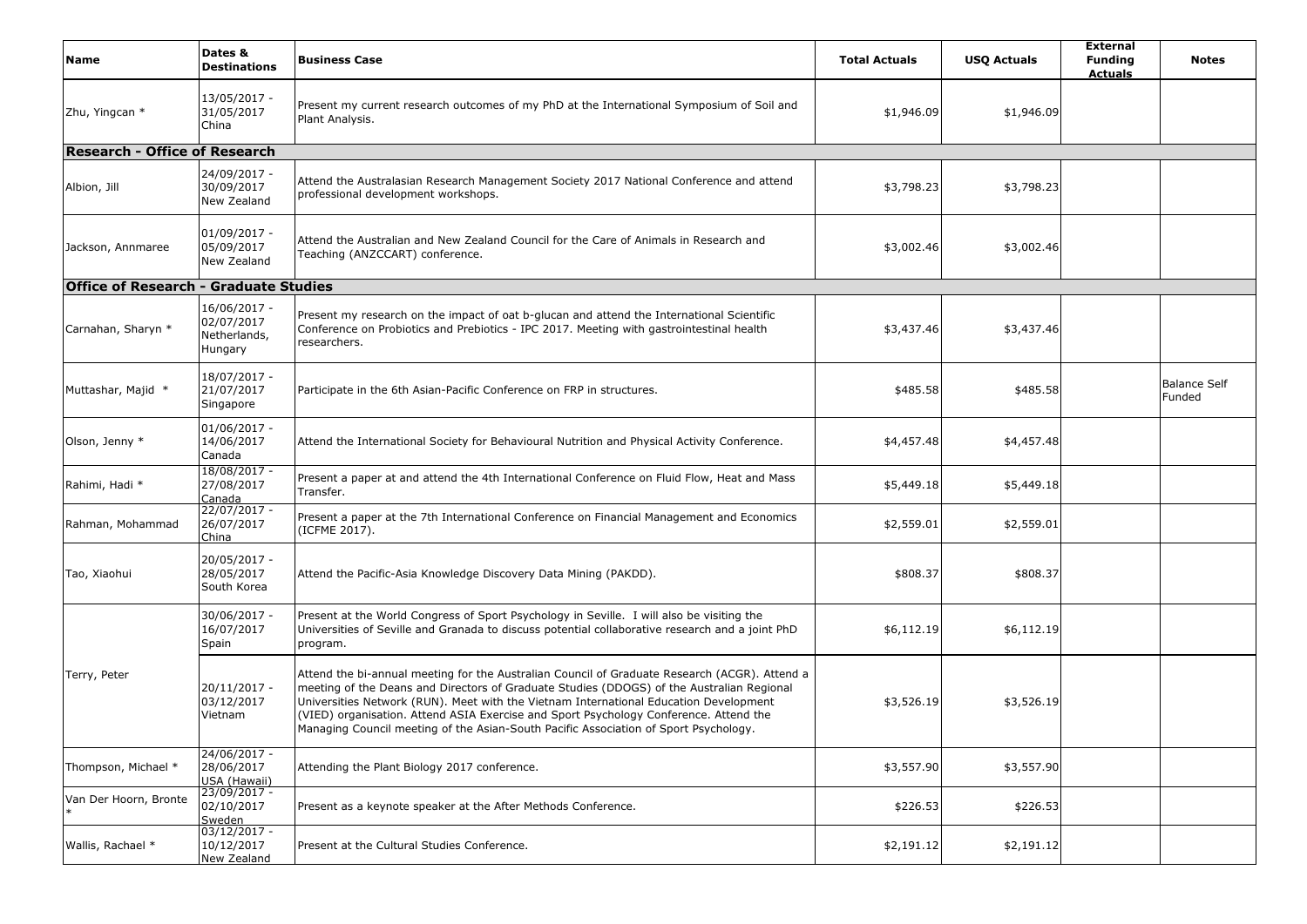| Name                                    | Dates &<br><b>Destinations</b>                               | <b>Business Case</b>                                                                                                                                                                                                                                                                                 | <b>Total Actuals</b> | <b>USQ Actuals</b> | <b>External</b><br><b>Funding</b><br><b>Actuals</b> | <b>Notes</b>                                                                |
|-----------------------------------------|--------------------------------------------------------------|------------------------------------------------------------------------------------------------------------------------------------------------------------------------------------------------------------------------------------------------------------------------------------------------------|----------------------|--------------------|-----------------------------------------------------|-----------------------------------------------------------------------------|
| Zimmermann, Melanie                     | 15/10/2017 -<br>19/10/2017<br>Switzerland,<br>United Kinadom | Present my poster at the International Compassionate Mind Conference.                                                                                                                                                                                                                                | \$2,343.56           | \$2,343.56         |                                                     |                                                                             |
| <b>Office of Research - Development</b> |                                                              |                                                                                                                                                                                                                                                                                                      |                      |                    |                                                     |                                                                             |
|                                         | 18/06/2017 -<br>24/06/2017<br>USA                            | Attend the BIO 2017 conference with the Queensland mission led by the Honourable Annastacia<br>Palaszczuk MP, Premier of Queensland and Minister for the Arts. Attend meetings with NASA<br>and US colleagues around the astrophysics research group.                                                | \$6,305.41           | \$6,305.41         |                                                     |                                                                             |
| Rayment, Erin                           | 06/09/2017 -<br>08/09/2017<br>New Zealand                    | Attend the Knowledge Commercialisation Australasia Annual conference.                                                                                                                                                                                                                                | \$2,326.13           | \$2,326.13         |                                                     |                                                                             |
|                                         | 20/09/2017 -<br>24/09/2017<br>China                          | Attend the APEC International Technology Transfer Forum - Science and Technology Innovation<br>and Connectivity to represent Australia's position on international technology transfer.                                                                                                              | \$1,840.96           | \$1,840.96         |                                                     |                                                                             |
| Richards, Jodi                          | 06/09/2017 -<br>10/09/2017<br>New Zealand                    | Attend the KCA Annual Conference.                                                                                                                                                                                                                                                                    | \$2,028.21           | \$2,028.21         |                                                     |                                                                             |
| Research - Strategic Research Projects  |                                                              |                                                                                                                                                                                                                                                                                                      |                      |                    |                                                     |                                                                             |
| Baillie, Craig                          | 05/06/2017 -<br>09/06/2017<br>China                          | Attend meetings to discuss the concept of solar refrigeration for horticultural crops directly after<br>harvest and infield.                                                                                                                                                                         | \$1,330.00           | \$0.00             |                                                     | Funded by<br>Jiangsu<br>\$1,330.00 Chuanglan Solar<br>Air Conditioner<br>Co |
| Barker, Bryce                           | 30/10/2017 -<br>24/11/2017<br>Papua New<br>Guinea            | Set up a major new research project in PNG prior to Australian Research Council Discovery<br>application for 2018.                                                                                                                                                                                   | \$1,706.42           | \$1,706.42         |                                                     |                                                                             |
|                                         | 11/12/2017 -<br>14/12/2017<br>Papua New<br>Guinea            | Attend the PNG Impact Conference.                                                                                                                                                                                                                                                                    | \$2,456.74           | \$2,456.74         |                                                     |                                                                             |
| Bennie, Jason                           | 27/05/2017 -<br>12/06/2017<br>USA, Canada                    | Attend the ACSM and ISBNPA conferences.                                                                                                                                                                                                                                                              | \$8,336.36           | \$8,336.36         |                                                     |                                                                             |
| Biddle, Stuart                          | 05/06/2017 -<br>11/06/2017<br>Canada                         | Present at and attend the International Society for Behavioural Nutrition & Physical Activity<br>annual conference. Attending business meetings.                                                                                                                                                     | \$9,596.22           | \$9,596.22         |                                                     |                                                                             |
|                                         | 24/06/2017 -<br>16/07/2017<br>Netherlands,<br>Spain          | Visit to KU Leuven to work research collaborations. Attend and presentation at European<br>College of Sport Science Annual Conference. Attend and presentation at International Society<br>for Sport Psychology Congress.                                                                            | \$11,692.78          | \$11,692.78        |                                                     |                                                                             |
|                                         | $11/11/2017 -$<br>20/11/2017<br>Switzerland                  | Contribute to a research project at the University of Zurich. While at the project meeting I will<br>give a research seminar presentation. I then travel onto Zagreb for the Health-Enhancing<br>Physical Activity (HEPA) Europe conference. I am on the Scientific Committee of this<br>conference. | \$9,488.27           | \$9,488.27         |                                                     |                                                                             |
| Birch, Byrenn *                         | $01/11/2017 -$<br>24/11/2017<br>Germany, United<br>Kingdom   | Conduct research at the Institute for Space Systems and Oxford University under the Australian-<br>Germany exchange scheme funding under the DAAD scheme.                                                                                                                                            | \$4,444.66           | \$4,444.66         |                                                     |                                                                             |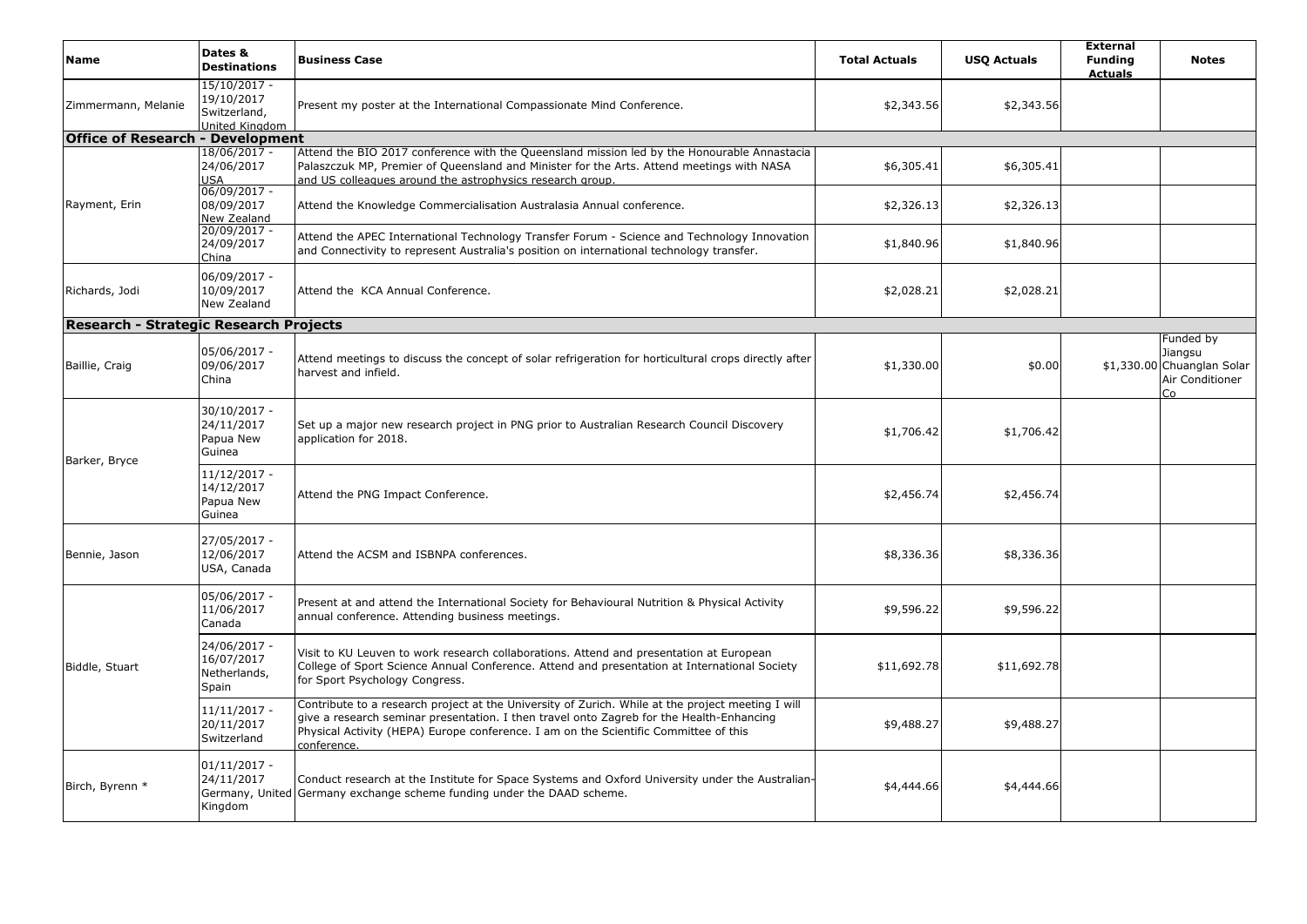| <b>Name</b>                  | Dates &<br><b>Destinations</b>                                           | <b>Business Case</b>                                                                                                                                                                                                                                                                                                                     | <b>Total Actuals</b> | <b>USQ Actuals</b> | <b>External</b><br><b>Funding</b><br><b>Actuals</b> | <b>Notes</b>                                                                |
|------------------------------|--------------------------------------------------------------------------|------------------------------------------------------------------------------------------------------------------------------------------------------------------------------------------------------------------------------------------------------------------------------------------------------------------------------------------|----------------------|--------------------|-----------------------------------------------------|-----------------------------------------------------------------------------|
|                              | 05/06/2017 -<br>09/06/2017<br>China                                      | Development of research relationship with Jiangsu Chuanglan Solar Air Conditioner Co.                                                                                                                                                                                                                                                    | \$1,261.70           | \$68.50            |                                                     | Funded by<br>Jiangsu<br>\$1,193.20 Chuanglan Solar<br>Air Conditioner<br>Co |
| Buttsworth, David            | 20/11/2017 -<br>28/12/2017<br>Germany, United<br>Kingdom                 | To complete the analysis of re-entry observation signatures and to merge the reentry data<br>under the DAAD scheme (Australia-Germany exchange scheme) on the project "Spacecraft re-<br>entry break-up".                                                                                                                                | \$6,252.23           | \$6,252.23         |                                                     |                                                                             |
| Chalk, Darryl                | 04/04/2017 -<br>11/04/2017<br><b>USA</b>                                 | Attend the 45th annual meeting of the Shakespeare Association of America (SAA). I will be<br>leading a seminar on the topic of Shakespeare and Cosmology, entitled "Cosmological Bodies",<br>with Professor Rebecca Totaro (Florida Gulf Coast University).                                                                              | \$3,807.40           | \$3,807.40         |                                                     |                                                                             |
| Evensberget, Dag<br>Frohde * | $01/07/2017 -$<br>12/07/2017<br>China                                    | Attend the Tsung-Dao Lee Institute (TDLI) series of summer or winter schools in the field of<br>nuclear astrophysics. The inaugural Summer School in Computational Astrophysics.                                                                                                                                                         | \$1,685.14           | \$1,685.14         |                                                     |                                                                             |
| Horner, Jonathan             | $01/09/2017 -$<br>24/09/2017<br>United Kingdom<br>Switzerland,<br>Latvia | Work with colleagues at our industry partner on the development of an application for<br>Australian Research Council Linkage Funds.                                                                                                                                                                                                      | \$10,922.21          | \$10,922.21        |                                                     |                                                                             |
| Lamb, Lara                   | $11/12/2017 -$<br>14/12/2017<br>Papua New<br>Guinea                      | Present a paper at the PNG Impact Conference with Professor Bryce Barker, on material relating<br>to an Australian Research Council Discovery Grant application.                                                                                                                                                                         | \$2,661.00           | \$2,661.00         |                                                     |                                                                             |
| Marsden, Stephen             | $15/11/2017 -$<br>20/12/2017<br>France and<br><b>Germany</b>             | Attend workshops on BinaMIcs as well as to work with colleagues in Germany and France.                                                                                                                                                                                                                                                   | \$4,872.07           | \$4,872.07         |                                                     |                                                                             |
| Nicholson, Belinda *         | 19/07/2017 -<br>18/08/2017<br><b>USA</b>                                 | Attend the Dunlap Institute Instrumentation Summer School. Visit world leading research<br>groups to present and discuss USQ research, and promote the research profile of USQ. Attend<br>and present USQ research at the 3rd Extremely Precise Radial Velocities Workshop (EPRV III),<br>and network with leading experts in the field. | \$5,739.47           | \$5,739.47         |                                                     |                                                                             |
| Ralph, Nicholas              | 13/10/2017 -<br>26/10/2017<br><b>USA</b>                                 | Attend the Institute for Healthcare Improvement course. Meetings with US academics attending<br>the course and researchers.                                                                                                                                                                                                              | \$8,315.93           | \$8,315.93         |                                                     |                                                                             |
| Tylor, Christopher Carl      | $01/07/2017 -$<br>12/07/2017<br>China                                    | Attend the Tsung-Dao Lee Institute (TDLI) series of summer or winter schools in the field of<br>nuclear astrophysics.                                                                                                                                                                                                                    | \$2,347.50           | \$2,347.50         |                                                     |                                                                             |
| Eric *                       | 24/11/2017 -<br>05/12/2017<br>Chile                                      | Present a paper to the "Astrobiology 2017" Conference on my USQ based research "The<br>Dynamics of Natural Satellites in Exo-Planetary Systems: Formation, Stability, Detection and<br>habitability of Exo-Moons".                                                                                                                       | \$5,279.77           | \$5,279.77         |                                                     |                                                                             |
| Vergeer, Catharina           | 29/05/2017 -<br>13/06/2017<br>Canada                                     | Research collaboration visit to University of Alberta, Edmonton, AB and presentation at the<br>annual conference of the International Society of Behavioral Nutrition and Physical Activity,<br>Victoria, BC                                                                                                                             | \$3,567.08           | \$3,567.08         |                                                     |                                                                             |
|                              | 24/06/2017 -<br>16/07/2017<br>Netherlands,<br>Spain                      | Visit to KU Leuven to work on research collaboration. This includes papers and grant<br>proposals. Attending and presentation at the European College of Sport Science Annual<br>Conference. Attending and presentation at the International Society of Sport Psychology<br>Congress.                                                    | \$4,638.64           | \$4,638.64         |                                                     |                                                                             |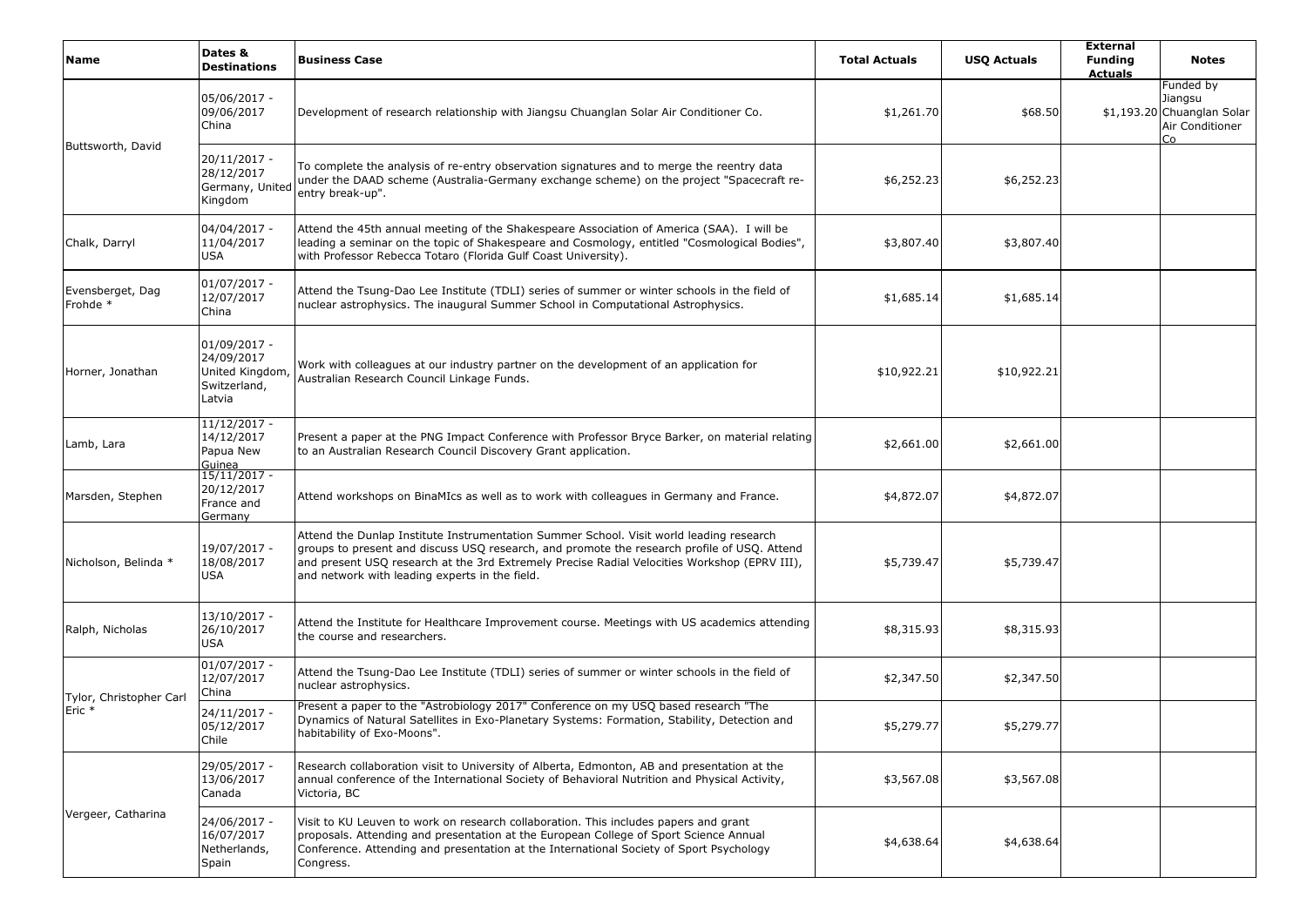| <b>Name</b>                             | Dates &<br><b>Destinations</b>                        | <b>Business Case</b>                                                                                                                                                                                                    | <b>Total Actuals</b> | <b>USQ Actuals</b> | <b>External</b><br><b>Funding</b><br><b>Actuals</b> | <b>Notes</b>                             |
|-----------------------------------------|-------------------------------------------------------|-------------------------------------------------------------------------------------------------------------------------------------------------------------------------------------------------------------------------|----------------------|--------------------|-----------------------------------------------------|------------------------------------------|
| Wang, Hao                               | 16/07/2017 -<br>22/07/2017<br>Italy                   | Attend the 25th International Conference on Composites/Nano Engineering and present a<br>paper. Attend the Composites Part B editorial board meeting.                                                                   | \$4,618.84           | \$4,618.84         |                                                     |                                          |
|                                         | 17/08/2017 -<br>28/08/2017<br>China                   | Attend the 21st International Conference on Composite Materials and presenting a keynote talk.<br>Conveying the Green Composite session. Promoting USQ's ACCM conference which will be held<br>in 2018.                 | \$3,529.23           | \$3,529.23         |                                                     |                                          |
|                                         | 23/12/2016 -<br>09/01/2017 USA                        | Attend 229th American Astronomical Society winter meeting. MINERVA team meeting.                                                                                                                                        | \$3,034.38           | \$3,034.38         |                                                     |                                          |
|                                         | 26/03/2017 -<br>05/04/2017<br><b>USA</b>              | Present our work at Formation and Dynamical Evolution of Exoplanets conference, Aspen<br>Winter Conference.                                                                                                             | \$4,306.97           | \$4,306.97         |                                                     |                                          |
|                                         | $22/04/2017 -$<br>02/05/2017<br><b>USA</b>            | Attend the Small Telescopes RV workshop on precise radial velocities with small telescopes.                                                                                                                             | \$5,898.66           | \$5,898.66         |                                                     |                                          |
|                                         | $23/05/2017 -$<br>29/05/2017<br><b>USA</b>            | Visit to San Francisco State Uni for paper-writing time with collaborator, presentation and HDR<br>student recruitment as well.                                                                                         | \$238.01             | \$238.01           |                                                     |                                          |
| Wittenmyer, Robert                      | $18/06/2017 -$<br>24/06/2017<br><b>USA</b>            | Attend the NASA K2 Science Conference.                                                                                                                                                                                  | \$3,682.92           | \$3,682.92         |                                                     |                                          |
|                                         | 13/08/2017 -<br>06/09/2017<br>USA                     | Attend the Third Workshop on Extremely Precise Radial Velocities (EPRV). Attend the Exoclipse<br>meeting.                                                                                                               | \$6,701.95           | \$6,701.95         |                                                     |                                          |
|                                         | $03/11/2017 -$<br>19/11/2017<br>China, Sydney         | Attend networking and student recruitment event, attend the Australian Space Research<br>Conference and attend the Solar System Exploration Research Virtual Institute Workshop.                                        | \$2,668.80           | \$2,668.80         |                                                     |                                          |
|                                         | $05/12/2017 -$<br>11/12/2017<br>China                 | Attend the "Future Explorations of Star and Planet Formation using Subaru" workshop.                                                                                                                                    | \$518.19             | \$518.19           |                                                     |                                          |
|                                         | $22/12/2017 -$<br>02/02/2018<br>USA                   | Teach a short course in exoplanetary science at Williams College.                                                                                                                                                       | \$6,153.36           | \$6,153.36         |                                                     |                                          |
| Woodhead, Alice                         | 26/11/2017 -<br>01/12/2017<br>Zimbabwe                | International Maize and Wheat Improvement Centre (CIMMYT) has asked for advisory services<br>for the tractor mechanisation project, which is co-funded by Australian Centre for International<br>Agricultural Research. | \$280.00             | \$280.00           |                                                     | Trip Cancelled,<br><b>Residual Costs</b> |
| Wright, Duncan                          | 20/08/2017 -<br>28/08/2017<br>USQ                     | Receive critical training in the complete operation of the MINERVA array.                                                                                                                                               | \$1,701.87           | \$1,701.87         |                                                     |                                          |
| Zwart, Rebecca                          | 26/06/2017 -<br>30/06/2017<br>Belgium,<br>Switzerland | Participate in a training course on transcriptomics by the Functional Genomics Center.                                                                                                                                  | \$2,940.55           | \$2,940.55         |                                                     |                                          |
| <b>Student and Communities Division</b> |                                                       |                                                                                                                                                                                                                         |                      |                    |                                                     |                                          |
|                                         |                                                       | <b>Student &amp; Communities - Deputy Vice Chancellor Office</b>                                                                                                                                                        |                      |                    |                                                     |                                          |
| Doherty, Kirsty                         | 04/05/2017 -<br>10/05/2017<br>Malaysia                | Running of the Alumni booth at graduations as well as the 50/25 Gala Dinner.                                                                                                                                            | \$3,100.53           | \$3,100.53         |                                                     |                                          |
| McKeon, Codie                           | 04/05/2017 -<br>10/05/2017<br>Malaysia                | Running of the Alumni Booth at Graduations as well as the 50/25 Gala Dinner.                                                                                                                                            | \$3,228.81           | \$3,228.81         |                                                     |                                          |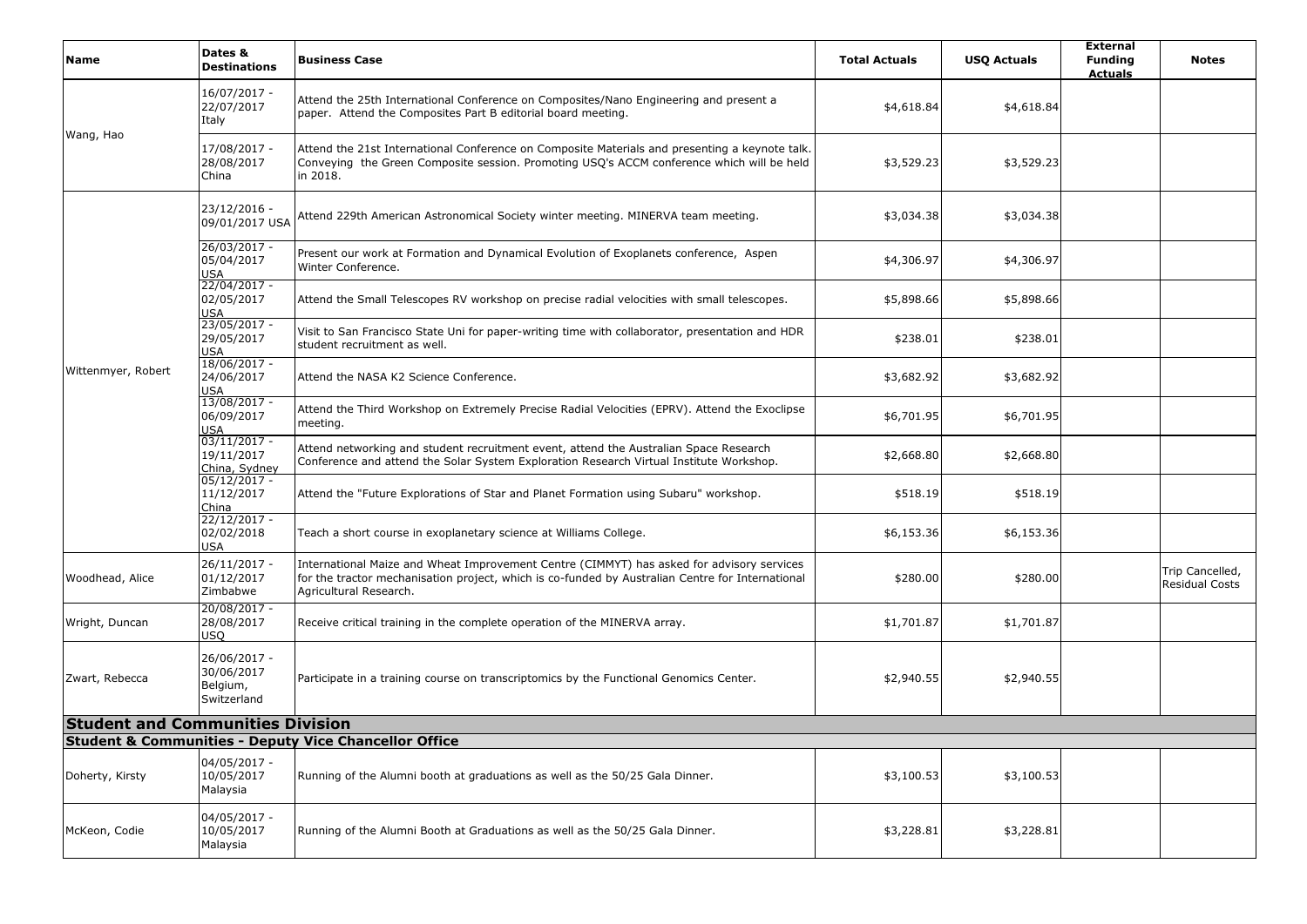| Name                                                    | Dates &<br><b>Destinations</b>                                               | <b>Business Case</b>                                                                                                                                                                                                                                   | <b>Total Actuals</b> | <b>USQ Actuals</b> | <b>External</b><br><b>Funding</b><br><b>Actuals</b> | <b>Notes</b>         |
|---------------------------------------------------------|------------------------------------------------------------------------------|--------------------------------------------------------------------------------------------------------------------------------------------------------------------------------------------------------------------------------------------------------|----------------------|--------------------|-----------------------------------------------------|----------------------|
| Michel, Sarah                                           | 17/03/2017 -<br>21/03/2017<br>Indonesia                                      | Attend the Alumni Awards events to be held in Jakarta and Taipei respectively.                                                                                                                                                                         | \$2,769.62           | \$2,769.62         |                                                     |                      |
| Rallings, Carl                                          | 05/05/2017 -<br>07/05/2017<br>Malaysia                                       | Attend the Graduation.                                                                                                                                                                                                                                 | \$9,552.23           | \$9,552.23         |                                                     |                      |
|                                                         | 28/11/2017 -<br>02/12/2017<br>Malaysia                                       | Travelling to Malaysia for relationship building purposes with USQ's partner institutions.<br>Represent USQ at the Malaysia Australia Alumni Council Gala Dinner Awards evening where 5<br>USQ Alumni have been named as finalists in the MAAC awards. | \$5,999.18           | \$5,999.18         |                                                     |                      |
| Terry, Peter                                            | 26/10/2017 -<br>02/11/2017<br>China                                          | Student recruitment mission to China.                                                                                                                                                                                                                  | \$5,016.12           | \$5,016.12         |                                                     |                      |
| <b>Student &amp; Communities - International Office</b> |                                                                              |                                                                                                                                                                                                                                                        |                      |                    |                                                     |                      |
| Al Juboori, Raed Ahmed<br>Mahmood                       | 09/04/2017 -<br>25/04/2017<br>UAE, Oman,<br>Saudi Arabia,<br>Bahrain, Jordan | Student recruitment visit to Saudi Arabia. It will include providing support to our agents there,<br>visiting sponsors and attending the international exhibition and conference on higher education<br>(IECHE).                                       | \$11,559.95          | \$11,559.95        |                                                     |                      |
|                                                         | 09/10/2017 -<br>29/10/2017<br>Kuwait, Jordan,<br>Dubai                       | Student recruitment visit to the Middle-East region.                                                                                                                                                                                                   | \$19,714.34          | \$19,714.34        |                                                     |                      |
|                                                         | 01/03/2017 -<br>07/03/2017<br>Vietnam                                        | Student recruitment visit. Build strong relationship with our agents and partners.                                                                                                                                                                     | \$3,518.49           | \$3,518.49         |                                                     |                      |
| Chung, Wei Hoon                                         | 25/05/2017 -<br>29/05/2017<br>Vietnam                                        | Student recruitment visit. Build strong relationship with International Development Program's<br>(IDP) and other agents from Vietnam.                                                                                                                  | \$2,281.17           | \$2,281.17         |                                                     |                      |
|                                                         | 10/12/2017 -<br>21/12/2017<br>China                                          | Provide updates on the entry requirements and SSVF to the International Department. Build<br>and strengthening relationship with our articulation partner.                                                                                             | \$2,113.76           | \$2,113.76         |                                                     |                      |
| Dashwood, Ann                                           | 24/09/2017 -<br>03/10/2017<br>Indonesia                                      | Meetings to discuss potential for collaboration between USQ's School of Linguistics, Adult and<br>Specialist Education and UB's Faculty of Cultural Studies, also with UNNES in Semarang, Central<br>Java and University in Surabaya, East Java.       | \$362.99             | \$362.99           |                                                     |                      |
| Dukes, David                                            | 10/03/2017 -<br>30/04/2017<br>China                                          | Student recruitment visit. Contact existing and potential partners in East and North China. Meet<br>key agents in Chengdu.                                                                                                                             | \$7,528.25           | \$7,325.52         |                                                     | \$202.73 Self Funded |
|                                                         | $20/02/2017 -$<br>27/02/2017<br>Indonesia                                    | Attend the AusAID scholarship and university events. Training of agents in Aceh, Jakarta,<br>Medan and Surabaya. Identifying new agents and regions to promote USQ.                                                                                    | \$3,481.29           | \$3,481.29         |                                                     |                      |
| Fernandes, Louis                                        | 02/03/2017 -<br>09/03/2017<br>Philippines                                    | Promoting and building brand. Recruiting students from Philippines. Exploring possibility of<br>developing partnerships.                                                                                                                               | \$3,114.05           | \$3,114.05         |                                                     |                      |
|                                                         | 16/05/2017 -<br>25/05/2017<br>Indonesia                                      | Attend IDP event in regional cities. Present at Universities and recruit students. Re-engage<br>University of Semarang. Identify and sign-up alternative to IDP.                                                                                       | \$5,157.90           | \$5,157.90         |                                                     |                      |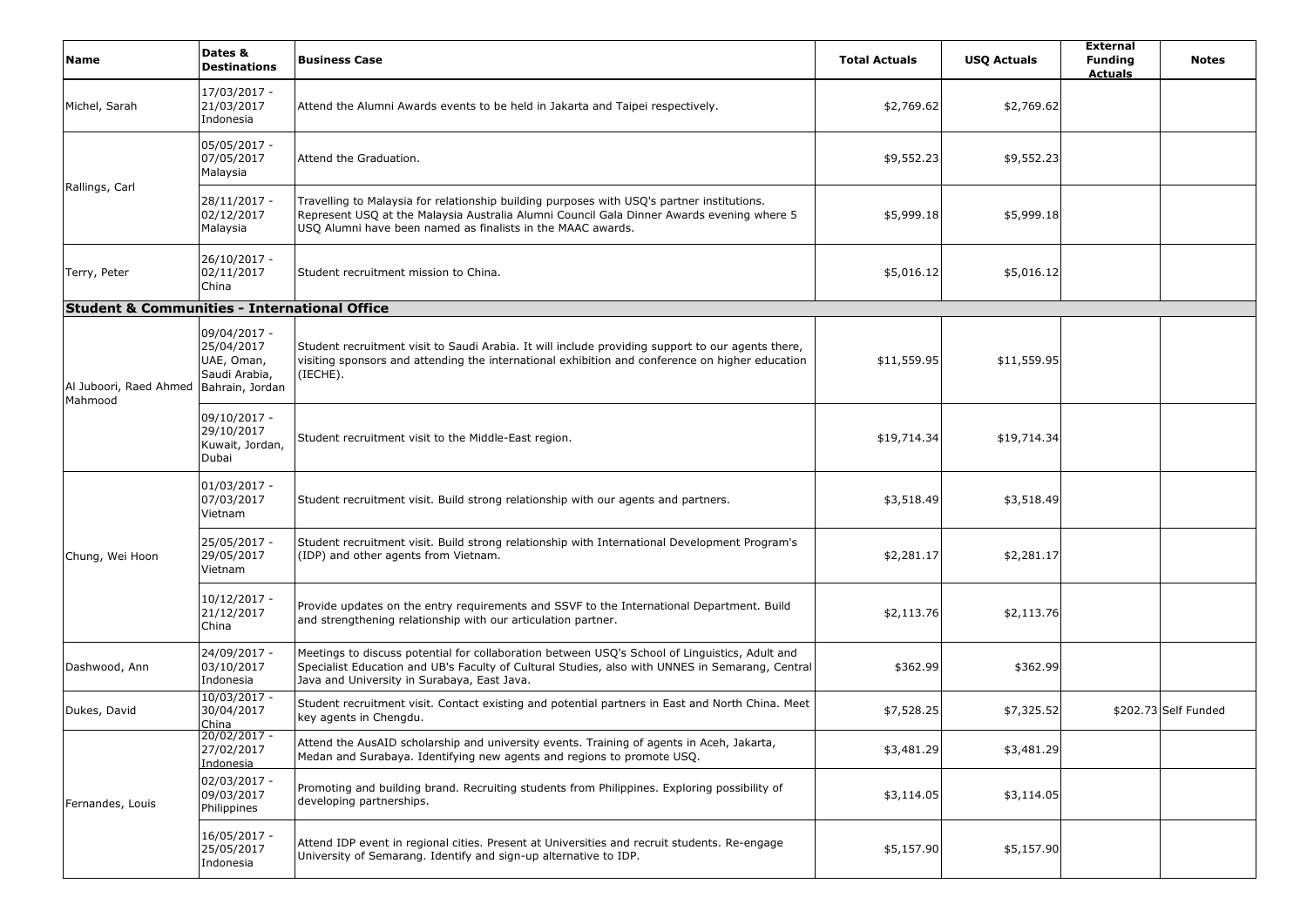| <b>Name</b>               | Dates &<br><b>Destinations</b>                 | <b>Business Case</b>                                                                                                                                                                                                                                                                                                                                                                                              | <b>Total Actuals</b> | <b>USO Actuals</b> | <b>External</b><br><b>Funding</b><br><b>Actuals</b> | <b>Notes</b> |
|---------------------------|------------------------------------------------|-------------------------------------------------------------------------------------------------------------------------------------------------------------------------------------------------------------------------------------------------------------------------------------------------------------------------------------------------------------------------------------------------------------------|----------------------|--------------------|-----------------------------------------------------|--------------|
| Hoque, Mohammad<br>Muheeb | 04/03/2017 -<br>16/03/2017<br>Nepal, India     | Train Agents on USQ products and GTE criterion in regards to SSVF. Meet potential students<br>and families.                                                                                                                                                                                                                                                                                                       | \$5,435.33           | \$5,435.33         |                                                     |              |
|                           | 03/09/2017 -<br>15/09/2017<br>Nepal, Sri Lanka | Train Agents on USQ products and GTE criterion in regards to SSVF. Meet potential students<br>and families.                                                                                                                                                                                                                                                                                                       | \$4,187.82           | \$4,187.82         |                                                     |              |
| Johnson, Ian              | 26/05/2017 -<br>05/06/2017<br><b>USA</b>       | Networking with other Universities around the world. Connect and consolidate existing<br>international partners. Develop new relationships with potential University Partners. Attend<br>seminars and workshops to identify and learn best practice processes and procedures<br>international student recruitment and study exchanges.                                                                            | \$4,601.96           | \$4,601.96         |                                                     |              |
| Khor, Fang Min            | 03/05/2017 -<br>08/05/2017<br>Malaysia         | Attend the AUG Roadshow, promoting USQ with the target audience in regional Malaysia and<br>meeting with in-country representative for Business meetings.                                                                                                                                                                                                                                                         | \$1,331.72           | \$1,331.72         |                                                     |              |
|                           | 26/10/2017 -<br>08/11/2017                     | Re-engage existing partners in the region to encourage students admission, exploring other<br>recruitment channels through articulation partners. Meeting with agents and in-country<br>China, Singapore representative for performance review and discuss future marketing strategies in the region.                                                                                                             | \$5,918.83           | \$5,918.83         |                                                     |              |
| Liao, Rebecca             | 17/02/2017 -<br>25/03/2017<br>Taiwan           | Exploring the partnership opportunity for articulation model. Promoting the MBA Intensive<br>model and other programs. Engaging with local universities. Engaging with Alumni.                                                                                                                                                                                                                                    | \$3,733.40           | \$3,733.40         |                                                     |              |
| Sadanala, Ranikanth       | 06/05/2017 -<br>15/05/2017<br>India            | Agent visit/undertake agent training around SSVF/USQ Admission procedures/programs.                                                                                                                                                                                                                                                                                                                               | \$4,432.29           | \$4,432.29         |                                                     |              |
|                           | $20/04/2017 -$<br>15/05/2017<br>India          | Attend IDP Admission days, events organised by other agents and agents visits to boost<br>recruitment for July 2017. Train newly appointed agents and trained counsellors.                                                                                                                                                                                                                                        | \$10,477.21          | \$10,477.21        |                                                     |              |
| Shah, Satya               | $15/08/2017 -$<br>09/09/2017<br>India          | Attend the second IDP event of the year. I will be visiting many agents and other partners to<br>provide them updates and training.                                                                                                                                                                                                                                                                               | \$8,102.71           | \$8,102.71         |                                                     |              |
|                           | $25/10/2017 -$<br>13/11/2017<br>India          | Student recruitment activities.                                                                                                                                                                                                                                                                                                                                                                                   | \$7,041.07           | \$7,041.07         |                                                     |              |
| Smith, Suzanne            | 15/03/2017 -<br>26/03/2017<br>Taiwan           | Attend the APAIE Conference. Representing USQ at Alumni dinner discussion.                                                                                                                                                                                                                                                                                                                                        | \$4,403.12           | \$4,403.12         |                                                     |              |
|                           | 06/05/2017 -<br>17/05/2017<br>India, Sri Lanka | Undertake training with new agents and carry out due diligence and site visit and to also visit<br>some current agents to undertake an independent site audit. Visit Australian High Commission<br>to discussion operational matters. Undertake training and recruitment with new Agents in Dehli<br>and Punjab areas. Test new Application System. Visit Sri Lankan Partner and undertake agent<br><b>visits</b> | \$4,045.13           | \$4,045.13         |                                                     |              |
|                           | 26/05/2017 -<br>05/06/2017<br><b>USA</b>       | Attend the NAFSA Annual Conference. Relationship building and networking across International<br>Universities.                                                                                                                                                                                                                                                                                                    | \$8,491.17           | \$8,491.17         |                                                     |              |